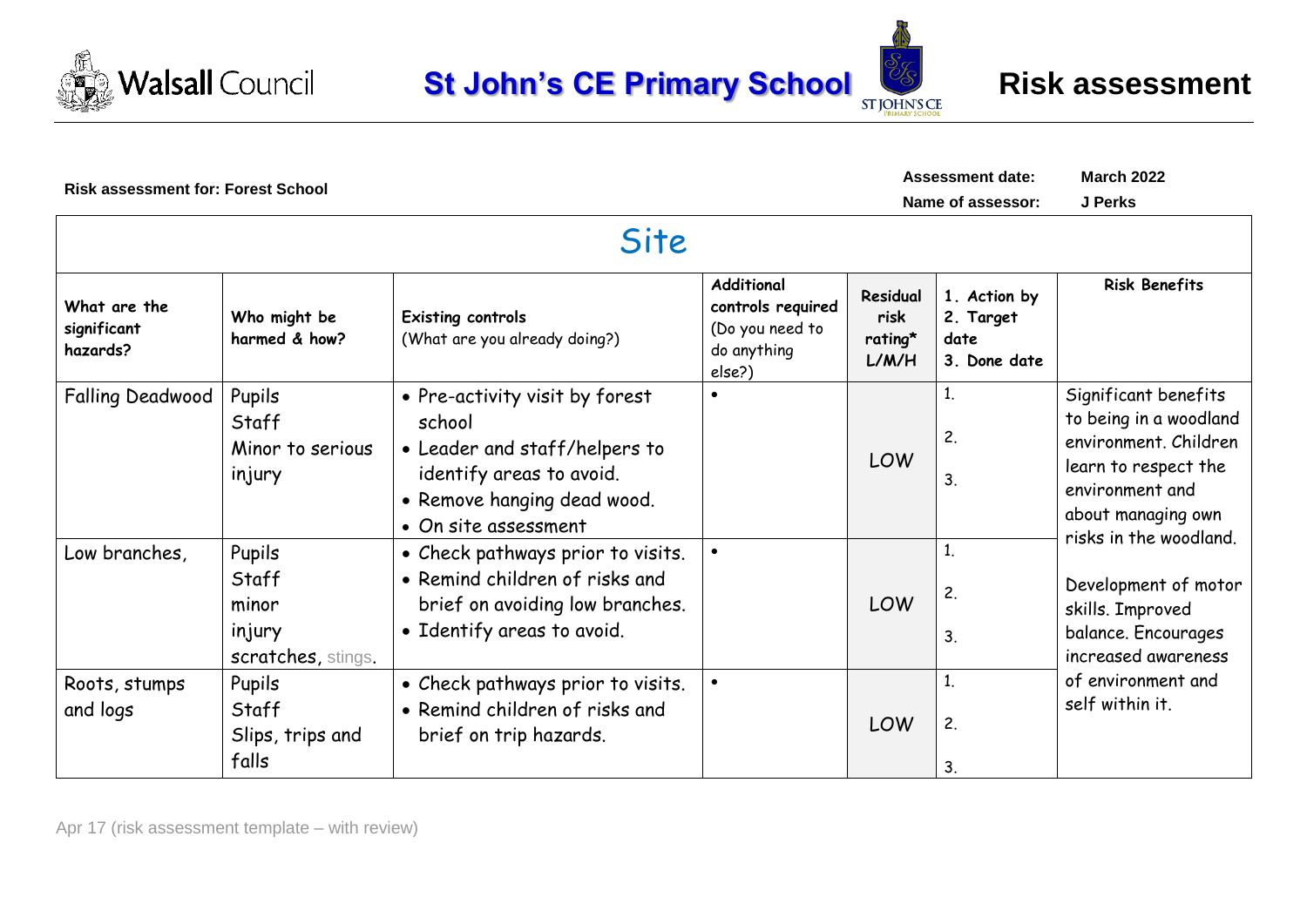





| Brambles /<br>nettles | Pupils<br>Staff<br>Minor injury -<br>scratches, stings | • Remove hazards on main<br>pathways<br>• Ensure appropriate clothing<br>and footwear is worn.                                                                                                                                                                                                                                                           | $\bullet$ | LOW | 1.<br>2.<br>3. | Children to be self<br>aware, identify<br>dangers and scaffold<br>peers. Encourages<br>self confidence in a<br>new and sensory<br>environment. |
|-----------------------|--------------------------------------------------------|----------------------------------------------------------------------------------------------------------------------------------------------------------------------------------------------------------------------------------------------------------------------------------------------------------------------------------------------------------|-----------|-----|----------------|------------------------------------------------------------------------------------------------------------------------------------------------|
| Fungi / berries       | Pupils<br>Staff<br>Poisoning,                          | • Inform all children not to pick<br>or eat berries, plants or fungi<br>• Forest School practitioners<br>able to recognise common<br>poisonous and stinging plants.<br>• Participants taught to<br>recognise and avoid potentially<br>dangerous common plants e.g.<br>stinging nettles.<br>• Forest School practitioners<br>trained in Outdoor First Aid |           | LOW | 1.<br>2.<br>3. |                                                                                                                                                |
| Stings and Bites      | Pupils<br>Staff<br>Allergic reaction                   | • Ensure appropriate clothing<br>and footwear is worn by<br>attendees at all times.<br>• Check area for bee or wasp<br>nests and avoid,                                                                                                                                                                                                                  | $\bullet$ | LOW | 1.<br>2.<br>3. | Opportunity to study<br>the way different<br>insects move around,<br>communicate and<br>smell or taste. Other<br>than bees and wasps           |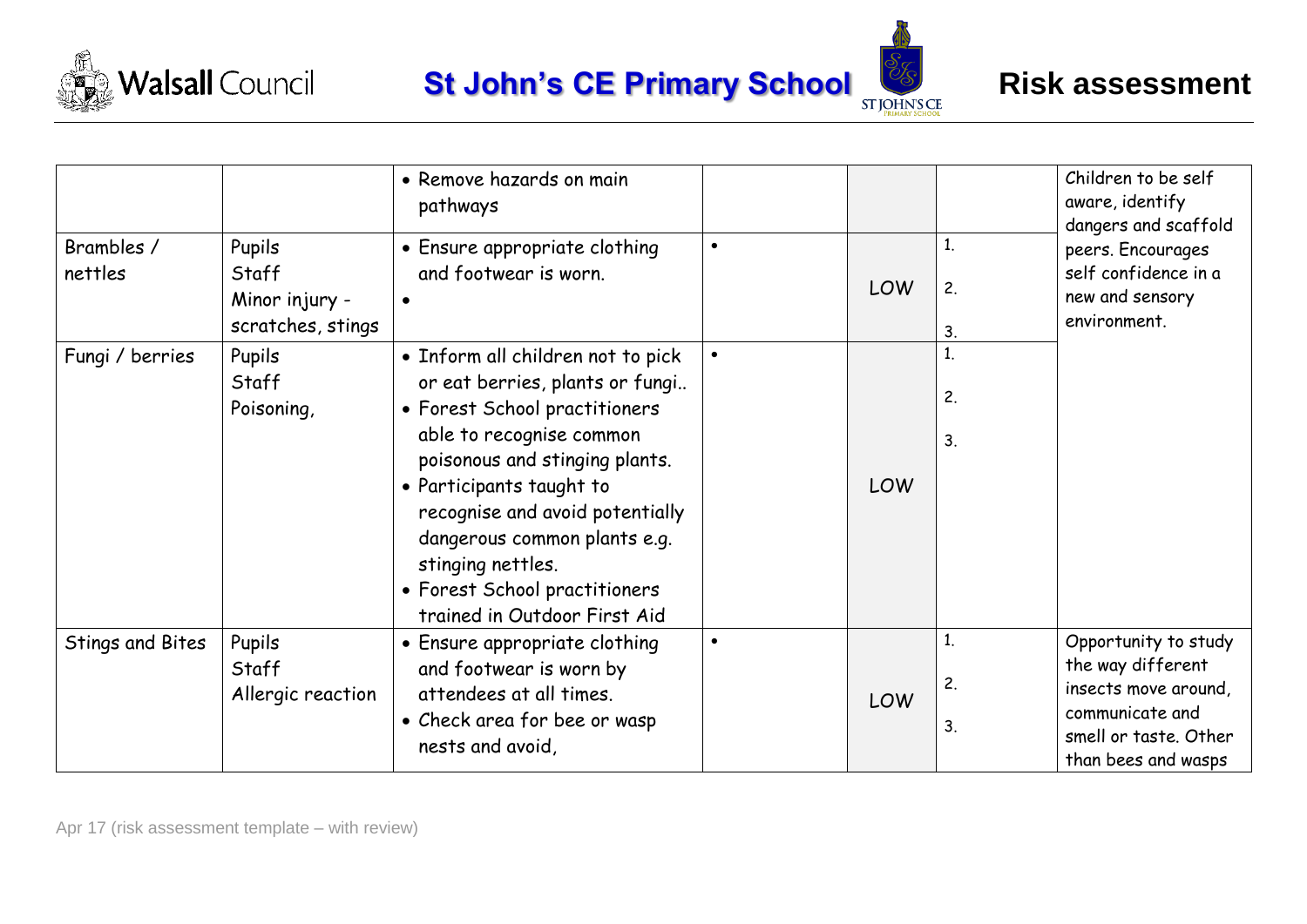





|                                     |                                                     | · First aid available on site,<br>• In the event of anaphylactic<br>shock seek medical aid (999)                                                                                                      |           |            |                | insects are generally<br>safe for children to<br>capture and observe.<br>Positive approach to<br>insect presence can<br>challenge idea of<br>insects being                                                                                                   |
|-------------------------------------|-----------------------------------------------------|-------------------------------------------------------------------------------------------------------------------------------------------------------------------------------------------------------|-----------|------------|----------------|--------------------------------------------------------------------------------------------------------------------------------------------------------------------------------------------------------------------------------------------------------------|
|                                     |                                                     |                                                                                                                                                                                                       |           |            |                | something to fear.                                                                                                                                                                                                                                           |
| Litter                              | Pupils<br>Staff<br>Minor injury                     | · Bin bags available on site.<br>Correct places to put litter and<br>other general waste whilst in<br>forest school identified.<br>• Children to inform adults if<br>they come across litter on site. |           | <b>LOW</b> | 1.<br>2.<br>3. | Significant benefits<br>to being in a woodland<br>environment. Children<br>learn to respect the<br>environment and<br>about managing own<br>risks in the woodland.<br>Development of motor<br>skills. Improved<br>balance. Encourages<br>increased awareness |
| Animal faeces                       | Pupils<br>Staff<br>Contamination<br><b>Sickness</b> | • Check site regularly.<br>• If present adult to remove and<br>discard safely                                                                                                                         |           | <b>LOW</b> | 1.<br>2.<br>3. |                                                                                                                                                                                                                                                              |
| Uneven pathways<br>/ floor surfaces | Pupils<br>Staff<br>Slips, trips and<br>falls        | • Ensure correct footwear and<br>clothing is worn at all times by all<br>attendees.                                                                                                                   | $\bullet$ | LOW        | 1.<br>2.<br>3. | of environment and<br>self within it.                                                                                                                                                                                                                        |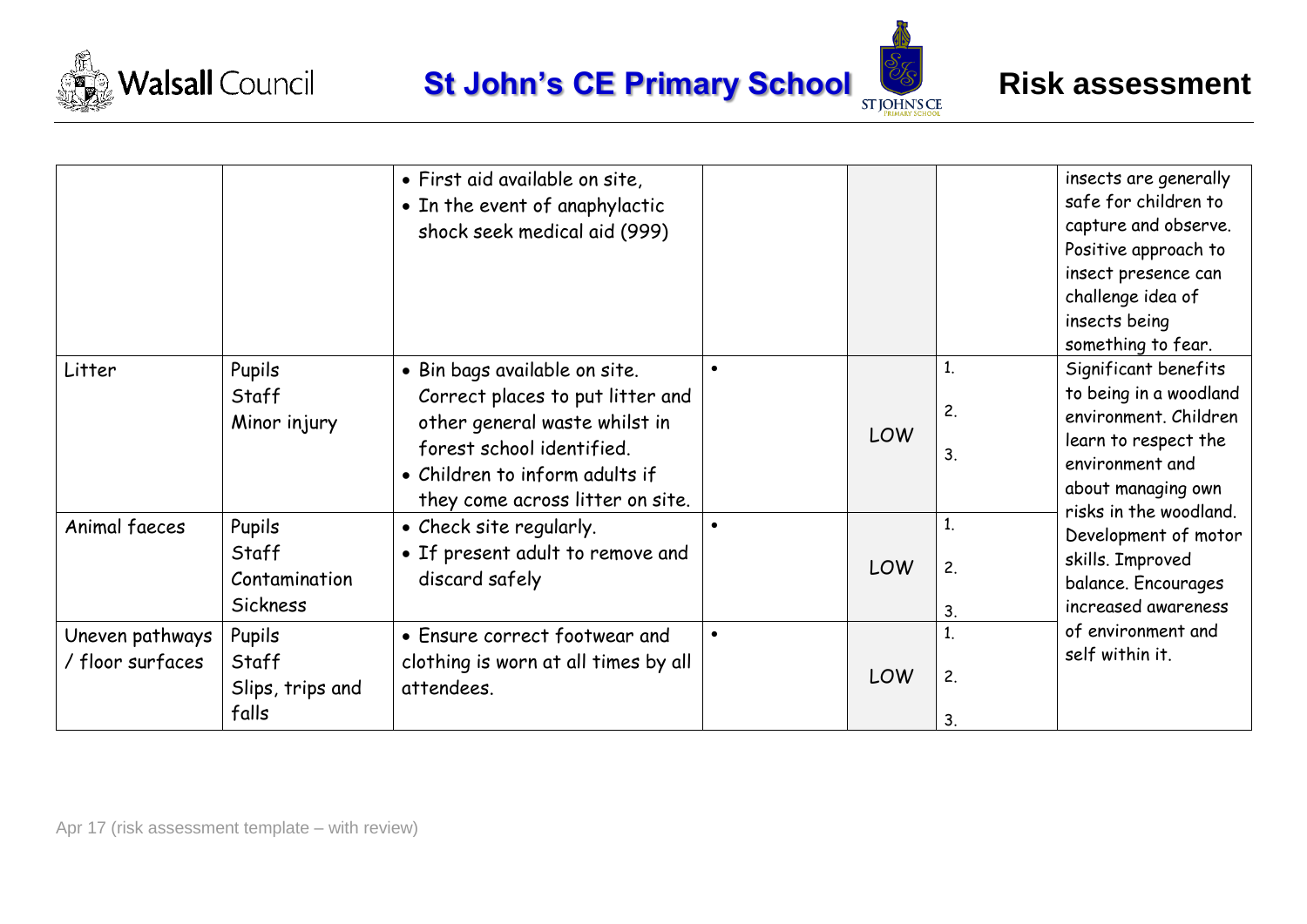





| Damage to        | Pupils             | · Site boundaries checked on      |            | 1. | Significant benefits   |
|------------------|--------------------|-----------------------------------|------------|----|------------------------|
| boundary fences, | Staff              | regular basis by site manager.    |            |    | to being in a woodland |
|                  | Risk of children   | • Site boundaries checked by      |            | 2. | environment. Children  |
|                  | straying from      | Forest School Leader before       |            | 3. | learn to respect the   |
|                  | site,              | sessions.                         |            |    | environment and        |
|                  | unauthorised       | • In the event of the boundary    |            |    | about managing own     |
|                  | persons entering   | being damaged and allowing        |            |    | risks in the woodland. |
|                  | the site, dogs     | access:                           |            |    | Significant benefits   |
|                  | entering the site. | • Temporarily secure site.        | LOW        |    | to being in a woodland |
|                  |                    | • Keep children away from area.   |            |    | environment. Children  |
|                  |                    | • Monitor.                        |            |    | learn to achieve       |
|                  |                    | • Check site for additional risks |            |    | despite medical        |
|                  |                    | that may have occurred as a       |            |    | conditions.            |
|                  |                    | result of the damage. For         |            |    |                        |
|                  |                    | example increased litter,         |            |    |                        |
|                  |                    | animal faeces etc. and deal       |            |    |                        |
|                  |                    | with appropriately.               |            |    |                        |
| Weather          | Pupils             | • Check local weather conditions  |            | 1. |                        |
| conditions       | Staff              | and forecast prior to going on    |            |    |                        |
|                  | Sunburn, heat      | site.                             |            | 2. |                        |
|                  | exhaustion,        | • Brief participants and staff on | <b>LOW</b> | 3. |                        |
|                  | too cold -         | appropriate clothing, footwear,   |            |    |                        |
|                  | hyperthermia,      |                                   |            |    |                        |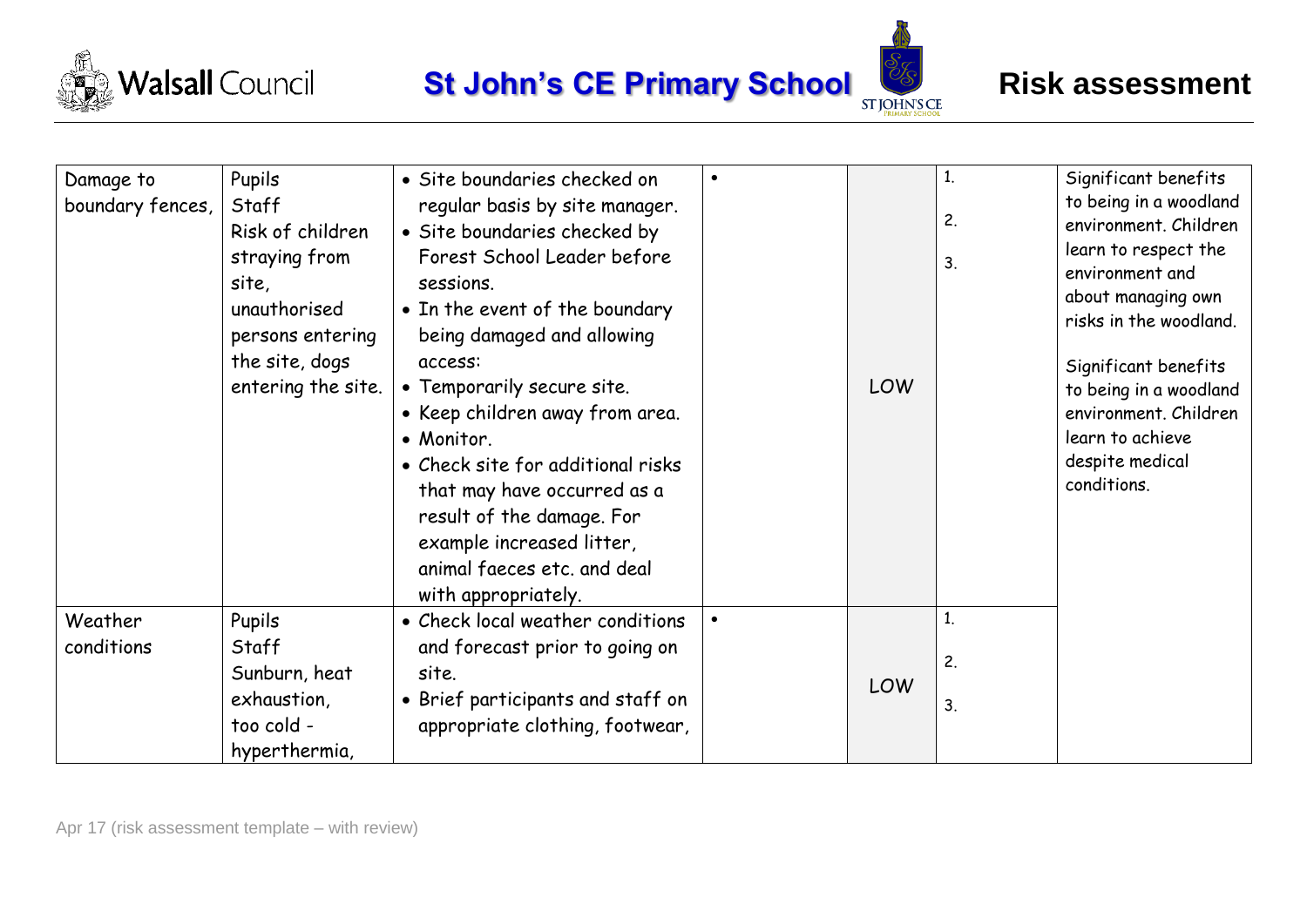





|                                                                            | too wet -<br>hypothermia                                                          | dependent upon weather<br>conditions<br>• Clothing / footwear check<br>before going on to site<br>• Children to use sun cream and<br>sun hats as per school policy<br>• Provide temporary shade or<br>rain cover.<br>• In the event of severe weather<br>stop session and move indoors.                          |     |                |  |
|----------------------------------------------------------------------------|-----------------------------------------------------------------------------------|------------------------------------------------------------------------------------------------------------------------------------------------------------------------------------------------------------------------------------------------------------------------------------------------------------------|-----|----------------|--|
| High Winds-<br>potential damage<br>to trees and<br>standing<br>structures. | Pupils<br>Staff<br>Possible injury<br>from falling<br>branches, debris<br>in eyes | • Check local weather conditions<br>and forecast prior to going on<br>site<br>• Stop session if winds become<br>excessive and loose<br>branches/trees become<br>dislodged or if they look<br>unstable.<br>• Avoid areas with standing<br>deadwood.<br>• Dismantle temporary shelters<br>which may become hazard. | LOW | 1.<br>2.<br>3. |  |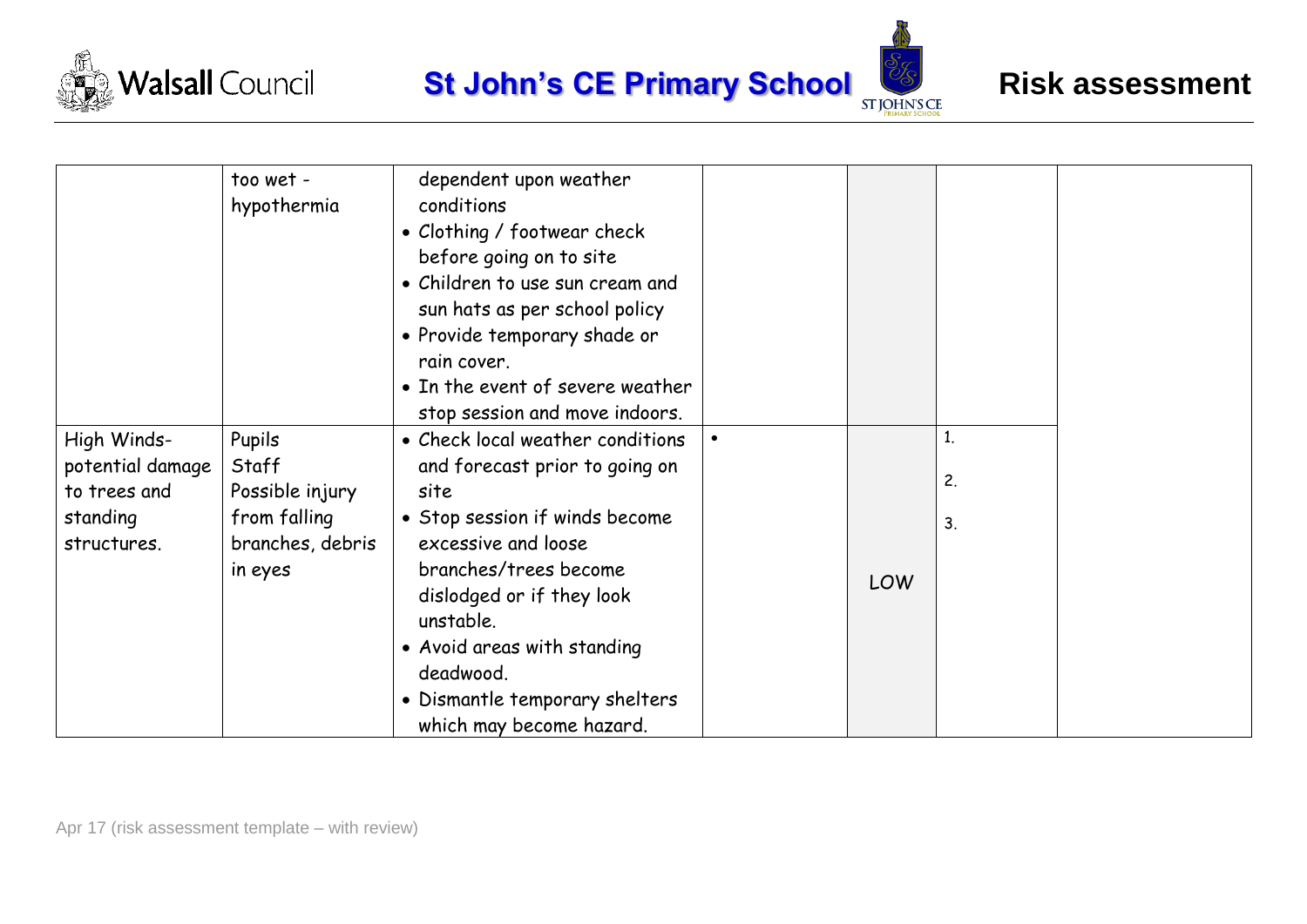





|                               |                                               | • Following high winds check for<br>fallen trees, canopy for hanging<br>timber and the integrity of any<br>standing structures.                                                                                                                                                                        |            |                |
|-------------------------------|-----------------------------------------------|--------------------------------------------------------------------------------------------------------------------------------------------------------------------------------------------------------------------------------------------------------------------------------------------------------|------------|----------------|
| Inappropriate<br>footwear.    | Pupils<br>Staff<br>Slips, trips and<br>Falls. | • Participants advised before<br>starting Forest School sessions<br>with regard to suitable clothing<br>and footwear.<br>• Before going on site<br>participants checked.<br>• On site advice with respect to<br>particular activities, for<br>example, fastening open coats<br>when using bow saw etc. | <b>LOW</b> | 1.<br>2.<br>3. |
| General health<br>and welfare | Pupils<br>Staff                               | • Ensure medical needs for each<br>child are known liaising with<br>class teacher.<br>• Use individual risk assessment<br>form to ensure that they are<br>aware of any allergies/medical<br>considerations.                                                                                            | <b>LOW</b> | 1.<br>2.<br>3. |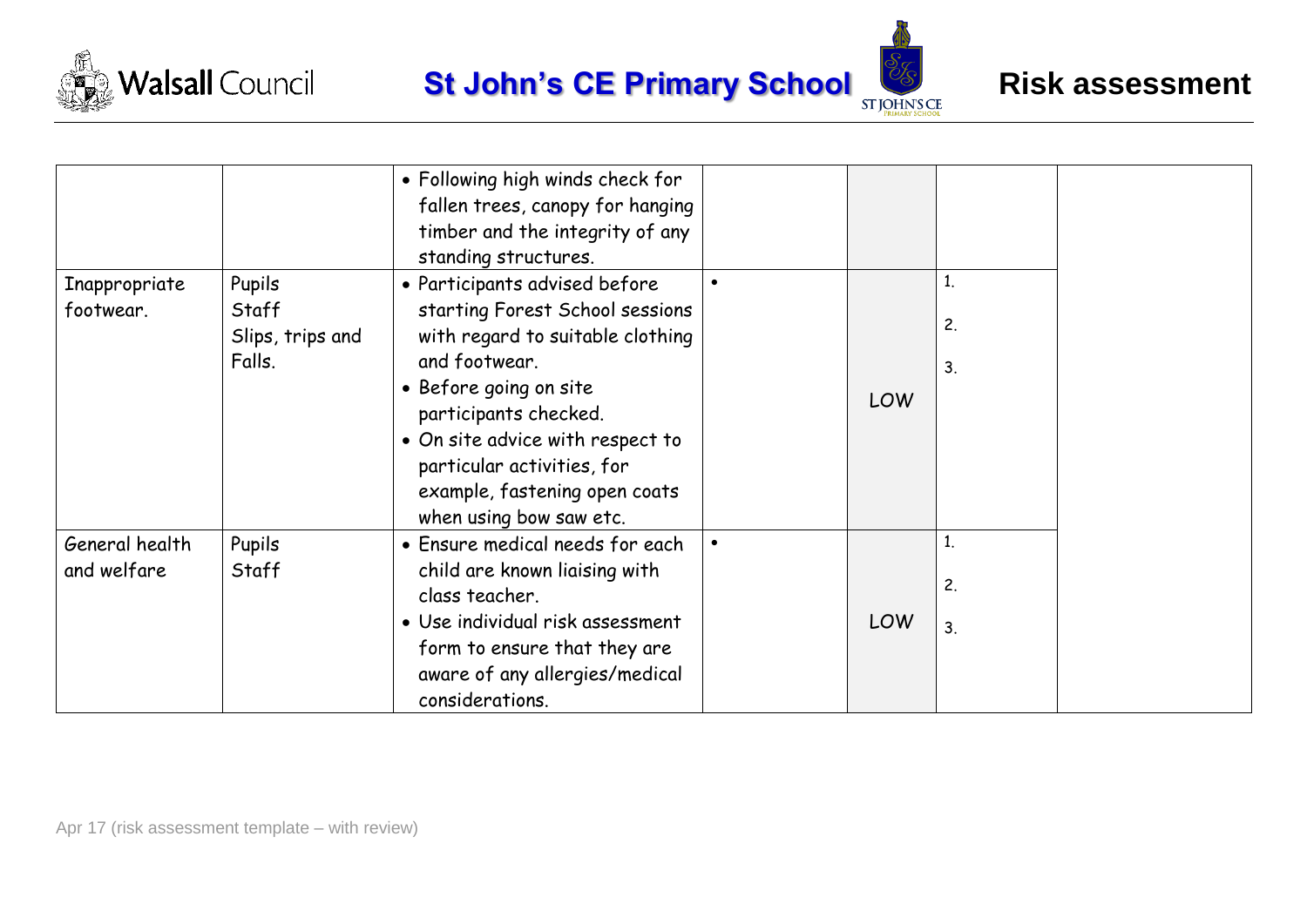





|                                           |        | • Carry any inhalers / medicines<br>as indicated on individual<br>medical plans.                                                                                                                                |            |          |                                                                                                                                                                                                            |
|-------------------------------------------|--------|-----------------------------------------------------------------------------------------------------------------------------------------------------------------------------------------------------------------|------------|----------|------------------------------------------------------------------------------------------------------------------------------------------------------------------------------------------------------------|
| Emotional /<br>behavioural<br>management. | Pupils | • Ensure any existing care plans<br>are followed.<br>• Use individual risk assessment<br>form.<br>· Discuss individual needs with<br>class teacher prior to going on<br>site.<br>• Inform group as appropriate. | <b>LOW</b> | 2.<br>3. | Opportunities for<br>others to display<br>empathy and further<br>develop social skills. A<br>chance for the young<br>person to put into<br>practise self-control<br>and to learn more<br>about themselves. |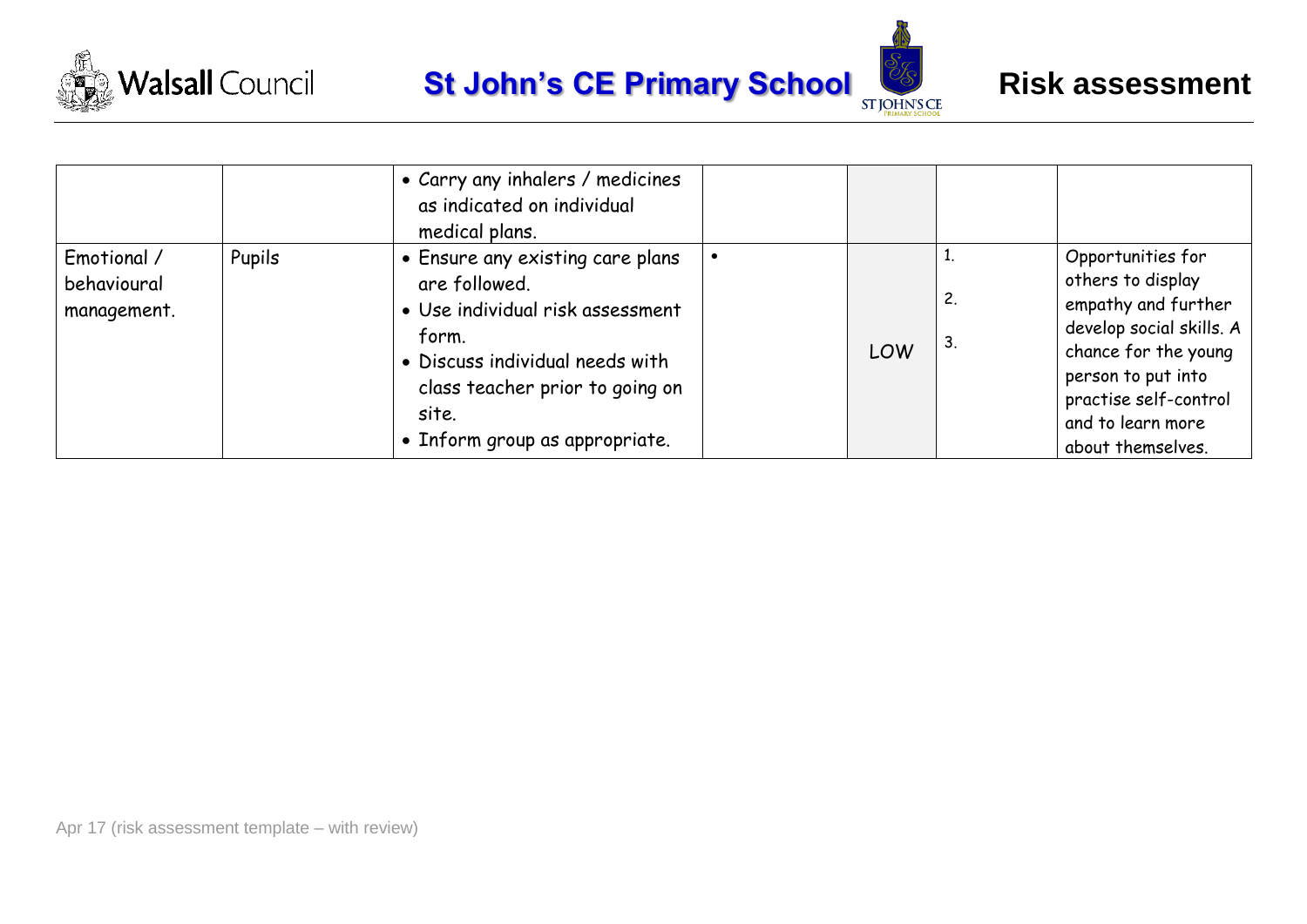





| <b>Bowsaw</b>                              |                                        |                                                                                                                                                                         |                                                                                       |                                             |                                                   |                                                                                                                                                                                                                                                                                                                                                                           |  |
|--------------------------------------------|----------------------------------------|-------------------------------------------------------------------------------------------------------------------------------------------------------------------------|---------------------------------------------------------------------------------------|---------------------------------------------|---------------------------------------------------|---------------------------------------------------------------------------------------------------------------------------------------------------------------------------------------------------------------------------------------------------------------------------------------------------------------------------------------------------------------------------|--|
| What are the<br>significant hazards?       | Who might be<br>harmed & how?          | <b>Existing controls</b><br>(What are you already doing?)                                                                                                               | <b>Additional</b><br>controls<br>required<br>(Do you need to<br>do anything<br>else?) | <b>Residual</b><br>risk<br>rating*<br>L/M/H | 1. Action by<br>2. Target<br>date<br>3. Done date | <b>Risk Benefits</b>                                                                                                                                                                                                                                                                                                                                                      |  |
| Injury during bow<br>Saw<br>transportation | Children<br>Adults<br>Cuts             | • All bow saws kept in sheaths<br>when not being used<br>• Ensure staff understands how<br>to carry tool correctly                                                      |                                                                                       | LOW                                         | 1.<br>2.<br>3.                                    | Motor skills development,<br>fine and gross, through<br>use of a variety of tools.<br>Problem solving in working<br>out how to use the tool in<br>the correct/safe way.<br>Social skills and team<br>work when using a tool<br>with a partner. Develop<br>safety awareness.<br>Opportunities for peer<br>learning.<br>Building confidence and<br>gaining new experiences. |  |
| Tool slipping when<br>in use               | Children<br>Adults<br>Cuts             | • Tool maintenance keeps bow<br>saw sharp and useable. Glove<br>worn on non- sawing hand<br>• Ensure staff and children<br>understand how to position<br>tool correctly | $\bullet$                                                                             | LOW                                         | 1.<br>2.<br>3.                                    |                                                                                                                                                                                                                                                                                                                                                                           |  |
| Bow saw blade<br>snapping                  | Children<br>Adults<br>Cuts<br>Injuries | • Regular maintenance. Glove<br>worn on non-sawing hand                                                                                                                 | $\bullet$                                                                             | LOW                                         | 1.<br>2.<br>3.                                    |                                                                                                                                                                                                                                                                                                                                                                           |  |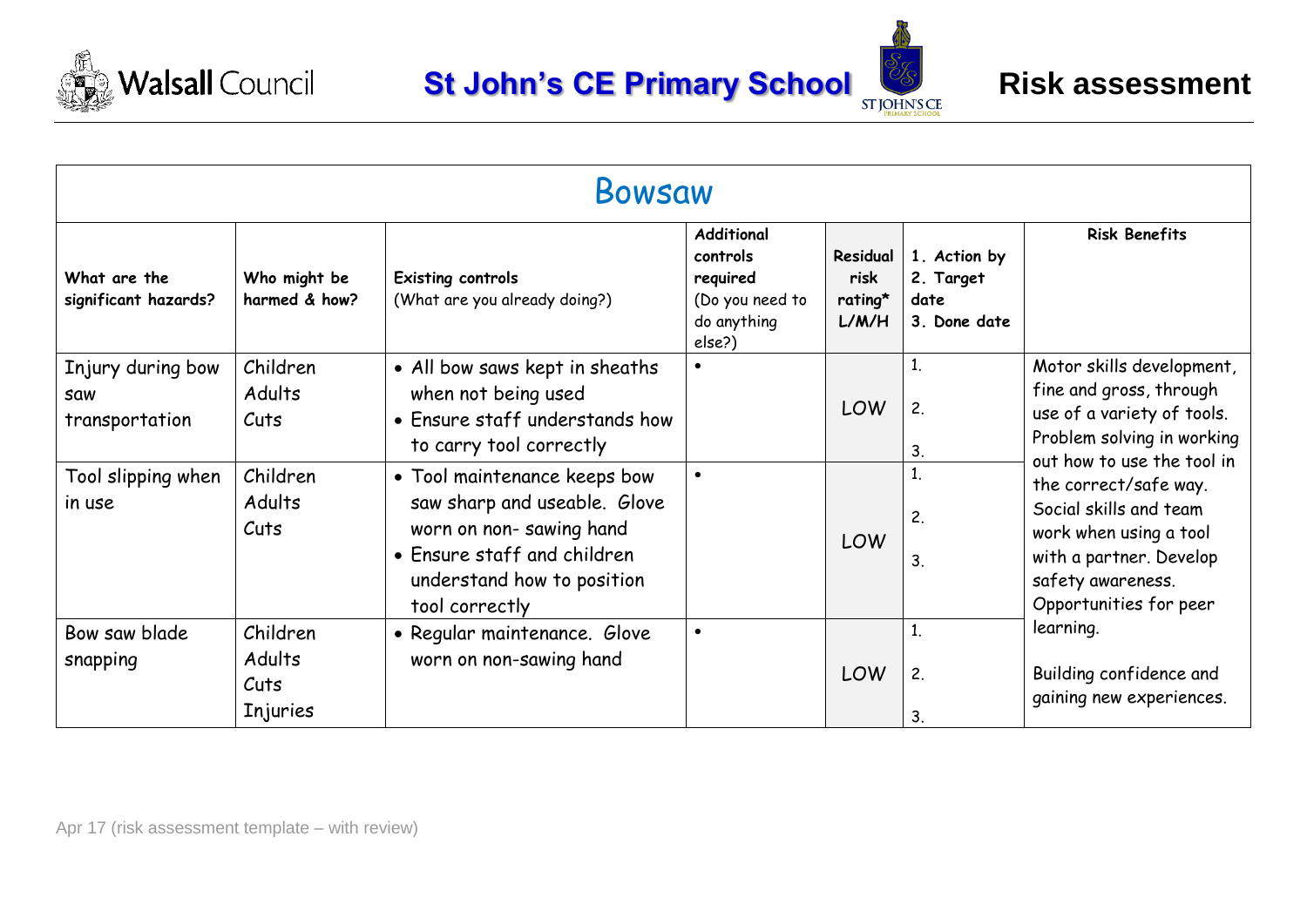



| Bow saw trapping | Children        | Hand guards on tools. Glove |     | -- |  |
|------------------|-----------------|-----------------------------|-----|----|--|
| hands            | Adults          | worn on non-sawing hand     | LOW |    |  |
|                  | Cuts            |                             |     | -- |  |
|                  | <b>Injuries</b> |                             |     | ູ. |  |

| Loppers                              |                                                                                   |                                                                                                                                                                                                                                                      |                                                                                |                                      |                                                   |                                                                                                                                                                                                         |  |
|--------------------------------------|-----------------------------------------------------------------------------------|------------------------------------------------------------------------------------------------------------------------------------------------------------------------------------------------------------------------------------------------------|--------------------------------------------------------------------------------|--------------------------------------|---------------------------------------------------|---------------------------------------------------------------------------------------------------------------------------------------------------------------------------------------------------------|--|
| What are the<br>significant hazards? | Who might be<br>harmed & how?                                                     | Existing controls<br>(What are you already doing?)                                                                                                                                                                                                   | Additional<br>controls<br>required<br>(Do you need to<br>do anything<br>else?) | Residual<br>risk<br>rating*<br>L/M/H | 1. Action by<br>2. Target<br>date<br>3. Done date | <b>Risk Benefits</b>                                                                                                                                                                                    |  |
| Travelling/Walking<br>with loppers   | Children<br>Adults<br>Cuts, severed<br>appendages,<br>Lacerations<br>during usage | • Keep in tool bag, safety locks<br>on if applicable.<br>• Staff to take anything from<br>the bag.<br>• If carrying loppers around the<br>site, one handle to be<br>• tucked into the armpit, other<br>handle by elbow with the jaws<br>facing down. | $\bullet$                                                                      | LOW                                  | 2.<br>3.                                          | Motor skills<br>development, fine and<br>gross, through use of a<br>variety of tools.<br>Problem solving in<br>working out how to use<br>the tool in the<br>correct/safe way.<br>Social skills and team |  |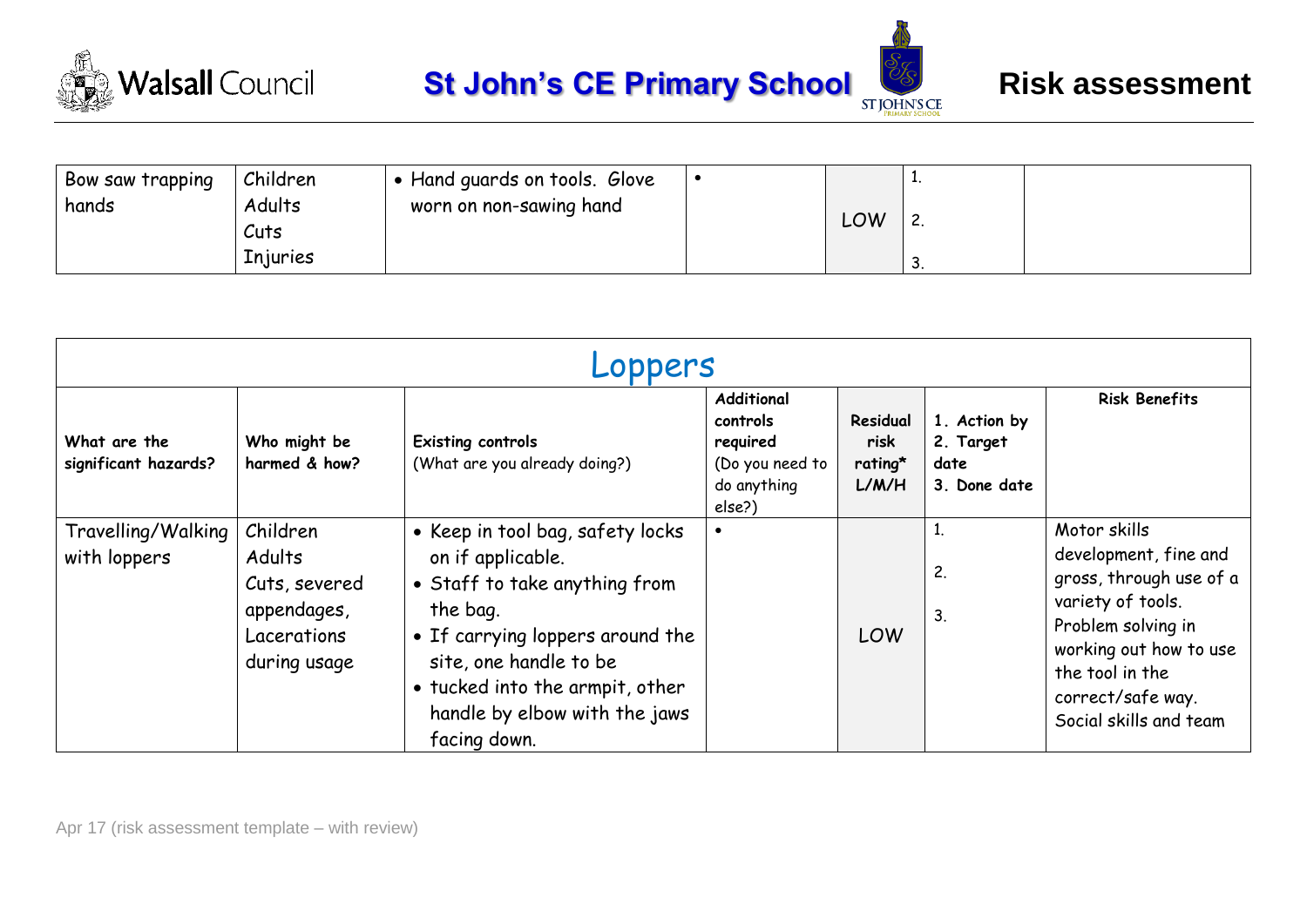





|                              |                                        | • Walking secateurs to be<br>carried in the locked position,<br>held at the blade end.                                                                                                                                                                                                                                                                                                                          |           |     |                | work when using a tool<br>with a partner. Develop<br>safety awareness.<br>Opportunities for peer<br>learning. |
|------------------------------|----------------------------------------|-----------------------------------------------------------------------------------------------------------------------------------------------------------------------------------------------------------------------------------------------------------------------------------------------------------------------------------------------------------------------------------------------------------------|-----------|-----|----------------|---------------------------------------------------------------------------------------------------------------|
| Using the loppers            | Children<br>Adults<br>Cuts             | • Demonstrate the proper use<br>of the tool, blade uppermost<br>to ensure visibility.<br>• Loppers- Standing over the<br>brash, feet wider than hip<br>width for stability and to<br>avoid cutting toes, cut the<br>desired wood.<br>• After use place back in bag<br>· Secateurs, hold any brash at<br>least a hands width from the<br>intended cut line with a gloved<br>hand, blade uppermost to see<br>cut. | $\bullet$ | LOW | 1.<br>2.<br>3. | Building confidence and<br>gaining new<br>experiences.                                                        |
| Before and after<br>activity | Children<br>Adults<br>Cuts<br>Injuries | • To ensure tools are sharpened<br>and maintained properly, a<br>rusty blunt tool is far more<br>likely to cause an accident.                                                                                                                                                                                                                                                                                   | $\bullet$ | LOW | 1.<br>2.<br>3. |                                                                                                               |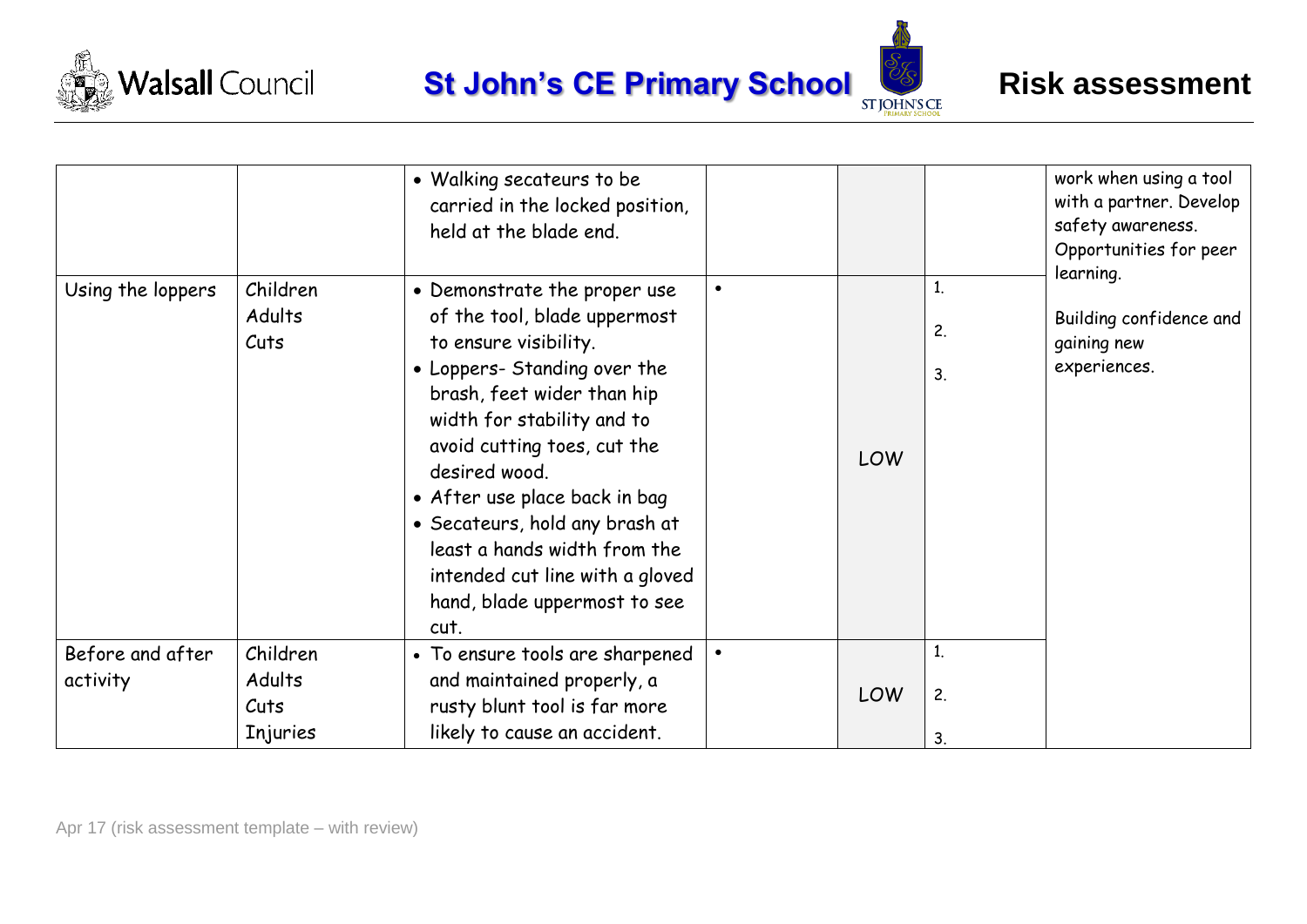



|                                         | <b>Bit and Brace</b>                             |                                                                                                                                                                                                                                               |                                                                                   |                                             |                                                |                                                                                                                                                                                                                                                       |  |  |  |
|-----------------------------------------|--------------------------------------------------|-----------------------------------------------------------------------------------------------------------------------------------------------------------------------------------------------------------------------------------------------|-----------------------------------------------------------------------------------|---------------------------------------------|------------------------------------------------|-------------------------------------------------------------------------------------------------------------------------------------------------------------------------------------------------------------------------------------------------------|--|--|--|
| What are the<br>significant<br>hazards? | Who might be<br>harmed & how?                    | <b>Existing controls</b><br>(What are you already doing?)                                                                                                                                                                                     | Additional<br>controls<br>required<br>(Do you need<br>to do<br>anything<br>else?) | <b>Residual</b><br>risk<br>rating*<br>L/M/H | 1. Action by<br>2. Target date<br>3. Done date | <b>Risk Benefits</b>                                                                                                                                                                                                                                  |  |  |  |
| Storage                                 | Pupils<br>Staff<br>Minor injury<br>Stab injuries | • Store the drill bit in a box, store<br>the brace on a low shelf, wear<br>suitable footwear                                                                                                                                                  | $\bullet$                                                                         | LOW                                         | 1.<br>2.<br>3.                                 | Motor skills development,<br>fine and gross, through<br>use of a variety of tools.<br>Problem solving in working                                                                                                                                      |  |  |  |
| Transporting                            | Pupils<br>Staff<br>Minor injury<br>Stab injuries | • Transport the drill bit in a box,<br>the brace in a bag and assemble<br>on site                                                                                                                                                             | $\bullet$                                                                         | LOW                                         | 1.<br>2.<br>3.                                 | out how to use the tool in<br>the correct/safe way.<br>Social skills and team<br>work when using a tool<br>with a partner. Develop<br>safety awareness.<br>Opportunities for peer<br>learning.<br>Building confidence and<br>gaining new experiences. |  |  |  |
| When using                              | Pupils<br>Staff<br>Minor injury<br>Stab injuries | • Use the bit and brace on a firm<br>surface (like a tree stump), do<br>not have hands or other body<br>parts in the trajectory of the<br>drill, the person holding the<br>material being drilled could wear<br>gloves to protect their hands | $\bullet$                                                                         | LOW                                         | 1.<br>2.<br>3.                                 |                                                                                                                                                                                                                                                       |  |  |  |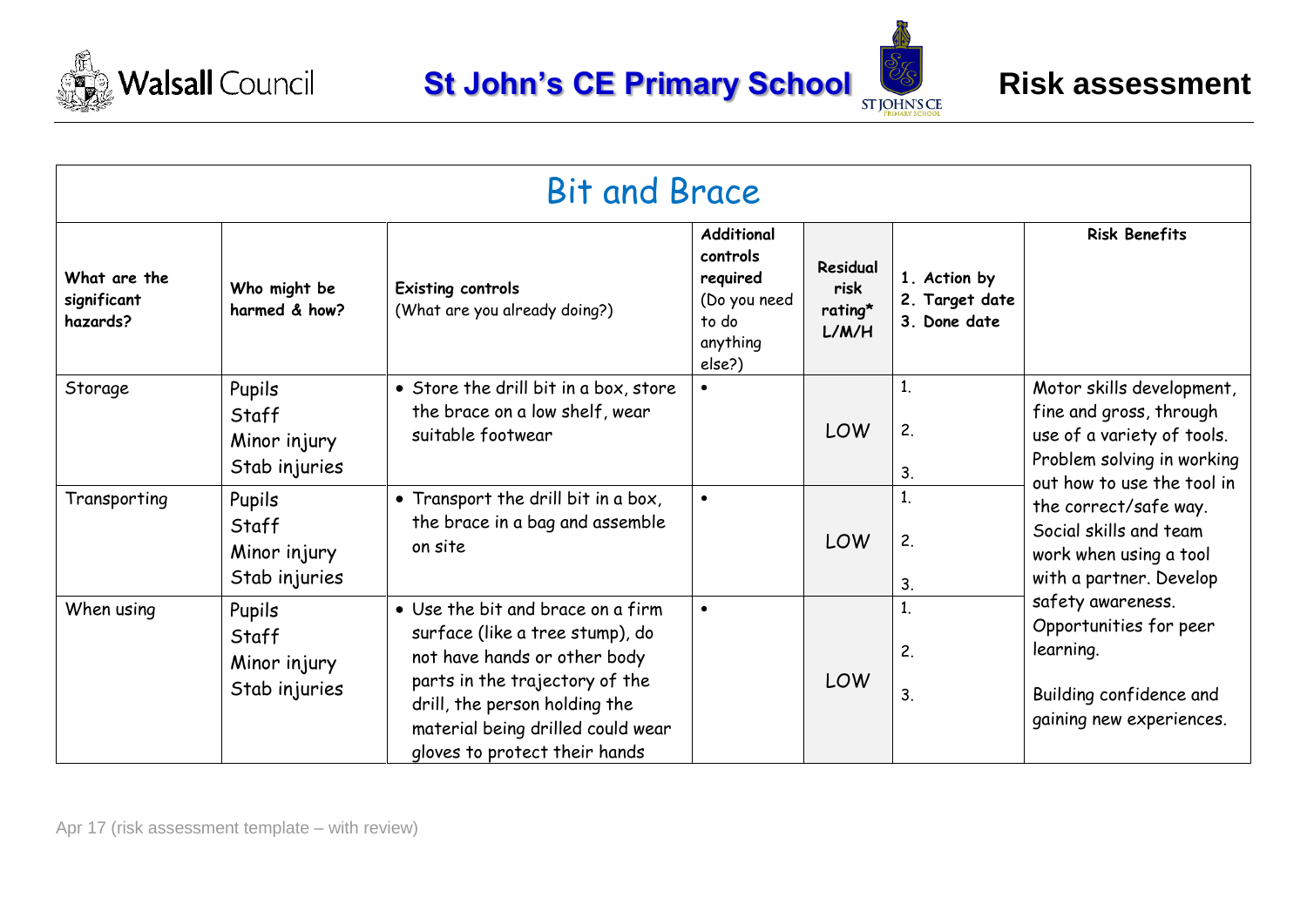





| Use by an adult<br>and child | Pupils<br>Staff<br>Minor injury<br>Stab injuries | • The adult should press down and<br>hold the material being drilled;<br>the child should turn the brace                                                                                    | $\bullet$ | LOW | 2.<br>3. |  |
|------------------------------|--------------------------------------------------|---------------------------------------------------------------------------------------------------------------------------------------------------------------------------------------------|-----------|-----|----------|--|
| Use by two<br>children       | Pupils<br>Staff<br>Minor injury<br>Stab injuries | • An adult should supervise at all<br>times to ensure correct, safe<br>usage                                                                                                                | $\bullet$ | LOW | 2.<br>3. |  |
| Dull drill bit/rust          | Pupils<br>Staff<br>Minor injury<br>Stab injuries | • Watch out for bluntness, ensure<br>the drill bit is stored in a dry<br>place inside its box, check that it<br>is not loose before each use. If<br>any problems correct before each<br>use | $\bullet$ | LOW | 2.<br>3. |  |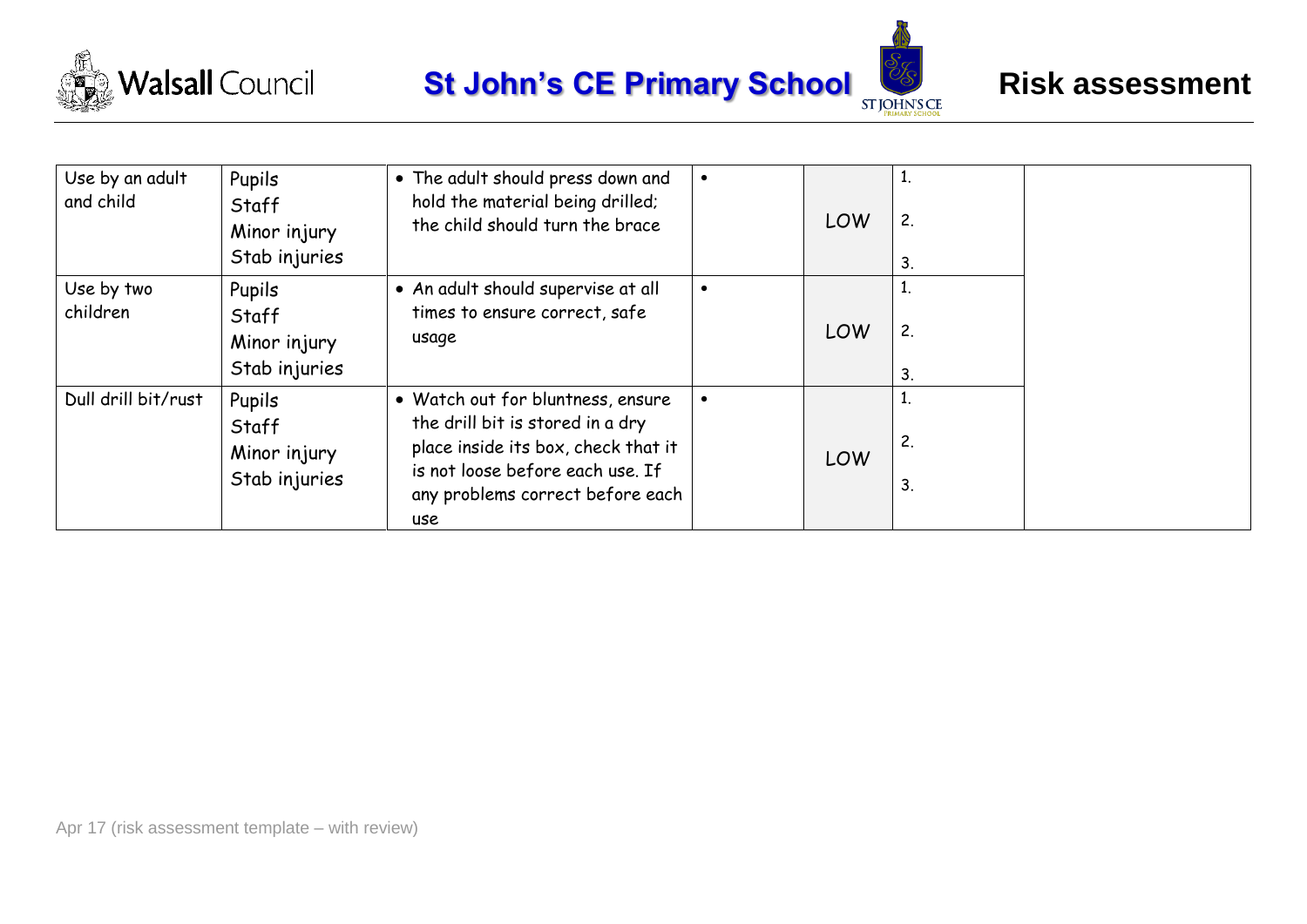





| <b>Billhook</b>                              |                               |                                                                                                                                                                                                                                                      |                                                                                          |                                      |                                                   |                                                                                                                                                                                                                                                                                                                                                                        |  |
|----------------------------------------------|-------------------------------|------------------------------------------------------------------------------------------------------------------------------------------------------------------------------------------------------------------------------------------------------|------------------------------------------------------------------------------------------|--------------------------------------|---------------------------------------------------|------------------------------------------------------------------------------------------------------------------------------------------------------------------------------------------------------------------------------------------------------------------------------------------------------------------------------------------------------------------------|--|
| What are the<br>significant hazards?         | Who might be<br>harmed & how? | <b>Existing controls</b><br>(What are you already doing?)                                                                                                                                                                                            | <b>Additional</b><br>controls<br>required<br>(Do you need<br>to do<br>anything<br>else?) | Residual<br>risk<br>rating*<br>L/M/H | 1. Action by<br>2. Target<br>date<br>3. Done date | <b>Risk Benefits</b>                                                                                                                                                                                                                                                                                                                                                   |  |
| Injury during bill<br>hook<br>transportation | Children<br>Adults<br>Cuts    | • All bill hooks kept in sheaths<br>when not being used<br>• Ensure staff understand how<br>to carry tool correctly.                                                                                                                                 | $\bullet$                                                                                | LOW                                  | 1.<br>2.<br>3.                                    | Motor skills development,<br>fine and gross, through use<br>of a variety of tools.<br>Problem solving in working<br>out how to use the tool in<br>the correct/safe way.<br>Social skills and team work<br>when using a tool with a<br>partner. Develop safety<br>awareness. Opportunities<br>for peer learning.<br>Building confidence and<br>gaining new experiences. |  |
| Tool slipping when<br>in use                 | Children<br>Adults<br>Cuts    | • Tool maintenance keeps bill<br>hook sharp and useable. No<br>gloves to prevent slipping<br>• Ensure staff and children<br>understand how to position<br>tool correctly and ensure if<br>they do slip it will not come<br>into contact with anyone. | $\bullet$                                                                                | LOW                                  | 1.<br>2.<br>3.                                    |                                                                                                                                                                                                                                                                                                                                                                        |  |
| Bill hook bouncing<br>off                    | Children<br>Adults<br>Cuts    | • Tool maintenance keeps bill<br>hook sharp and useable. No<br>gloves to prevent slipping                                                                                                                                                            | $\bullet$                                                                                | LOW                                  | 1.<br>2.                                          |                                                                                                                                                                                                                                                                                                                                                                        |  |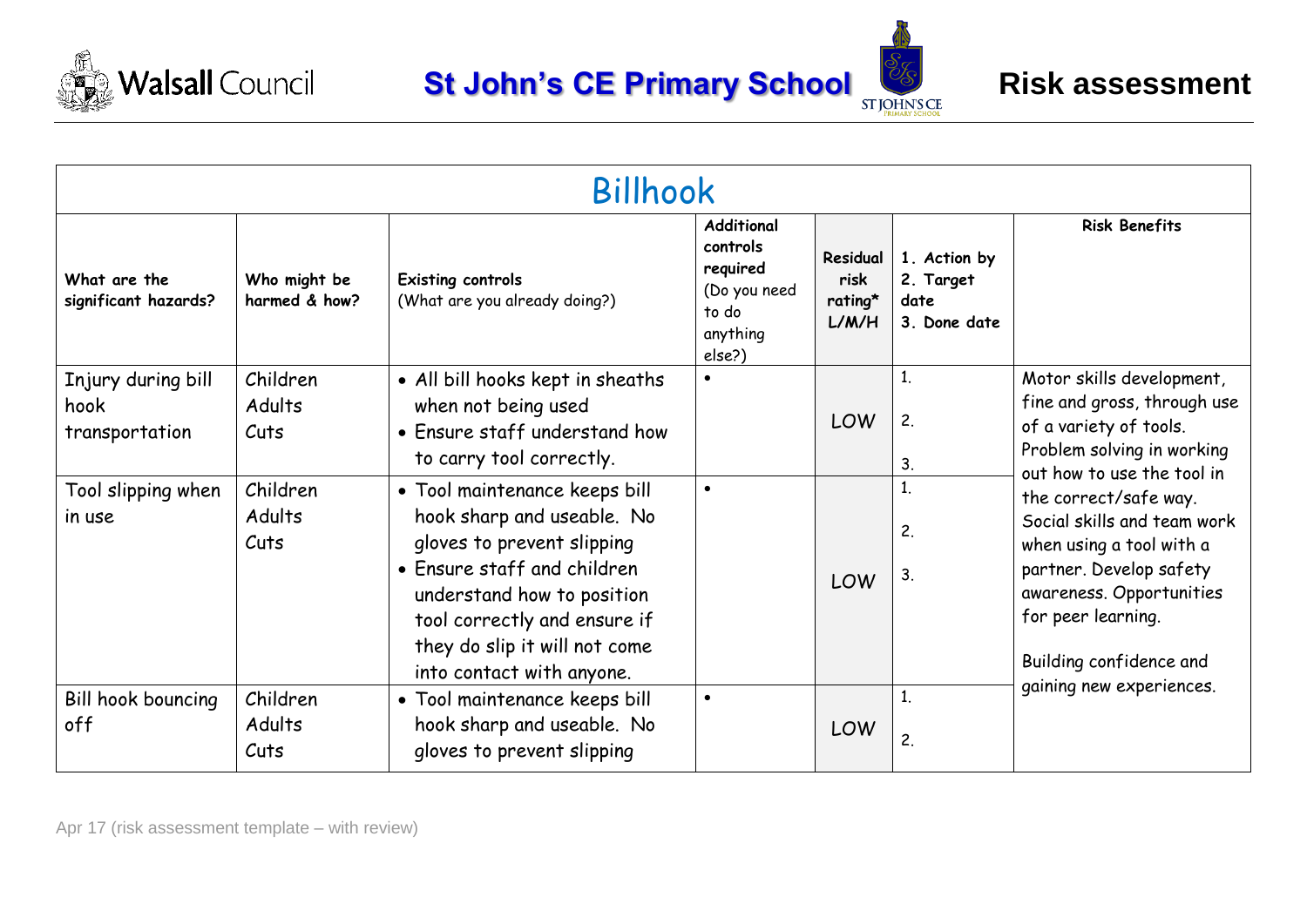





|                 | <b>Injuries</b> |                         |     | J. |  |
|-----------------|-----------------|-------------------------|-----|----|--|
| Bill hook blade | Children        | • Regular and effective |     |    |  |
| snapping        | Adults<br>Cuts  | maintenance of tools    | LOW | 2. |  |
|                 | Injuries        |                         |     | J. |  |

| Mallets/Bodgers                                  |                                                                                  |                                                                                                                                             |                                                                          |                                   |                                                |                                                                                                                                                                                                                                                                          |  |
|--------------------------------------------------|----------------------------------------------------------------------------------|---------------------------------------------------------------------------------------------------------------------------------------------|--------------------------------------------------------------------------|-----------------------------------|------------------------------------------------|--------------------------------------------------------------------------------------------------------------------------------------------------------------------------------------------------------------------------------------------------------------------------|--|
| What are the<br>significant<br>hazards?          | Who might be<br>harmed & how?                                                    | <b>Existing controls</b><br>(What are you already<br>doing?)                                                                                | Additional<br>controls required<br>(Do you need to do<br>anything else?) | Residual<br>risk rating*<br>L/M/H | 1. Action by<br>2. Target date<br>3. Done date | <b>Risk Benefits</b>                                                                                                                                                                                                                                                     |  |
| Incorrect or<br>improper use of<br>mallet/Bodger | Pupils<br>Staff<br>Minor to serious<br>injury<br>Risk of bruising<br>/ fractures | • Safety talk given<br>and followed.<br>• Safe working area<br>maintained clear of<br>obstacles and safe<br>working distance<br>maintained. |                                                                          | LOW                               | 2.<br>3.                                       | Motor skills development, fine<br>and gross, through use of a<br>variety of tools. Problem<br>solving in working out how to<br>use the tool in the<br>correct/safe way. Social skills<br>and team work when using a<br>tool with a partner. Develop<br>safety awareness. |  |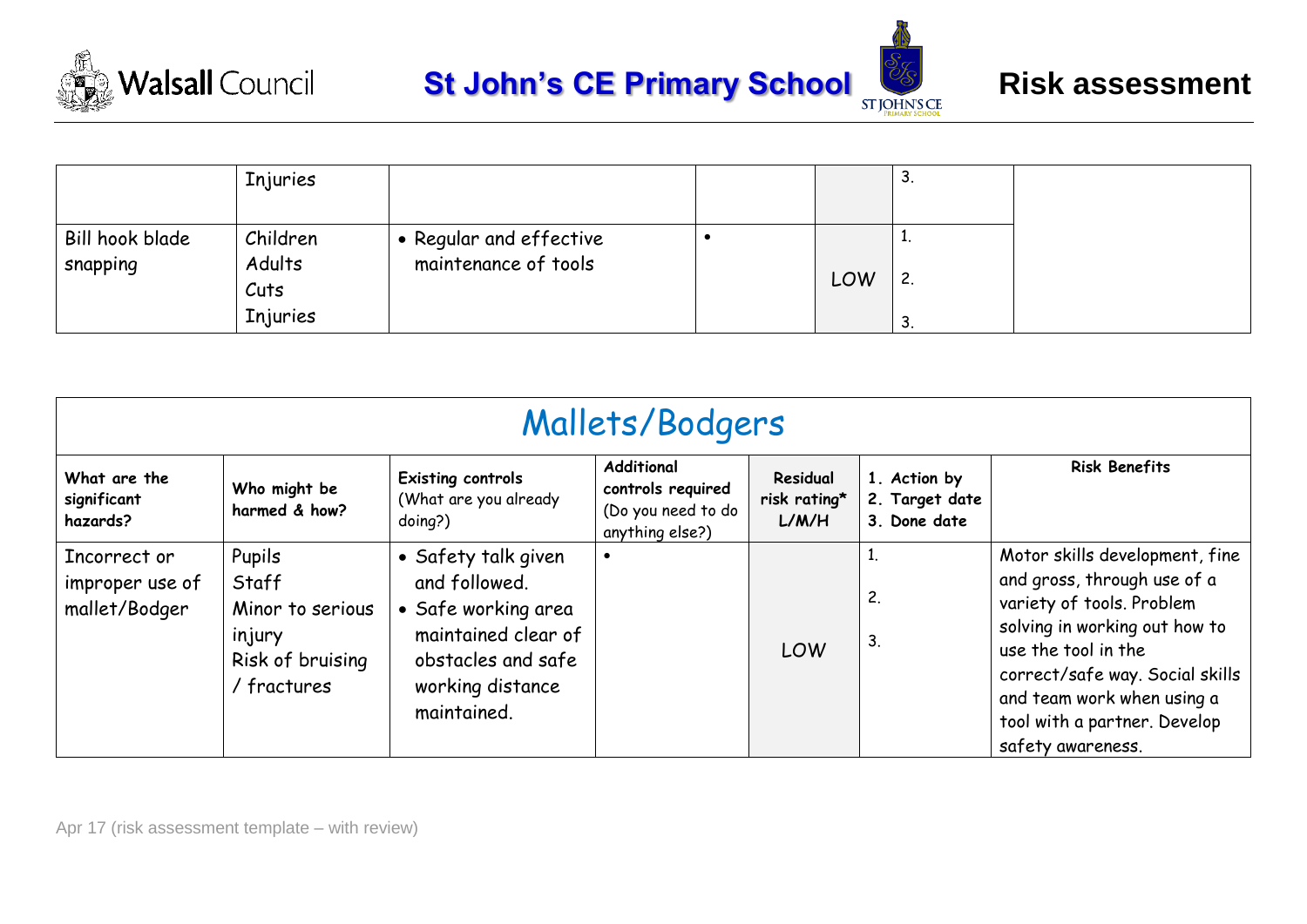





| · 'No running' policy<br>in vicinity of those<br>using tools.<br>• No glove needed on<br>hand using tool,<br>other hand gloved.<br>• First aid kit kept<br>close to hand.<br>• When not in use<br>stored in tool bag /<br>box.<br>• Tools counted in<br>and out each<br>session.<br>• Adult supervision.<br>$\bullet$ Check<br>understanding with<br>individuals.<br>• Any child behaving<br>inappropriately | Opportunities for peer<br>learning.<br>Building confidence and<br>gaining new experiences. |
|--------------------------------------------------------------------------------------------------------------------------------------------------------------------------------------------------------------------------------------------------------------------------------------------------------------------------------------------------------------------------------------------------------------|--------------------------------------------------------------------------------------------|
| stopped                                                                                                                                                                                                                                                                                                                                                                                                      |                                                                                            |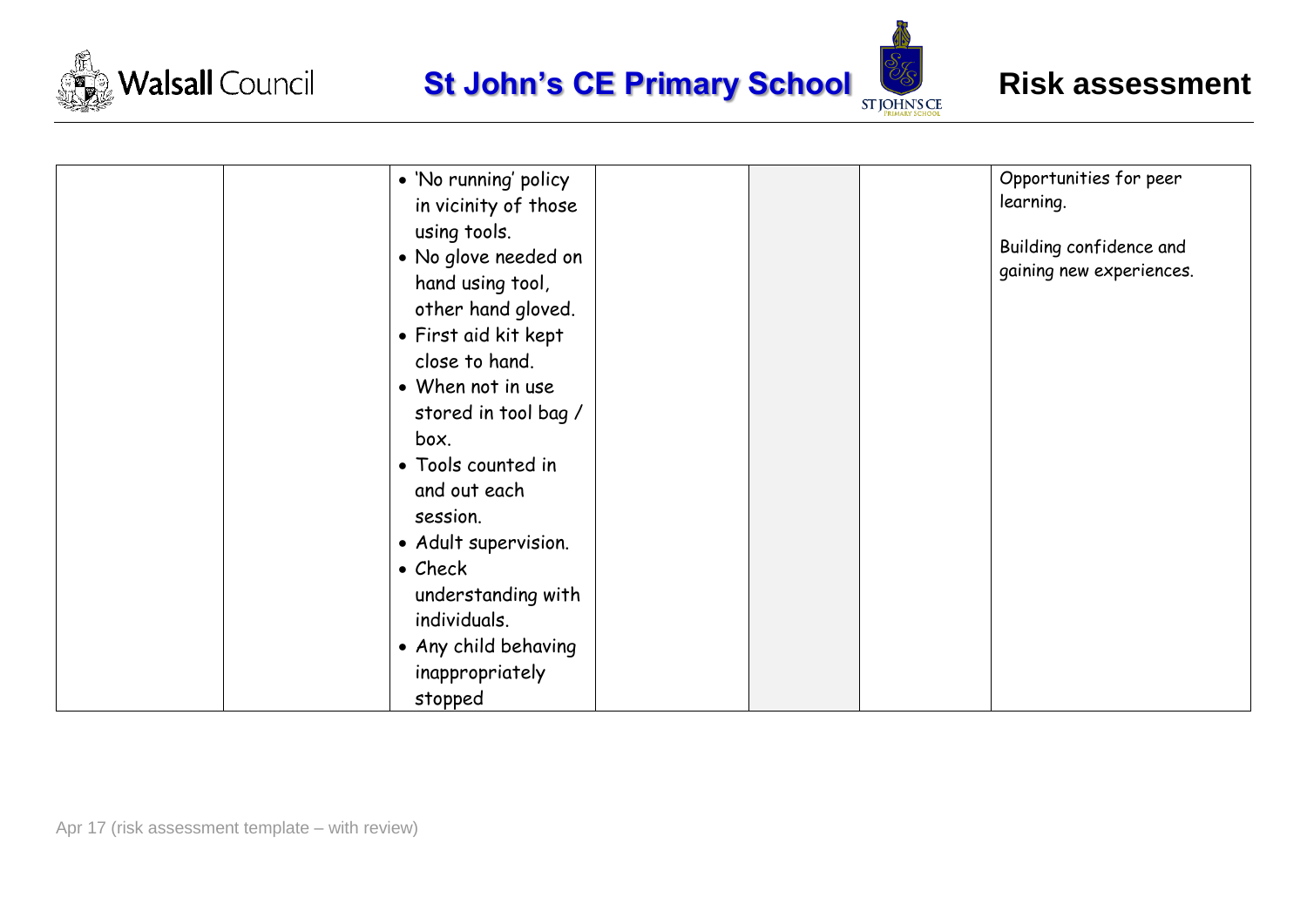





|                                              | Knives                        |                                                                                                                                                                                          |                                                                                 |                                          |                                                |                                                                                                                                                                                                                                                                          |  |
|----------------------------------------------|-------------------------------|------------------------------------------------------------------------------------------------------------------------------------------------------------------------------------------|---------------------------------------------------------------------------------|------------------------------------------|------------------------------------------------|--------------------------------------------------------------------------------------------------------------------------------------------------------------------------------------------------------------------------------------------------------------------------|--|
| What are the<br>significant hazards?         | Who might be<br>harmed & how? | Existing controls<br>(What are you already<br>doing?)                                                                                                                                    | <b>Additional</b><br>controls required<br>(Do you need to<br>do anything else?) | <b>Residual</b><br>risk rating*<br>L/M/H | 1. Action by<br>2. Target date<br>3. Done date | <b>Risk Benefits</b>                                                                                                                                                                                                                                                     |  |
| Injury during pen<br>knife<br>transportation | Children<br>Adults<br>Cuts    | • All pen knives kept in<br>sheaths when not<br>being used<br>• Staff aware of how<br>to carry pen knife<br>• Pen knife to be kept<br>on site when not in<br>use and in a locked<br>area |                                                                                 | <b>LOW</b>                               | 1.<br>2.<br>3.                                 | Motor skills development, fine<br>and gross, through use of a<br>variety of tools. Problem<br>solving in working out how to<br>use the tool in the<br>correct/safe way. Social skills<br>and team work when using a<br>tool with a partner. Develop<br>safety awareness. |  |
| Tool slipping<br>when in use                 | Children<br>Adults<br>Cuts    | • Tool maintenance<br>keeps pen knife sharp<br>and useable.<br>• No gloves to prevent<br>slipping<br>• Keep children away to<br>prevent accidental<br>accidents                          | $\bullet$                                                                       | LOW                                      | 1.<br>2.<br>3.                                 | Opportunities for peer<br>learning.<br>Building confidence and<br>gaining new experiences.                                                                                                                                                                               |  |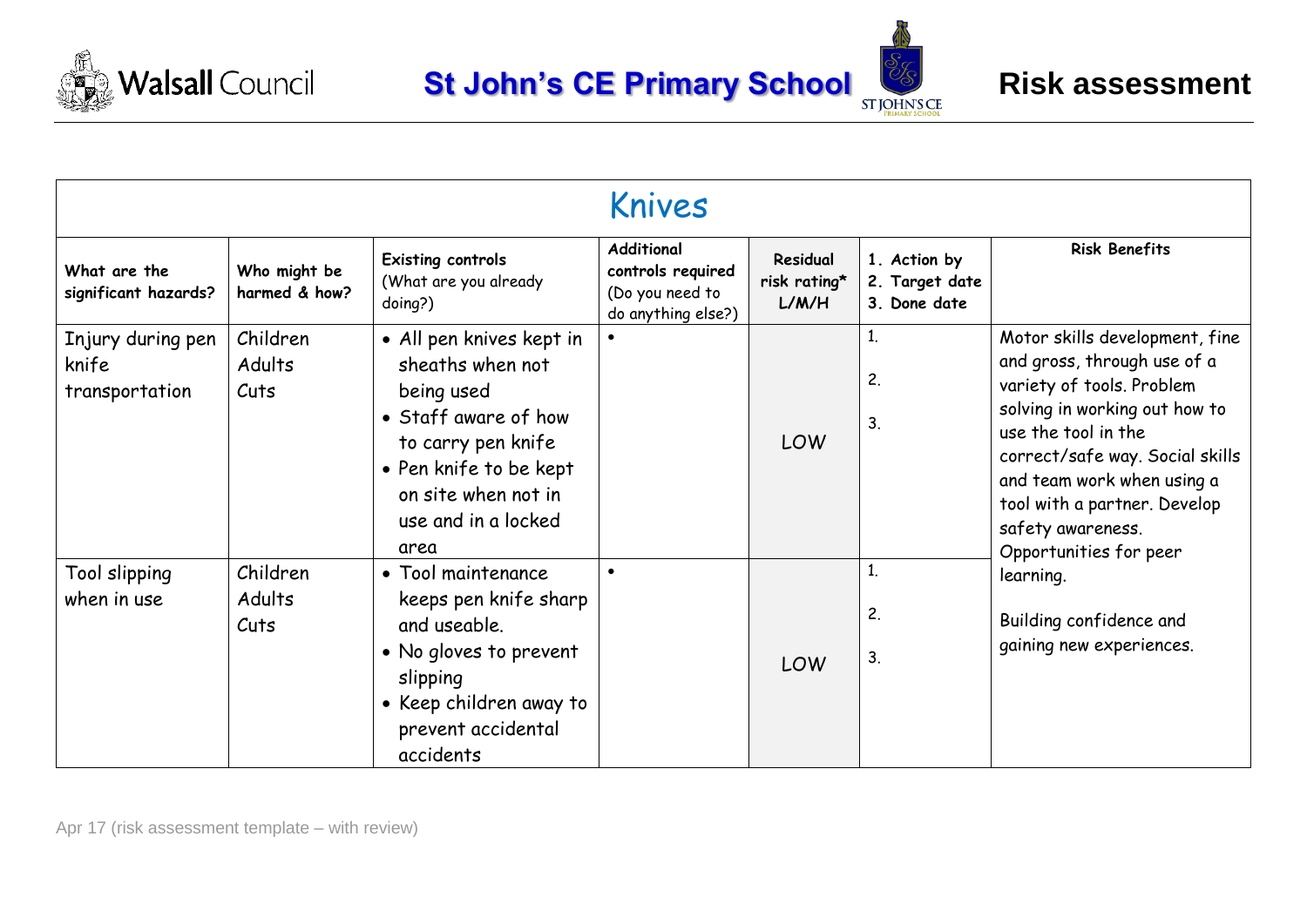





|                                     |                                             | • Staff aware of how<br>to use pen knife                                                                                           |     |                |  |
|-------------------------------------|---------------------------------------------|------------------------------------------------------------------------------------------------------------------------------------|-----|----------------|--|
| Pen knife storage<br>during session | Children<br>Adults<br>Cuts                  | • Knives have tethers<br>on them to hang in<br>suitable position off<br>the floor                                                  | LOW | 2.<br>3.       |  |
| Pen knife blade<br>snapping         | Children<br>Adults<br>Cuts<br>Stab injuries | • Regular and effective<br>maintenance of tools<br>• Regular inspection in<br>place<br>• Reputable suppliers<br>of pen knives used | LOW | 1.<br>2.<br>3. |  |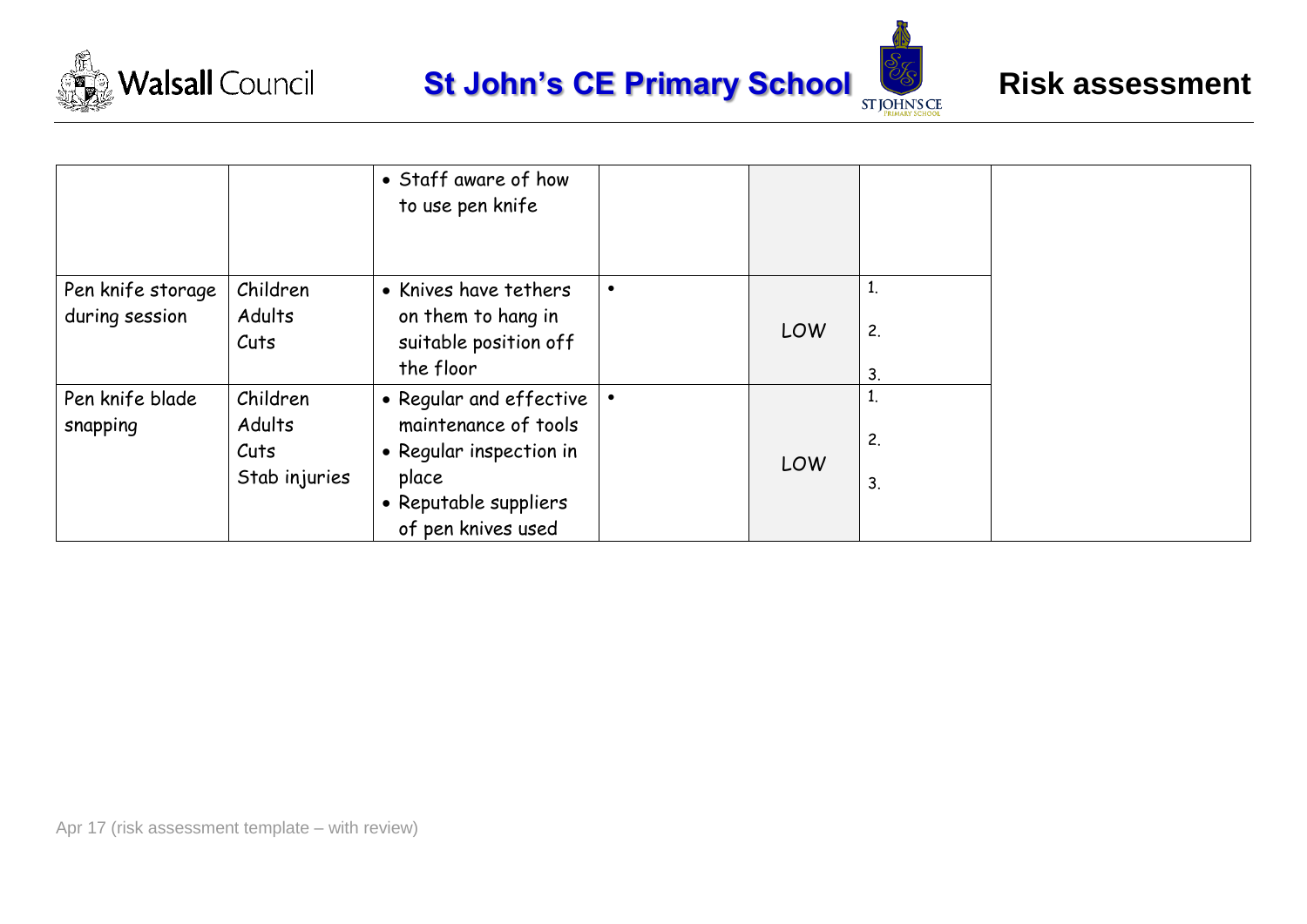





|                                                   | Potato Peelers                   |                                                                                                                                             |                                                                                |                                      |                                                |                                                                                                                                                         |  |  |
|---------------------------------------------------|----------------------------------|---------------------------------------------------------------------------------------------------------------------------------------------|--------------------------------------------------------------------------------|--------------------------------------|------------------------------------------------|---------------------------------------------------------------------------------------------------------------------------------------------------------|--|--|
| What are the<br>significant hazards?              | Who might be<br>harmed &<br>how? | <b>Existing controls</b><br>(What are you already doing?)                                                                                   | Additional<br>controls<br>required<br>(Do you need to<br>do anything<br>else?) | Residual<br>risk<br>rating*<br>L/M/H | 1. Action by<br>2. Target date<br>3. Done date | <b>Risk Benefits</b>                                                                                                                                    |  |  |
| Injury<br>transportation                          | Children<br>Adults<br>Cuts       | • Staff to hand children<br>carvers once seated and<br>after the tool talk<br>• Staff to understand<br>procedures                           |                                                                                | <b>LOW</b>                           | 1.<br>2.<br>3.                                 | Motor skills<br>development, fine and<br>gross, through use of<br>a variety of tools.<br>Problem solving in                                             |  |  |
| Tool slipping when<br>in use                      | Children<br>Adults<br>Cuts       | · Staff to ensure children<br>are the correct distance<br>away from each other<br>(arm's length) to avoid<br>contact in case of<br>slipping |                                                                                | <b>LOW</b>                           | 1.<br>2.<br>3.                                 | working out how to use<br>the tool in the<br>correct/safe way.<br>Social skills and team<br>work when using a tool<br>with a partner.<br>Develop safety |  |  |
| Carver coming in<br>contact with<br>another child | Children<br>Adults<br>Cuts       | • Staff to ensure children<br>are correct distance<br>away from each other<br>(arm's length) in case of<br>slipping                         | $\bullet$                                                                      | <b>LOW</b>                           | 1.<br>2.<br>3.                                 | awareness.<br>Opportunities for peer<br>learning.                                                                                                       |  |  |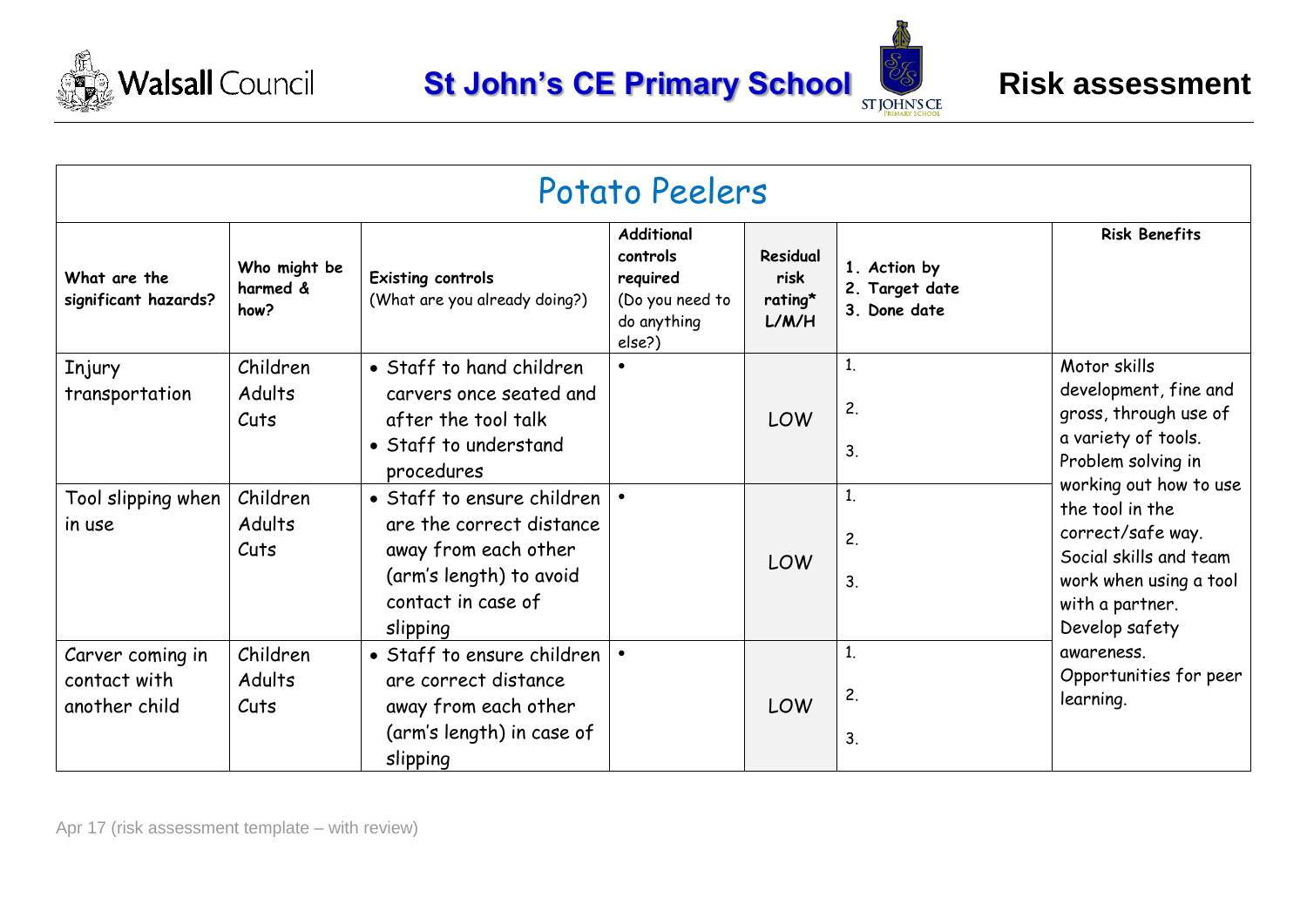





| Carver storage<br>during session           | Children<br>Adults<br>Cuts<br>Stab injuries | • Staff keep carvers at<br>all times when not in use | LOW        | $\mathbf{2}$ | Developing motor<br>skills. Understanding<br>of safe use of sharp<br>tools. Teamwork. |
|--------------------------------------------|---------------------------------------------|------------------------------------------------------|------------|--------------|---------------------------------------------------------------------------------------|
| Children cutting<br>finger when<br>carving | Children<br>Adults<br>Cuts                  | • Children to wear safety<br>gloves on both hands    | <b>LOW</b> | 2.           | Managing own risks.<br>Building confidence<br>and gaining new<br>experiences.         |

| Use of rope/cord                     |                                             |                                                                                                                                                               |                                                                                 |                                        |                                                   |                                                                                                                        |  |
|--------------------------------------|---------------------------------------------|---------------------------------------------------------------------------------------------------------------------------------------------------------------|---------------------------------------------------------------------------------|----------------------------------------|---------------------------------------------------|------------------------------------------------------------------------------------------------------------------------|--|
| What are the<br>significant hazards? | Who might be<br>harmed & how?               | <b>Existing controls</b><br>(What are you already doing?)                                                                                                     | <b>Additional controls</b><br>required<br>(Do you need to do<br>anything else?) | Residual<br>risk<br>$rating*$<br>L/M/H | 1. Action by<br>2. Target<br>date<br>3. Done date | <b>Risk Benefits</b>                                                                                                   |  |
| Visibility                           | Children<br>Adults<br>Unforeseen<br>objects | • Rope that is used to create<br>boundaries will be brightly<br>coloured<br>• Children and staff will be made<br>aware of rope. Extra markers<br>may be added |                                                                                 | <b>LOW</b>                             | 1.<br>2.<br>3 <sub>1</sub>                        | Motor skills<br>development, fine<br>and gross, through<br>use of a variety of<br>tools. Problem<br>solving in working |  |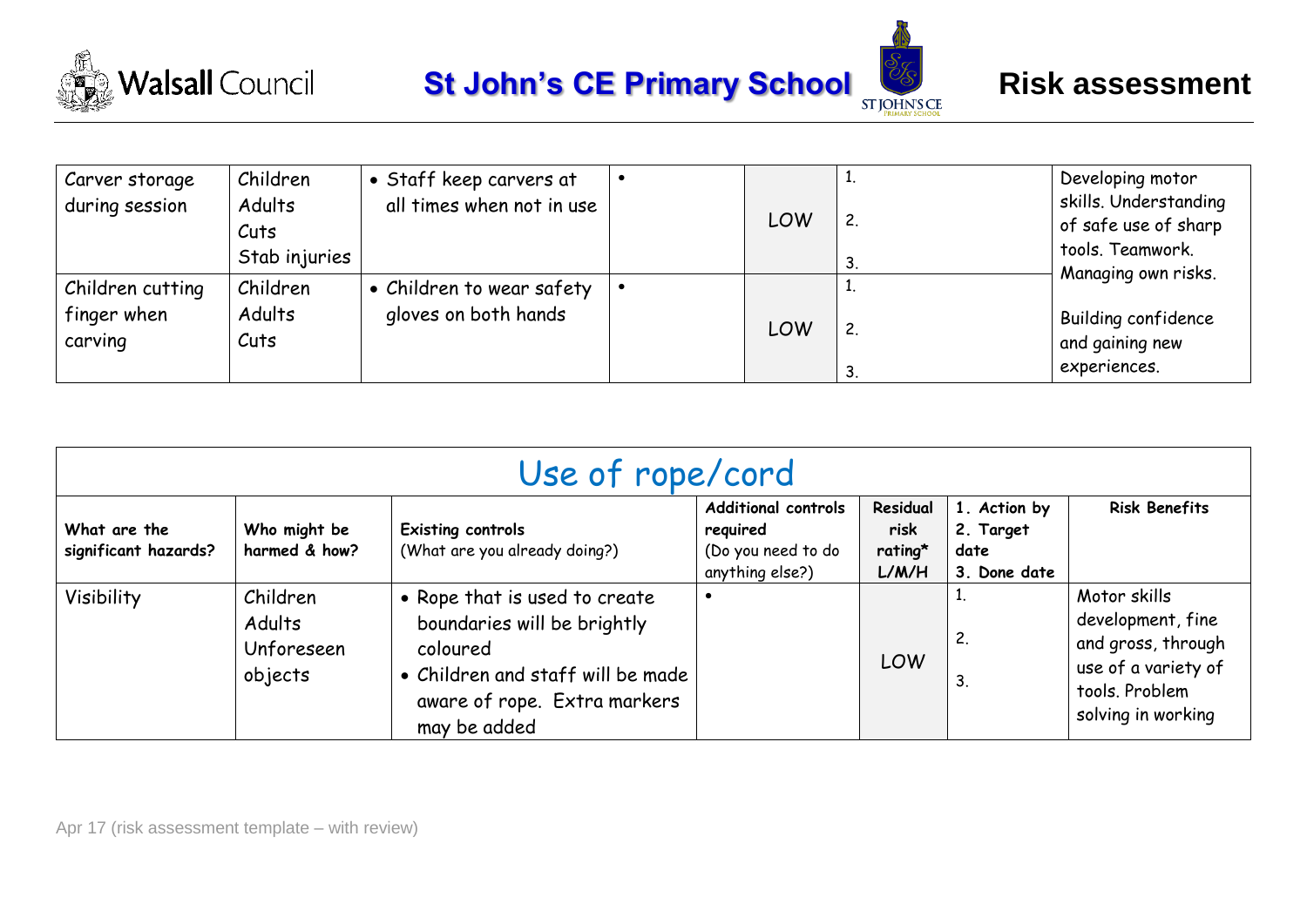





| Ropes                         | Children<br>Adults<br><b>Burn</b> | · Gloves to be worn by all in<br>activities involving pulling<br>heavy rope<br>• Staff to monitor and control<br>activities involving rope |           | <b>LOW</b> | 1.<br>2.<br>3. | out how to use the<br>tool in the<br>correct/safe way.<br>Social skills and<br>team work when       |
|-------------------------------|-----------------------------------|--------------------------------------------------------------------------------------------------------------------------------------------|-----------|------------|----------------|-----------------------------------------------------------------------------------------------------|
| Trip                          | Children<br>Adults<br>Cuts        | • Ropes used will be brightly<br>coloured                                                                                                  |           | <b>LOW</b> | 1.<br>2.<br>3. | using a tool with a<br>partner. Develop<br>safety awareness.<br>Opportunities for<br>peer learning. |
| Entanglement<br>Catching neck | Children<br>Adults<br>Cuts        | • Staff aware of safety<br>procedures when using rope                                                                                      |           | <b>LOW</b> | 1.<br>2.<br>3. | Practicing knots and<br>learning new skills<br>involving following<br>instructions.                 |
| Pulleys failing               | Children<br>Adults<br>Cuts        | • All equipment checked and<br>meet Health & Safety<br>standards<br>• Checked before use and<br>checked by competent persons               | $\bullet$ | <b>LOW</b> | 1.<br>2.<br>3. | Encourages<br>creativity.<br><b>Building confidence</b><br>and gaining new<br>experiences.          |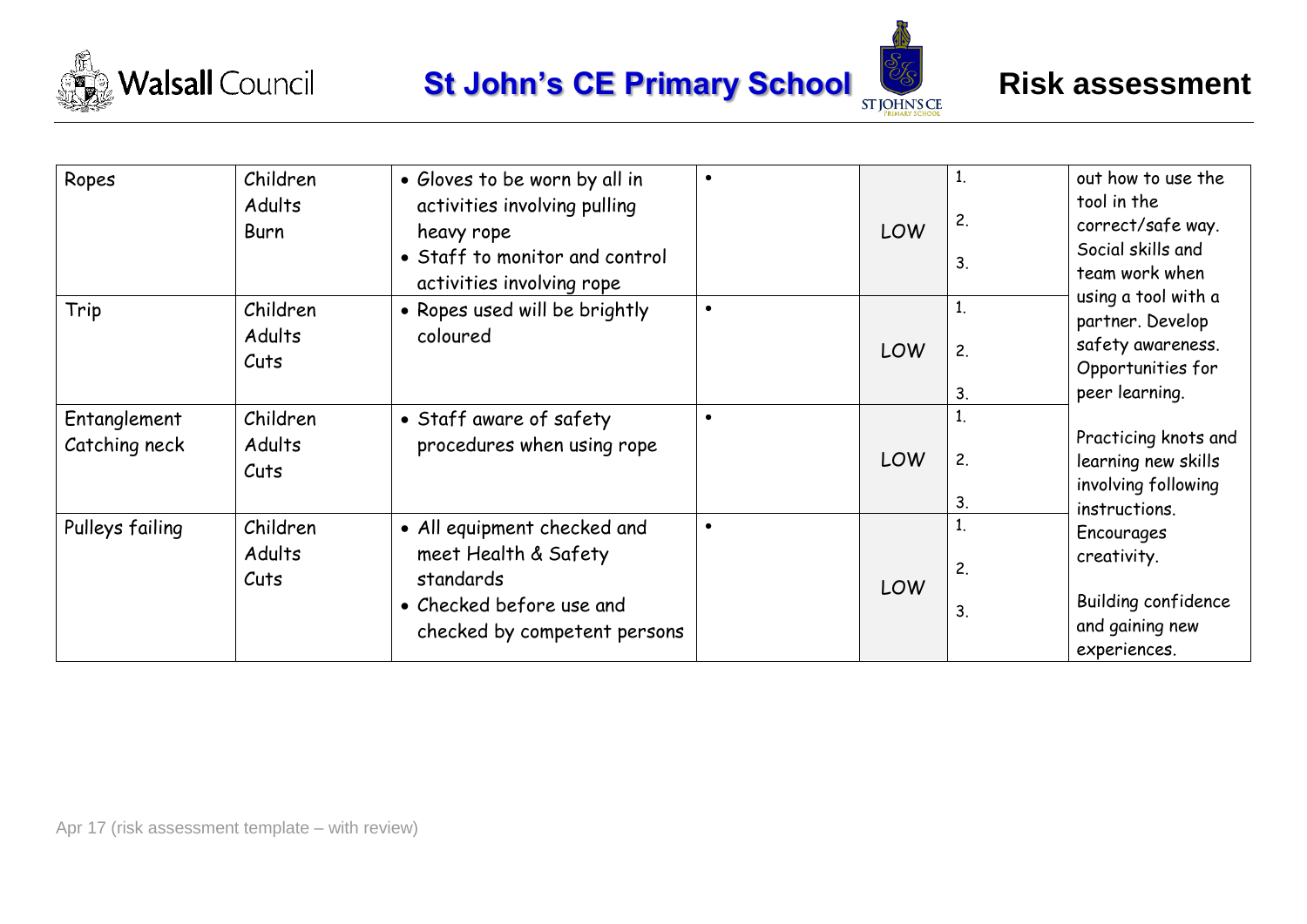





| Fire                                    |                                            |                                                                                                                                                                                                     |                                                                                 |                                      |                                                   |                                                                                                                                                                               |  |
|-----------------------------------------|--------------------------------------------|-----------------------------------------------------------------------------------------------------------------------------------------------------------------------------------------------------|---------------------------------------------------------------------------------|--------------------------------------|---------------------------------------------------|-------------------------------------------------------------------------------------------------------------------------------------------------------------------------------|--|
| What are the<br>significant<br>hazards? | Who might be<br>harmed & how?              | <b>Existing controls</b><br>(What are you already doing?)                                                                                                                                           | <b>Additional</b><br>controls required<br>(Do you need to do<br>anything else?) | Residual<br>risk<br>rating*<br>L/M/H | 1. Action by<br>2. Target<br>date<br>3. Done date | <b>Risk Benefits</b>                                                                                                                                                          |  |
| Lighting the fire                       | Children<br>Adults<br>Severe Burns<br>Cuts | • Fire to be lit at arm's length<br>• No accelerant to be used<br>• Fire lighters ideally to be used<br>• Keep pupils away whilst lighting<br>the fire<br>• Pupils to be informed of fire<br>safety | $\bullet$                                                                       | LOW                                  | 2.<br>3.                                          | Opportunity to work as<br>a team and experience<br>dealing appropriately<br>and calmly in a crisis or<br>emergency.<br>Building confidence and<br>gaining new<br>experiences. |  |
| Hot Items and<br>sparks                 | Children<br>Adults<br>Severe Burns<br>Cuts | • All pupils will be seated when<br>hot items are being passed<br>around<br>• First aiders on site at all times<br>• Pupils informed of fire safety<br>rules                                        | $\bullet$                                                                       | LOW                                  | 1.<br>2.<br>3.                                    |                                                                                                                                                                               |  |
| Hot food                                | Children<br>Adults<br>Severe Burns<br>Cuts | • Pupils will be reminded that<br>the food will be hot and to<br>allow it to cool before eating<br>etc.                                                                                             | $\bullet$                                                                       | LOW                                  | 1.<br>2.<br>3.                                    |                                                                                                                                                                               |  |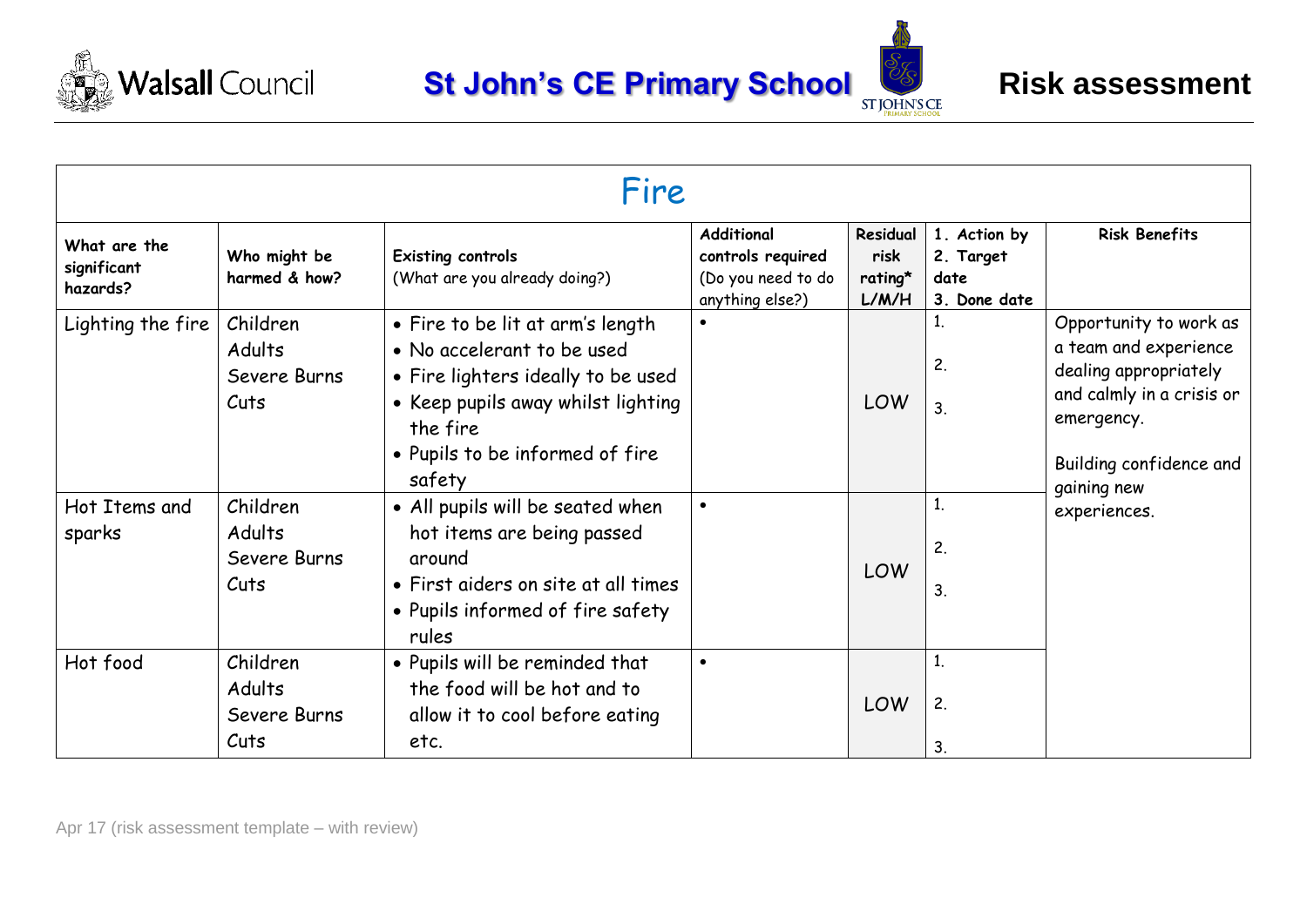



|                  |                        | • Pupils are informed of fire<br>safety                     |           |     |    |
|------------------|------------------------|-------------------------------------------------------------|-----------|-----|----|
| Areas setting    | Children               | • The fire pit will be sited away                           | $\bullet$ |     |    |
| alight           | Adults<br>Severe Burns | from potential hazards<br>• Staff will check the area prior |           | LOW | 2. |
|                  | Cuts                   | to lighting the fire pit                                    |           |     | З. |
|                  |                        | • Pupils informed of fire safety<br>rules                   |           |     |    |
| Falling into the | Children               | • Pupils are reminded to walk                               | $\bullet$ |     |    |
| fire             | Adults<br>Severe Burns | around the fire pit carefully<br>and no running allowed     |           | LOW | 2. |
|                  | Cuts                   | • Seating situated 2 metres<br>away from the pit            |           |     | 3. |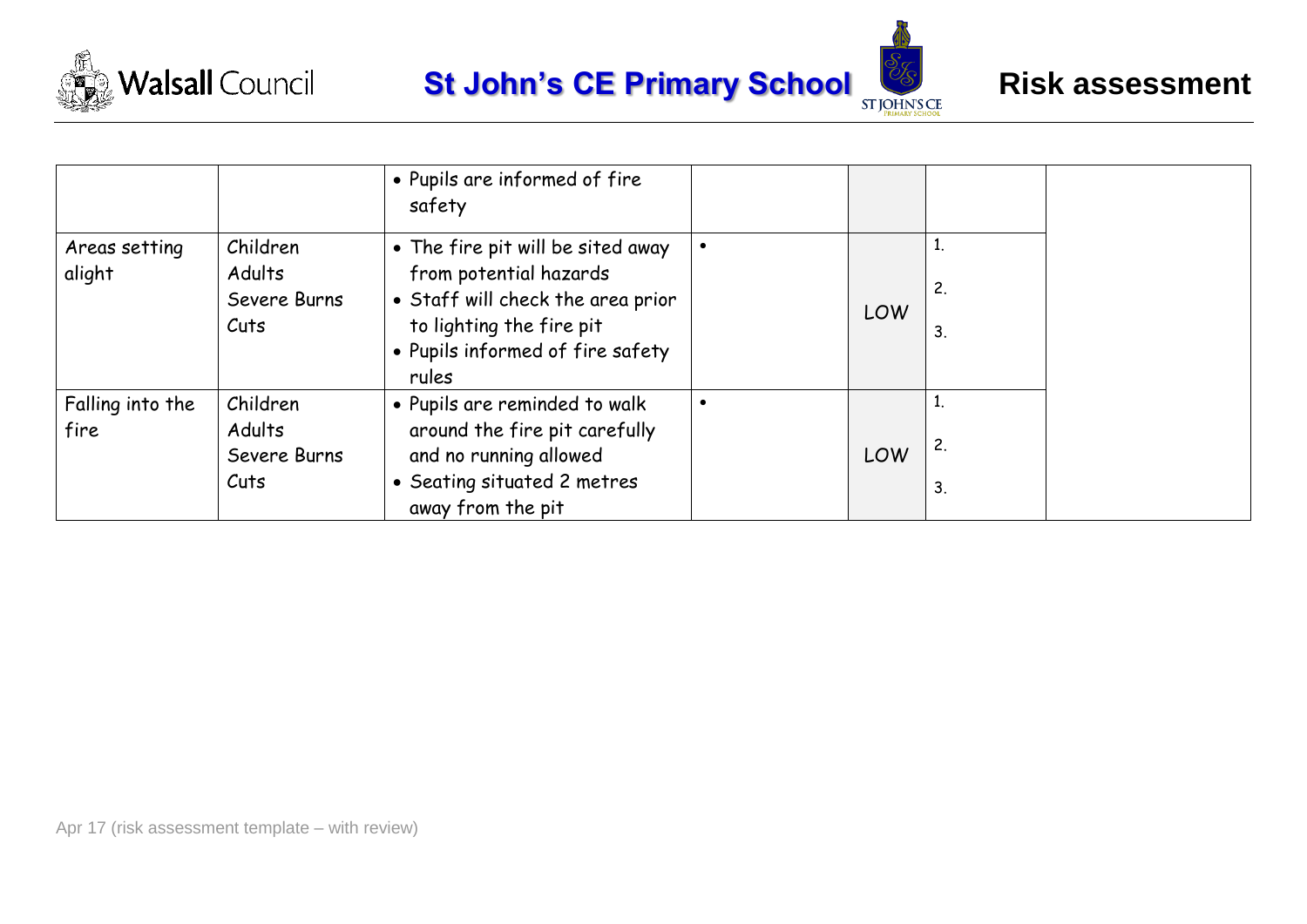



| <b>Kelly Kettle</b>                                                                             |                               |                                                                                                                                                           |                                                                                       |                                      |                                                         |                                                                                                                                                                                          |  |
|-------------------------------------------------------------------------------------------------|-------------------------------|-----------------------------------------------------------------------------------------------------------------------------------------------------------|---------------------------------------------------------------------------------------|--------------------------------------|---------------------------------------------------------|------------------------------------------------------------------------------------------------------------------------------------------------------------------------------------------|--|
| What are the<br>significant hazards?                                                            | Who might be<br>harmed & how? | <b>Existing controls</b><br>(What are you already doing?)                                                                                                 | <b>Additional</b><br>controls<br>required<br>(Do you need to<br>do anything<br>else?) | Residual<br>risk<br>rating*<br>L/M/H | 1. Action<br>by<br>2. Target<br>date<br>3. Done<br>date | <b>Risk Benefits</b>                                                                                                                                                                     |  |
| lighting of Kelly<br>Kettle                                                                     | Children<br><b>Burns</b>      | • All staff and children aware of<br>fire safety instructions and<br>safe use of circle fire<br>• First aider in place and first<br>aid kit               |                                                                                       | <b>LOW</b>                           | 1.<br>2.<br>3.                                          | Development of awareness<br>and respect of fire.<br>Support awareness of self<br>and environment working as<br>a group managing a fire and                                               |  |
| Kelly Kettle<br>falling over,<br>spilling hot liquid<br>and risk of<br>ground catching<br>light | Children<br>Burns<br>Fire     | • Weather to be assessed,<br>activity not carried out in high<br>winds.<br>• Kelly kettle to be used on<br>smooth ground<br>• Children kept at a distance |                                                                                       | <b>LOW</b>                           | 1.<br>2.<br>3.                                          | safety aspects involved.<br>Motor skill development -<br>collecting fire wood, use of<br>fire steel, managing the<br>campfire, cooking on the<br>campfire etc.<br>Opportunities for tree |  |
| FS Leader<br>harmed during<br>fire lighting                                                     | Children<br>Burns             | • Fire gloves to be worn<br>• First aid kit available                                                                                                     |                                                                                       | LOW                                  | 1.<br>2.<br>3.                                          | identification when<br>collecting suitable<br>firewood.                                                                                                                                  |  |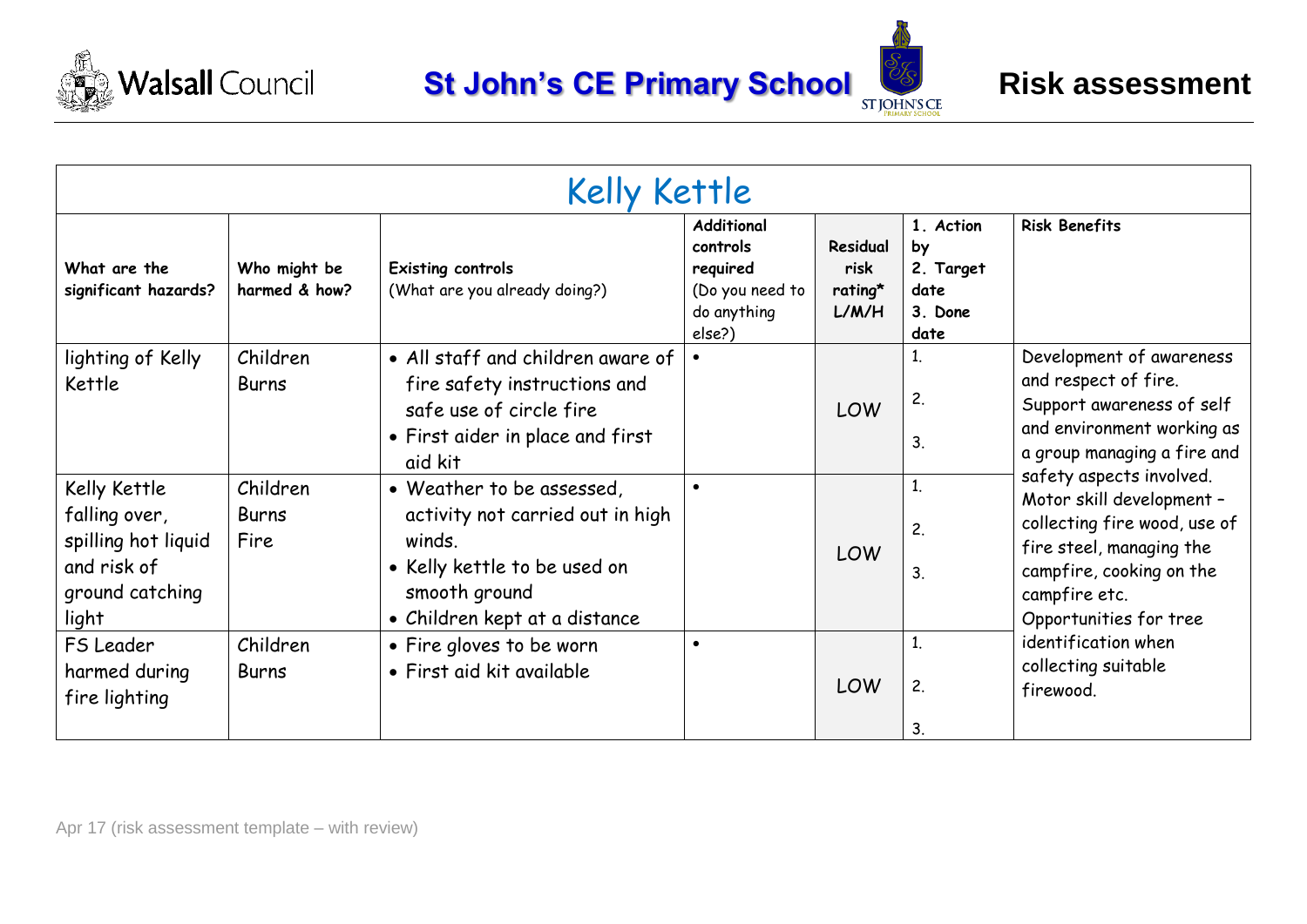





| Injury from<br>steam                         | Children<br>Burns<br>Scalds | • Ensure all appropriate first aid   •<br>and safety equipment<br>• Keep children away from the<br>steam to avoid risk of injury | LOW | ٠.<br>2. | Building confidence and<br>gaining new experiences. |
|----------------------------------------------|-----------------------------|----------------------------------------------------------------------------------------------------------------------------------|-----|----------|-----------------------------------------------------|
| Injury during<br>lighting of Kelly<br>Kettle | Children<br>Burns           | • All staff and children aware of $ \cdot$<br>fire safety instructions and<br>safe use of circle fire                            | LOW | 2.       |                                                     |

|                                      | Collection of natural materials           |                                                                                                                                              |                                                                          |                                      |                                                |                                                     |  |
|--------------------------------------|-------------------------------------------|----------------------------------------------------------------------------------------------------------------------------------------------|--------------------------------------------------------------------------|--------------------------------------|------------------------------------------------|-----------------------------------------------------|--|
| What are the<br>significant hazards? | Who might be<br>harmed & how?             | <b>Existing controls</b><br>(What are you already doing?)                                                                                    | Additional<br>controls required<br>(Do you need to do<br>anything else?) | Residual<br>risk<br>rating*<br>L/M/H | 1. Action by<br>2. Target date<br>3. Done date | <b>Risk Benefits</b>                                |  |
| Lifting materials                    | Children<br>Back injury,<br>muscle strain | • Lifting procedures<br>implemented, over seen<br>by trained member of<br>staff<br>• Children only to lift<br>items which are of low<br>risk |                                                                          | <b>LOW</b>                           | 2.<br>3                                        | Building confidence and<br>gaining new experiences. |  |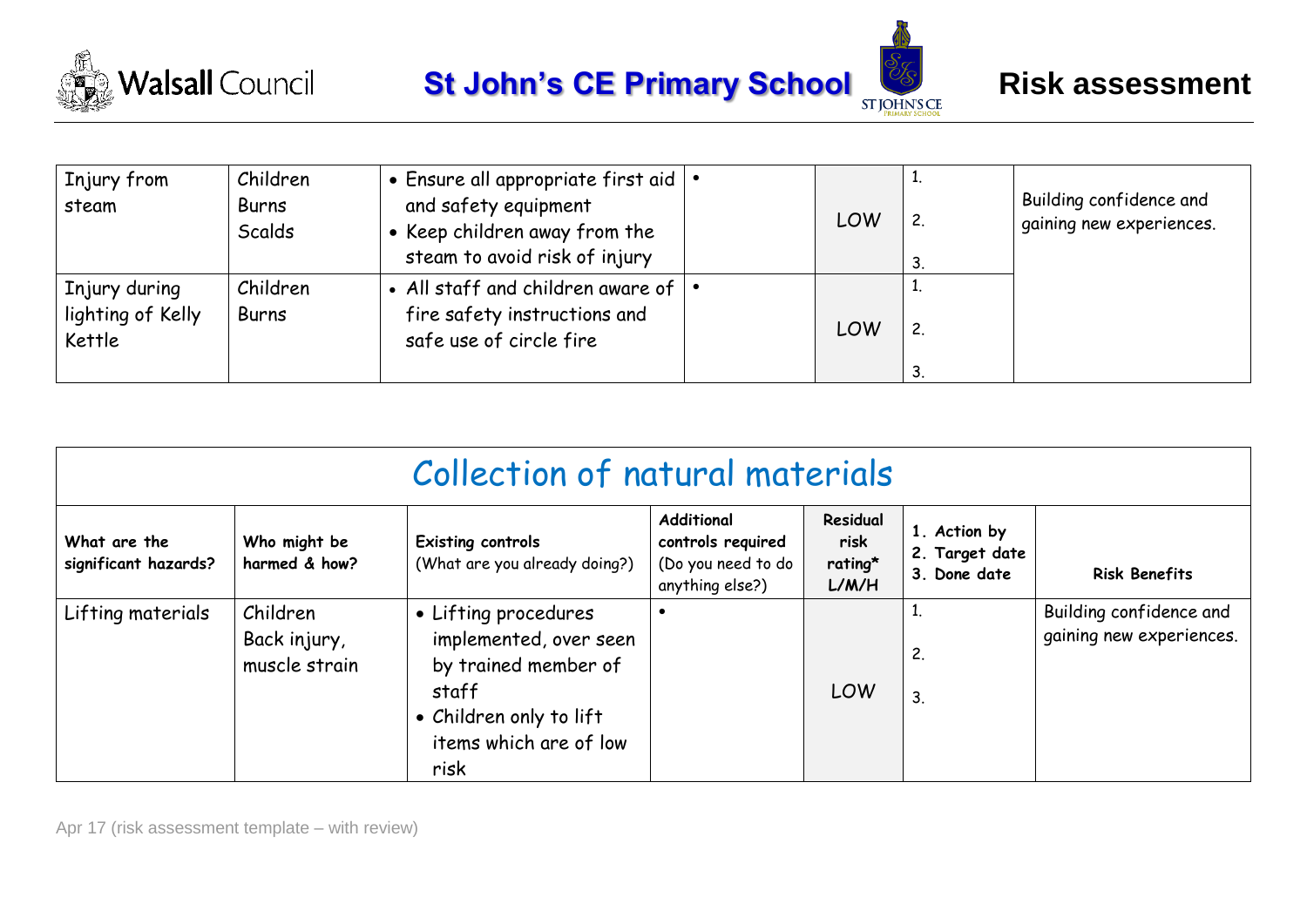





| <b>Insects and Plants</b> | Children<br>Stings,<br>Anaphylactic<br>shock | • Avoid areas that<br>contain stinging plants<br>and insects<br>• First aider in place and<br>first aid kit available<br>• Check area for wasp<br>nests                                     | LOW        | 1.<br>2.<br>3. | Opportunity to study<br>the way different<br>insects move around,<br>communicate and smell<br>or taste. Other than<br>bees and wasps insects<br>are generally safe for<br>children to capture and<br>observe. Positive<br>approach to insect<br>presence can challenge<br>idea of insects being<br>something to fear. |
|---------------------------|----------------------------------------------|---------------------------------------------------------------------------------------------------------------------------------------------------------------------------------------------|------------|----------------|-----------------------------------------------------------------------------------------------------------------------------------------------------------------------------------------------------------------------------------------------------------------------------------------------------------------------|
| Litter and debris         | Children<br>Cutting hand                     | • The area has been risk<br>assessed and daily Risk<br>Assessment has taken<br>place with debris<br>removed<br>• Instruct children not to<br>pick up any discarded<br>needles or glass etc. | <b>LOW</b> | 1.<br>2.<br>3. | Showing respect for the<br>environment - tidying it<br>up. Developing children's<br>own risk assessment.                                                                                                                                                                                                              |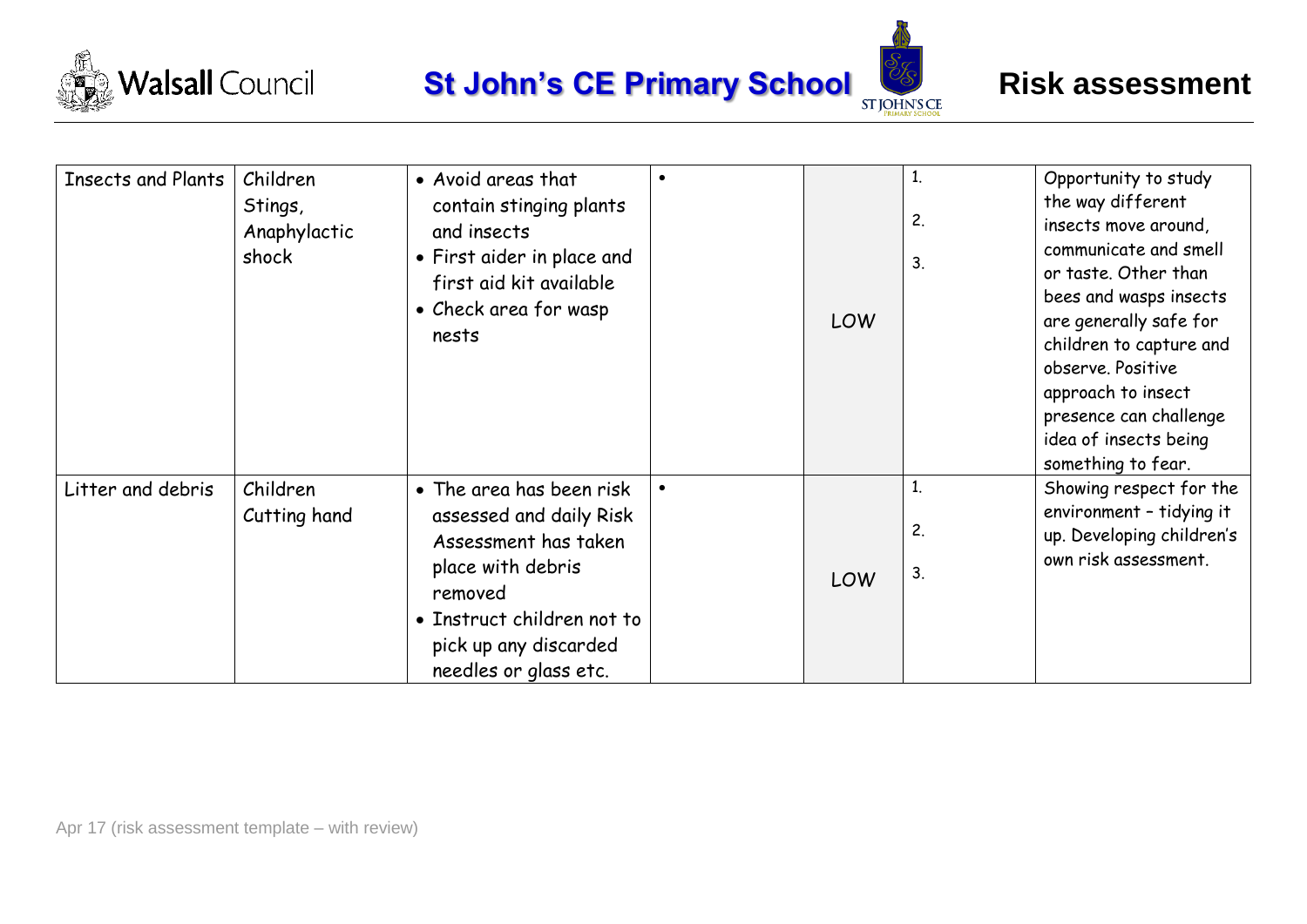





| Dog faeces                     | Children<br>Infection and<br>disease | • Daily Risk Assessment<br>has been carried out<br>and faeces removed.<br>• Areas with high number<br>of dog walkers avoided<br>• Hands to be washed if<br>contact with dog or cat<br>faeces | $\bullet$ | <b>LOW</b> | 1.<br>2.<br>3. | To help children to<br>identify animals from<br>their droppings and<br>other traits. To<br>understand the<br>importance of hygiene.                 |
|--------------------------------|--------------------------------------|----------------------------------------------------------------------------------------------------------------------------------------------------------------------------------------------|-----------|------------|----------------|-----------------------------------------------------------------------------------------------------------------------------------------------------|
| Lifting and<br>swinging sticks | Children<br>Bangs                    | • Children are shown how<br>to carry stick,<br>reminded throughout<br>the activity                                                                                                           |           | <b>LOW</b> | 1.<br>2.<br>3. | Children to learn to<br>assess their own risks.                                                                                                     |
| Fungus                         | Children<br>Poisoning                | • Areas with high<br>numbers of fungi will<br>not be used. Children<br>made aware of danger<br>and given procedures if<br>they do come into<br>contact with fungi                            | $\bullet$ | <b>LOW</b> | 1.<br>2.<br>3. | Promote knowledge and<br>independence in<br>identifying and avoiding<br>mushrooms and fungi.<br>Identify similarities to<br>foods bought and eaten. |
| Toxic plants                   | Children<br>Poisoning                | • Forest School Leader<br>to research site for any<br>areas where toxic                                                                                                                      |           | LOW        | 1.<br>2.<br>3. | Wild foraging supports<br>the identification of<br>plants and can be used<br>to help children identify                                              |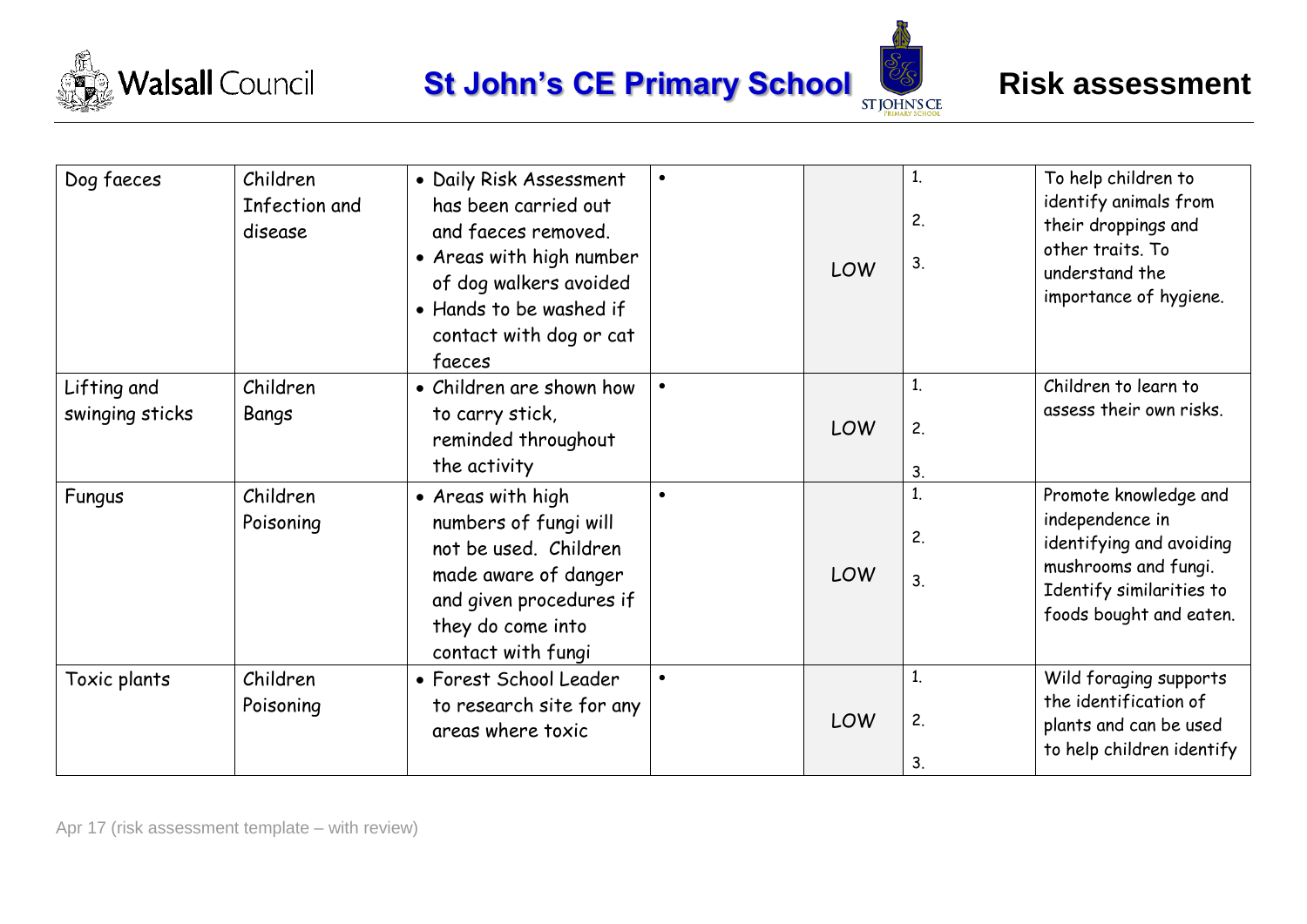





| plants are found. Area<br>will not be used.<br>· Children informed not<br>to eat any berries,<br>mushrooms etc. | both edible and<br>poisonous plants.<br>Supports awareness of<br>biodiversity of the site. |
|-----------------------------------------------------------------------------------------------------------------|--------------------------------------------------------------------------------------------|
| • First aider and first aid<br>kit available at all times                                                       |                                                                                            |

| <b>Shelter Building</b>                 |                                                         |                                                                                                                                                                                                              |                                                                                 |                                   |                                                   |                                                                                                                                                                                                                                       |  |  |
|-----------------------------------------|---------------------------------------------------------|--------------------------------------------------------------------------------------------------------------------------------------------------------------------------------------------------------------|---------------------------------------------------------------------------------|-----------------------------------|---------------------------------------------------|---------------------------------------------------------------------------------------------------------------------------------------------------------------------------------------------------------------------------------------|--|--|
| What are the<br>significant<br>hazards? | Who might be<br>harmed & how?                           | <b>Existing controls</b><br>(What are you already<br>doing?)                                                                                                                                                 | <b>Additional controls</b><br>required<br>(Do you need to do<br>anything else?) | Residual<br>risk rating*<br>L/M/H | 1. Action by<br>2. Target<br>date<br>3. Done date | <b>Risk Benefits</b>                                                                                                                                                                                                                  |  |  |
| Trees                                   | Pupils<br>Children climbing<br>to put tarps on<br>trees | • Pupils are to follow<br>tree climbing rules<br>and are told to be<br>extra careful when<br>getting the tarps up.<br>• They are told they<br>have to be secure<br>before they put up<br>their tarp and have |                                                                                 | LOW                               | ī.<br>2.<br>3.                                    | Opportunity to practise<br>knots. Motor skills -<br>collecting and transporting<br>materials of different sizes<br>and shapes. Problem solving<br>in constructing a shelter<br>from collected materials.<br>Social skills development |  |  |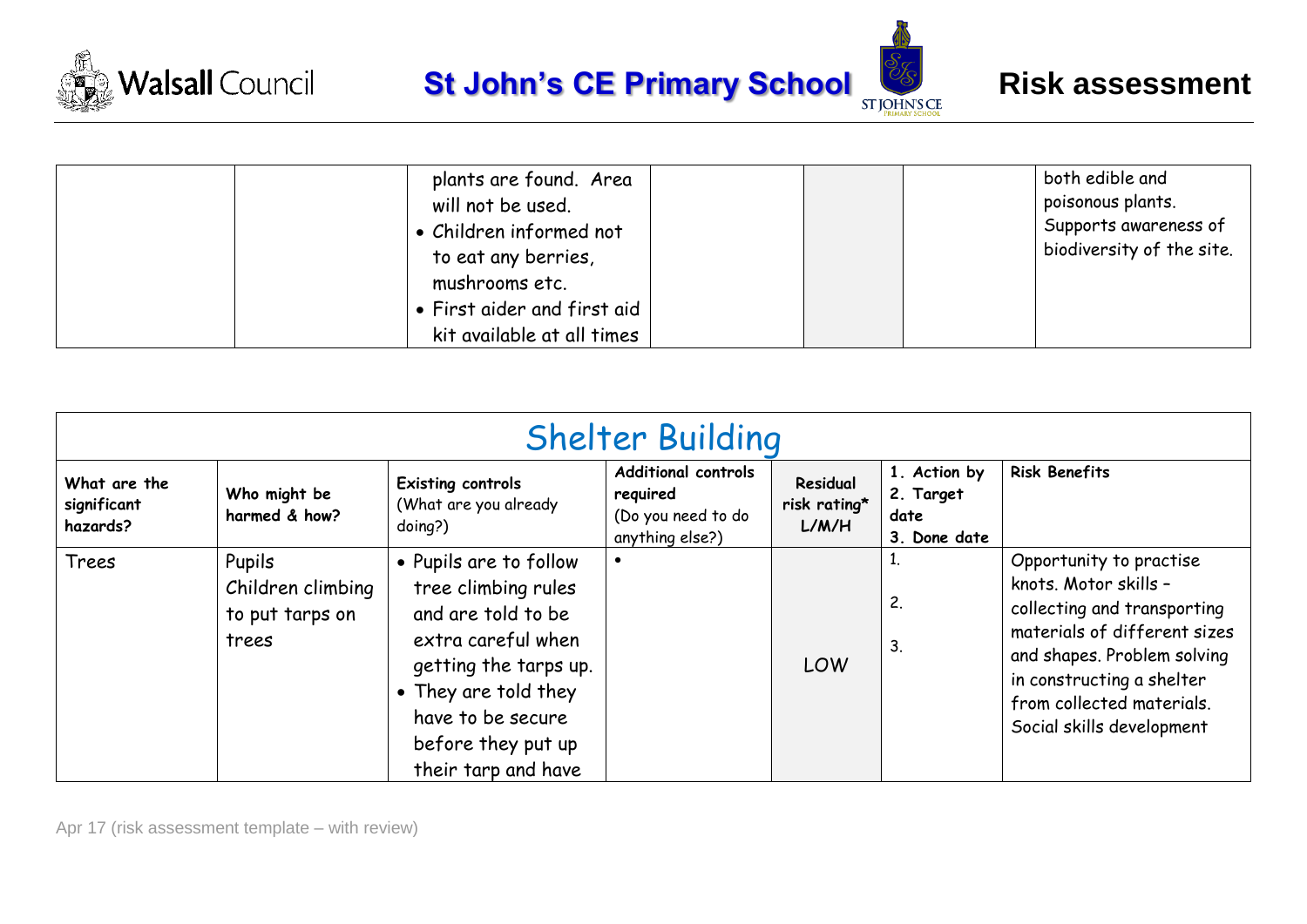





|      |                                                                                       | to be aided by<br>another child or<br>adult.                                                                                                                                                                                                                                                |           |     |                | working in a group to<br>construct a shelter. |
|------|---------------------------------------------------------------------------------------|---------------------------------------------------------------------------------------------------------------------------------------------------------------------------------------------------------------------------------------------------------------------------------------------|-----------|-----|----------------|-----------------------------------------------|
| Rope | Pupils<br>Staff<br>Injury from<br>running into it<br>when set up like<br>clothesline. | • Participants are to<br>be made aware of<br>the dangers of<br>running into a rope.<br>• Colourful rope is<br>used to help make<br>everyone aware of<br>where it is.<br>• Participants are not<br>to put the rope over<br>long distances to<br>avoid anyone<br>walking/ running into<br>it. | $\bullet$ | LOW | 1.<br>2.<br>3. |                                               |
| Rope | Pupils<br>Strangulation                                                               | • Make everyone<br>aware of the<br>dangers of using the<br>rope and that if they<br>are not sensible                                                                                                                                                                                        | $\bullet$ | LOW | 1.<br>2.<br>3. |                                               |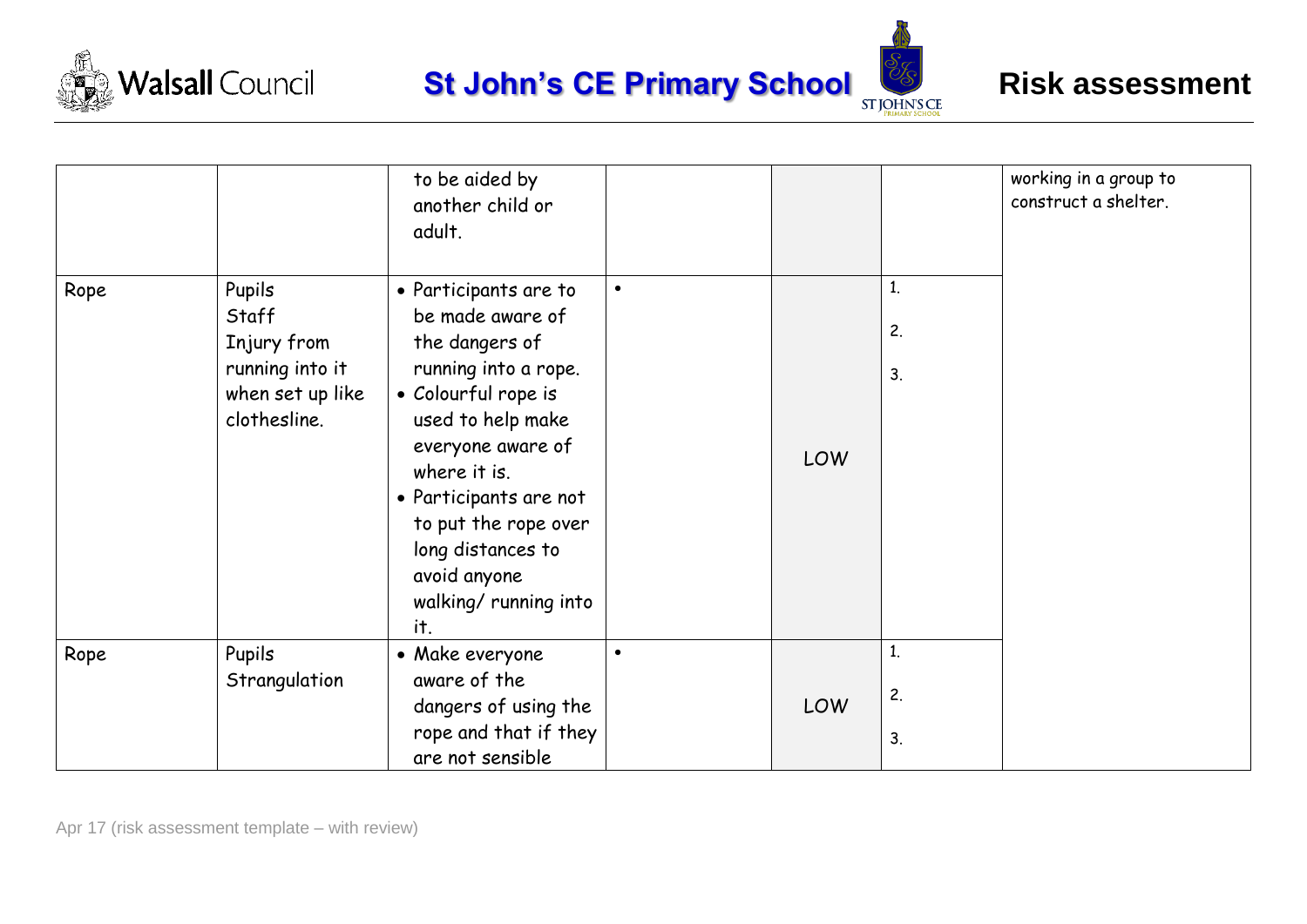





|                 |             | people can get hurt/<br>strangled.<br>• Leader and adults<br>are to supervise and<br>help when they are<br>building their<br>shelters/ using the<br>rope.<br>• Participants are to<br>be shown<br>appropriate, safe<br>knots in order to<br>build their shelter.<br>· Adults will supervise<br>pupils when using the |           |     |          |
|-----------------|-------------|----------------------------------------------------------------------------------------------------------------------------------------------------------------------------------------------------------------------------------------------------------------------------------------------------------------------|-----------|-----|----------|
|                 |             | equipment.                                                                                                                                                                                                                                                                                                           |           |     |          |
| Pupils<br>Tarps | Suffocation | • Pupils are informed<br>not to cover their<br>head with the tarps                                                                                                                                                                                                                                                   | $\bullet$ |     | 1.<br>2. |
|                 |             | and that they are to<br>be sensible when<br>putting the tarps up,<br>anyone acting                                                                                                                                                                                                                                   |           | LOW | 3.       |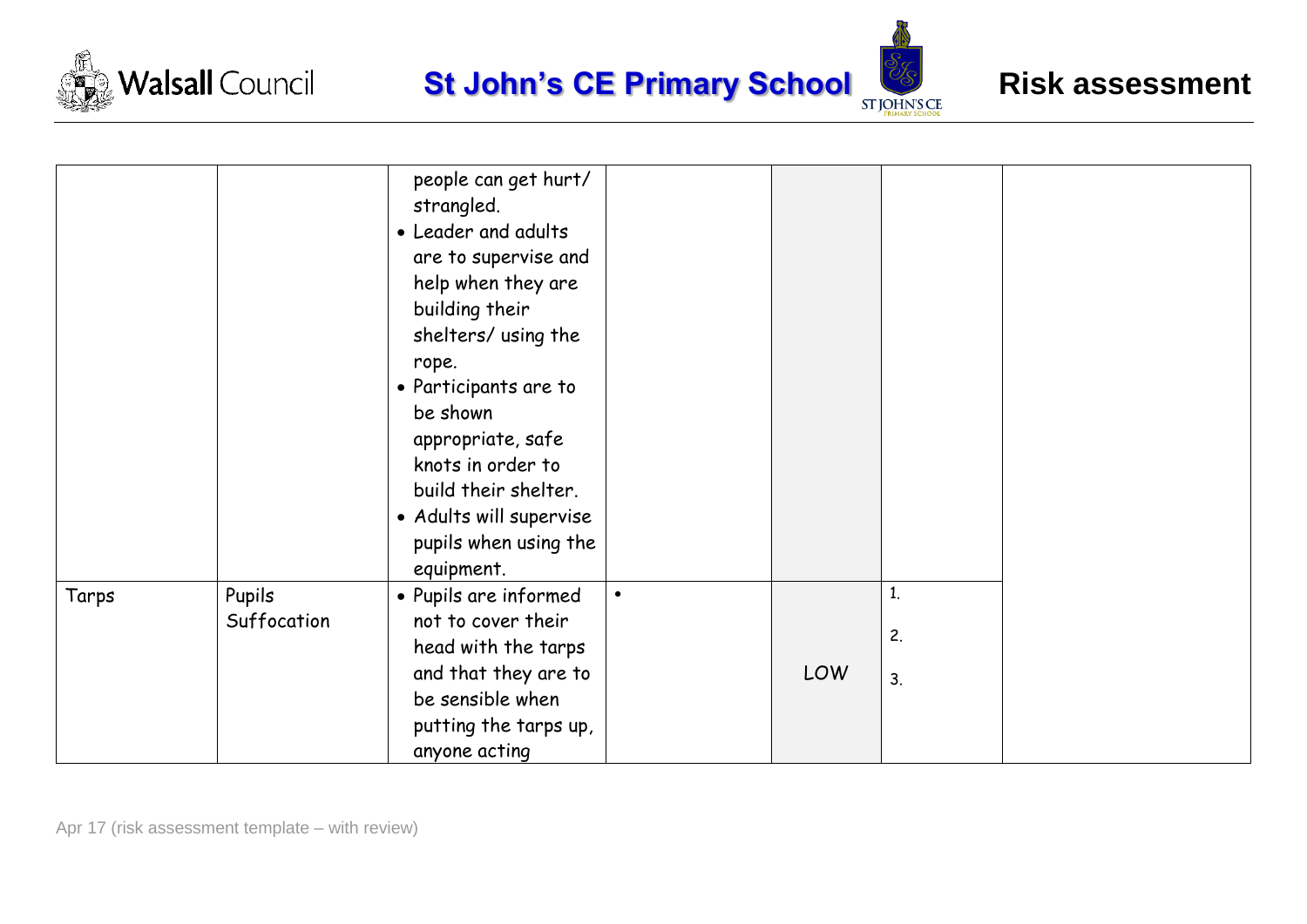





| inappropriately with |  |  |
|----------------------|--|--|
| the equipment will   |  |  |
| not be allowed to    |  |  |
|                      |  |  |
| take part.           |  |  |
| · All staff are to   |  |  |
| supervision          |  |  |
| participants whilst  |  |  |
| using tarps.         |  |  |

| Leaving the ground (Climbing)        |                                   |                                                           |                                                                                          |                                      |                                                            |                                                                   |
|--------------------------------------|-----------------------------------|-----------------------------------------------------------|------------------------------------------------------------------------------------------|--------------------------------------|------------------------------------------------------------|-------------------------------------------------------------------|
| What are the significant<br>hazards? | Who might be<br>harmed & how?     | <b>Existing controls</b><br>(What are you already doing?) | <b>Additional</b><br>controls<br>required<br>(Do you need<br>to do<br>anything<br>else?) | Residual<br>risk<br>rating*<br>L/M/H | 1. Action<br>by<br>2.<br>Target<br>date<br>3. Done<br>date | <b>Risk Benefits</b>                                              |
| Falling/Dropped                      | Children<br>Adults<br>Head Injury | • Any person leaving the<br>ground must wear a<br>helmet  |                                                                                          | <b>LOW</b>                           | Τ.<br>2.<br>3.                                             | Children to learn to risk<br>assess for themselves.<br>Team work. |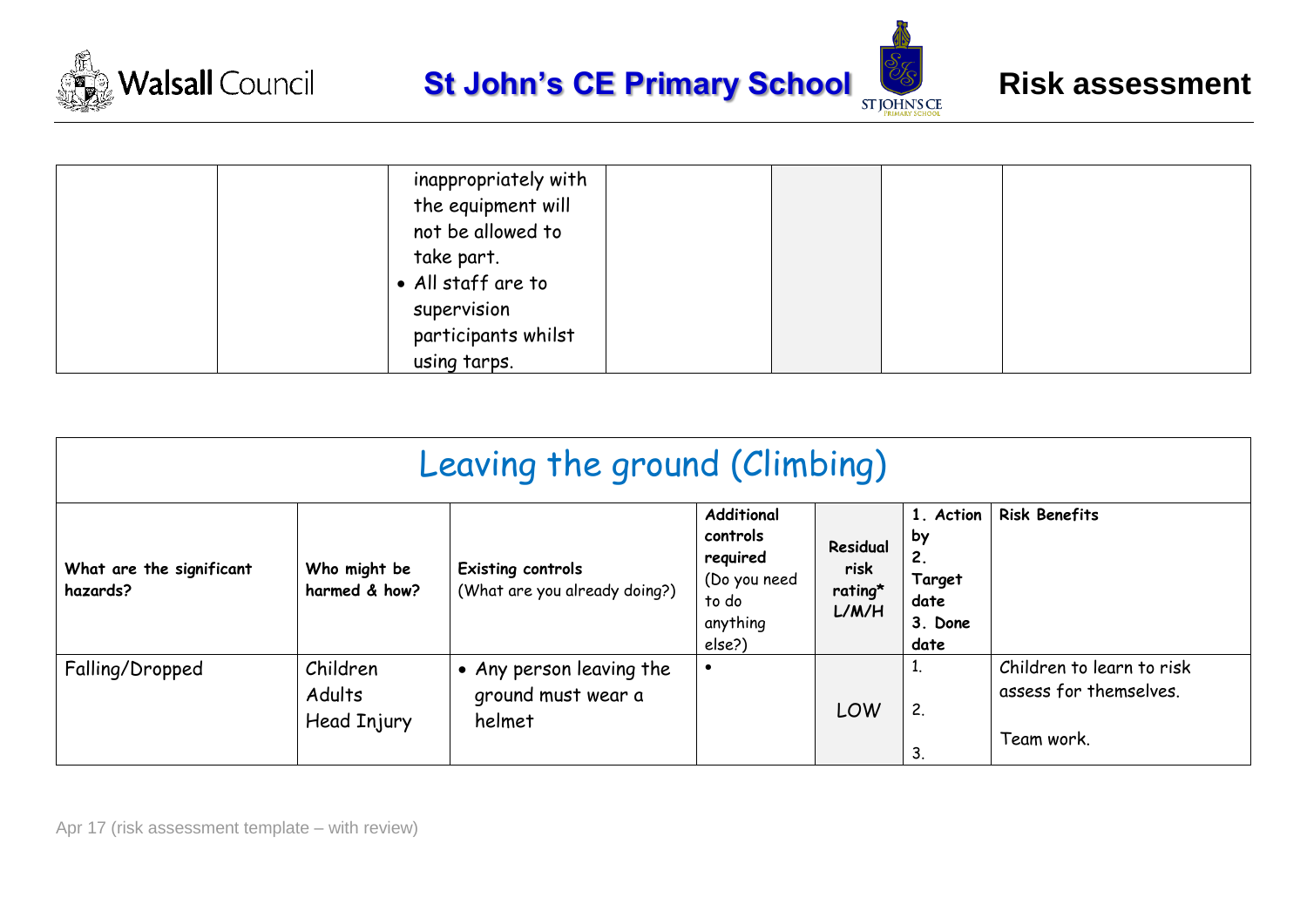





|                               |                                                  | • The helmet must be<br>fitted correctly<br>• Staff to check helmet<br>has been fitted<br>correctly                                                             |     |                | Children develop<br>determination and resilience.<br>Developing motor skills. |
|-------------------------------|--------------------------------------------------|-----------------------------------------------------------------------------------------------------------------------------------------------------------------|-----|----------------|-------------------------------------------------------------------------------|
| Lifting                       | Children<br>Adults<br>Head Injury<br>Body Injury | • Lifting procedures to be<br>followed<br>• Children to follow staff<br>instruction at all times<br>• Staff to be aware and<br>trained of lifting<br>procedures | LOW | 1.<br>2.<br>3. | Growth of confidence and<br>self-esteem.                                      |
| Being dropped by the<br>group | Children<br>Adults<br>Head Injury<br>Body Injury | • Lifting procedures to be<br>followed<br>• Children to follow staff<br>instruction at all times<br>• Staff to be aware and<br>trained of lifting<br>procedures | LOW | 1.<br>2.<br>3. |                                                                               |
| Hitting the ground            | Children<br>Adults<br>Head Injury<br>Body Injury | • The area selected is<br>soft and any sticks and<br>stone removed                                                                                              | LOW | 1.<br>2.<br>3. |                                                                               |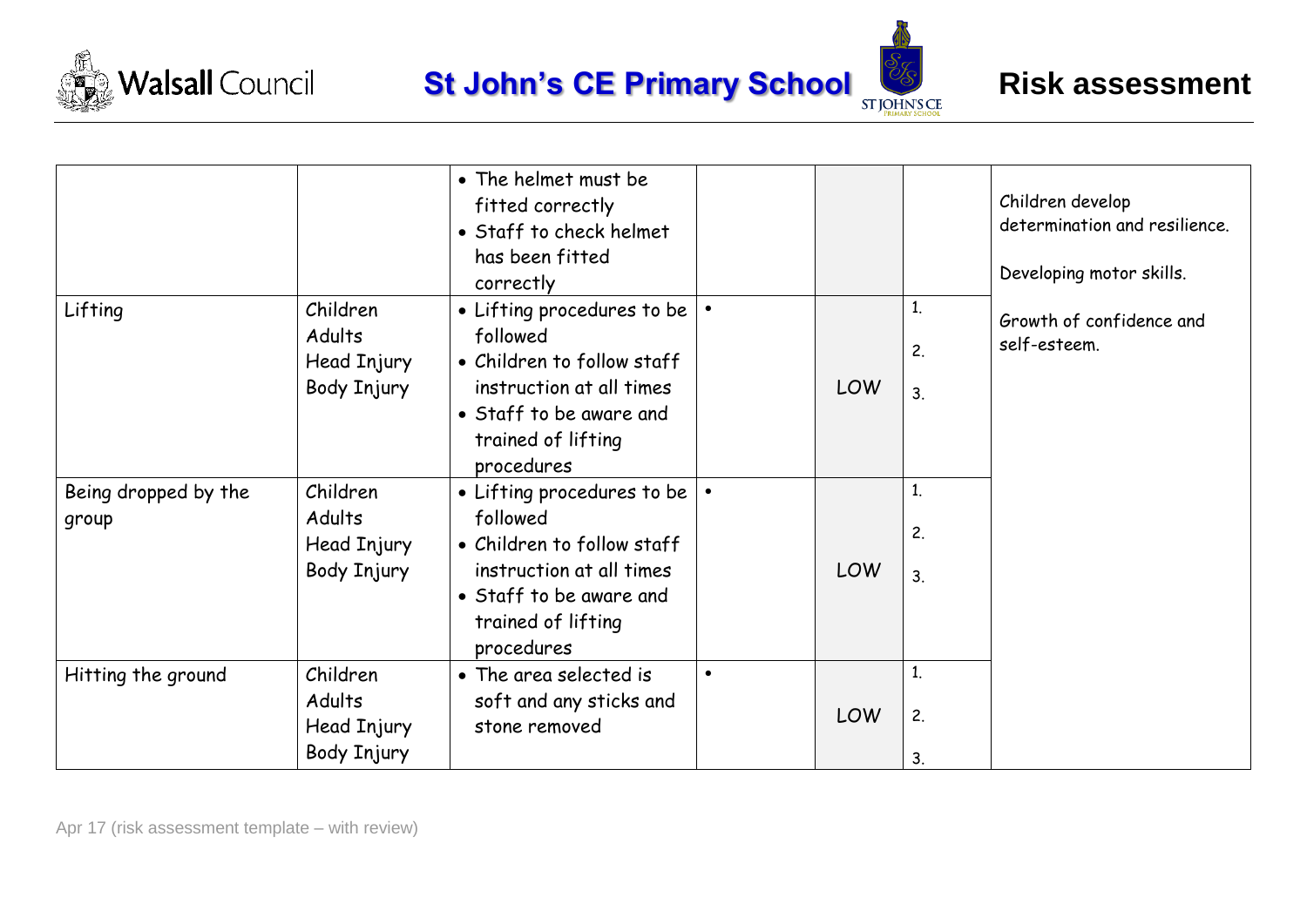





| Walking into ropes and | Children | • See rope and string Risk $  \cdot  $ |     |     |  |
|------------------------|----------|----------------------------------------|-----|-----|--|
| $\mid$ entanglement    | Adults   | Assessment                             | LOW |     |  |
|                        |          |                                        |     | . ٿ |  |

|                                         |                               | Minibus/transport                                                                                                                                                                |                                                                                |                                      |                                                            |                                                                                                                                                                                                                                          |
|-----------------------------------------|-------------------------------|----------------------------------------------------------------------------------------------------------------------------------------------------------------------------------|--------------------------------------------------------------------------------|--------------------------------------|------------------------------------------------------------|------------------------------------------------------------------------------------------------------------------------------------------------------------------------------------------------------------------------------------------|
| What are the<br>significant<br>hazards? | Who might be<br>harmed & how? | Existing controls<br>(What are you already doing?)                                                                                                                               | Additional<br>controls<br>required<br>(Do you need to<br>do anything<br>else?) | Residual<br>risk<br>rating*<br>L/M/H | 1. Action<br>by<br>2.<br>Target<br>date<br>3. Done<br>date | <b>Risk Benefits</b>                                                                                                                                                                                                                     |
| Driving                                 | Driver<br>Road Accident       | The driver holds the relevant<br>$\bullet$<br>qualification for driving the<br>minibus on their licence. A<br>minibus competency test has<br>also been passed as<br>appropriate. | $\bullet$                                                                      | <b>LOW</b>                           | 1.<br>2.<br>3.                                             | Chance to explore<br>different sites or<br>different areas of the<br>woodland. Awareness of<br>dangers of transport,<br>whether by foot or vehicle<br>and a chance to practise<br>recognising and avoiding or<br>minimising those risks. |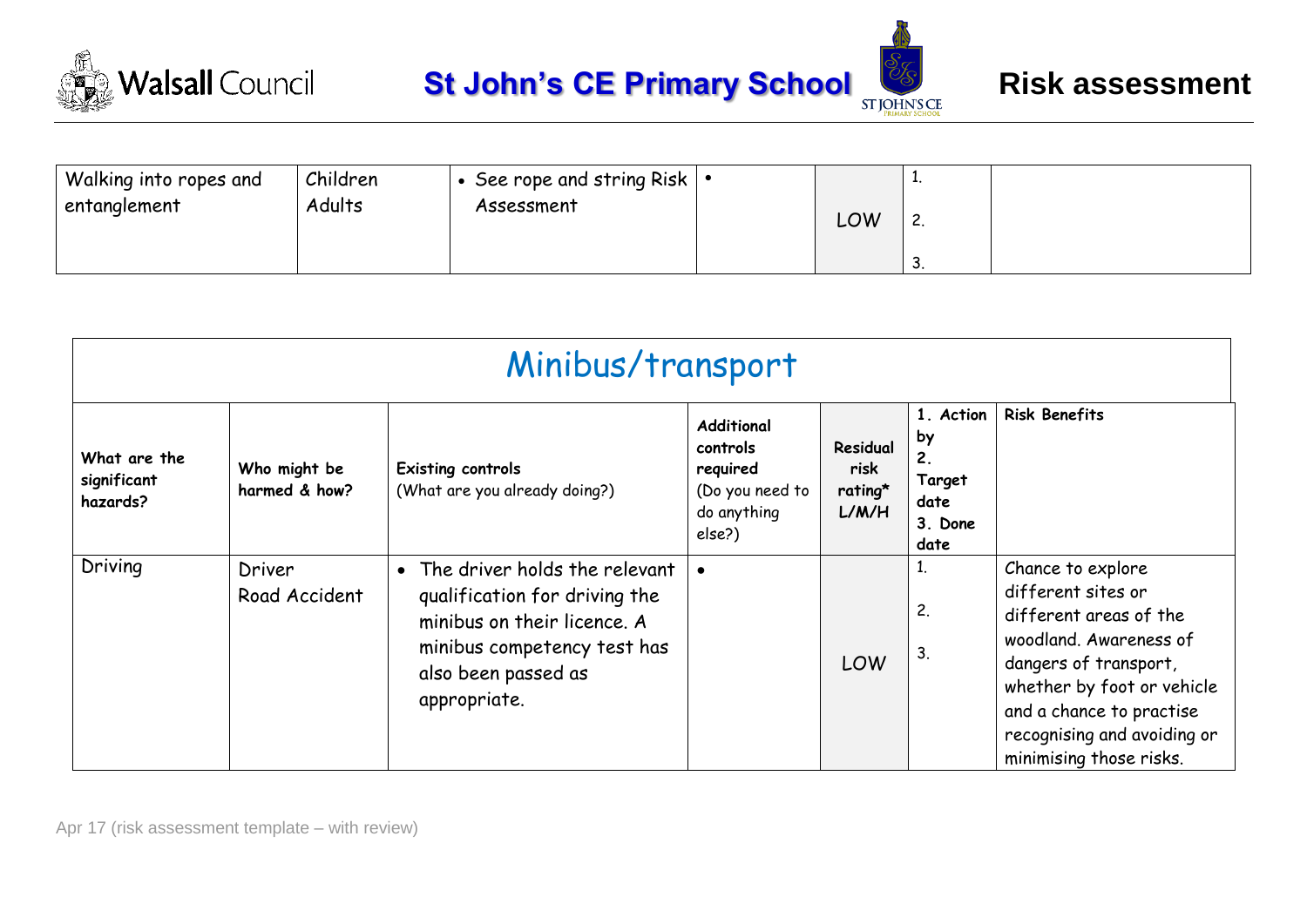





|               |                                  | • Current best practice is<br>followed in respect of driving<br>and rest hours.<br>Drivers pay attention to<br>$\bullet$<br>relevant speed restrictions<br>for the vehicle and roads<br>travelled.                                                                                                                                                                |           |            |                |                                                                                                                                                                                                                                          |
|---------------|----------------------------------|-------------------------------------------------------------------------------------------------------------------------------------------------------------------------------------------------------------------------------------------------------------------------------------------------------------------------------------------------------------------|-----------|------------|----------------|------------------------------------------------------------------------------------------------------------------------------------------------------------------------------------------------------------------------------------------|
| Driving       | All<br>Road Accident             | Ensure roadworthiness of the<br>vehicle, drivers must check<br>the vehicle prior to use.<br>Do not overload the vehicle if<br>in doubt check at a public<br>weighbridge.<br>Do not overload the<br>combination of vehicle and<br>trailer if in doubt check at a<br>public weighbridge.<br>Driver's licences will be<br>checked annually via the<br>Gov.Uk website |           | <b>LOW</b> | 1.<br>2.<br>3. | Chance to explore<br>different sites or<br>different areas of the<br>woodland. Awareness of<br>dangers of transport,<br>whether by foot or vehicle<br>and a chance to practise<br>recognising and avoiding or<br>minimising those risks. |
| Road Accident | All<br>Injuries to<br>passengers | • Young people sitting in seats<br>with seat belts fastened at                                                                                                                                                                                                                                                                                                    | $\bullet$ | LOW        | 1.<br>2.       | N/A                                                                                                                                                                                                                                      |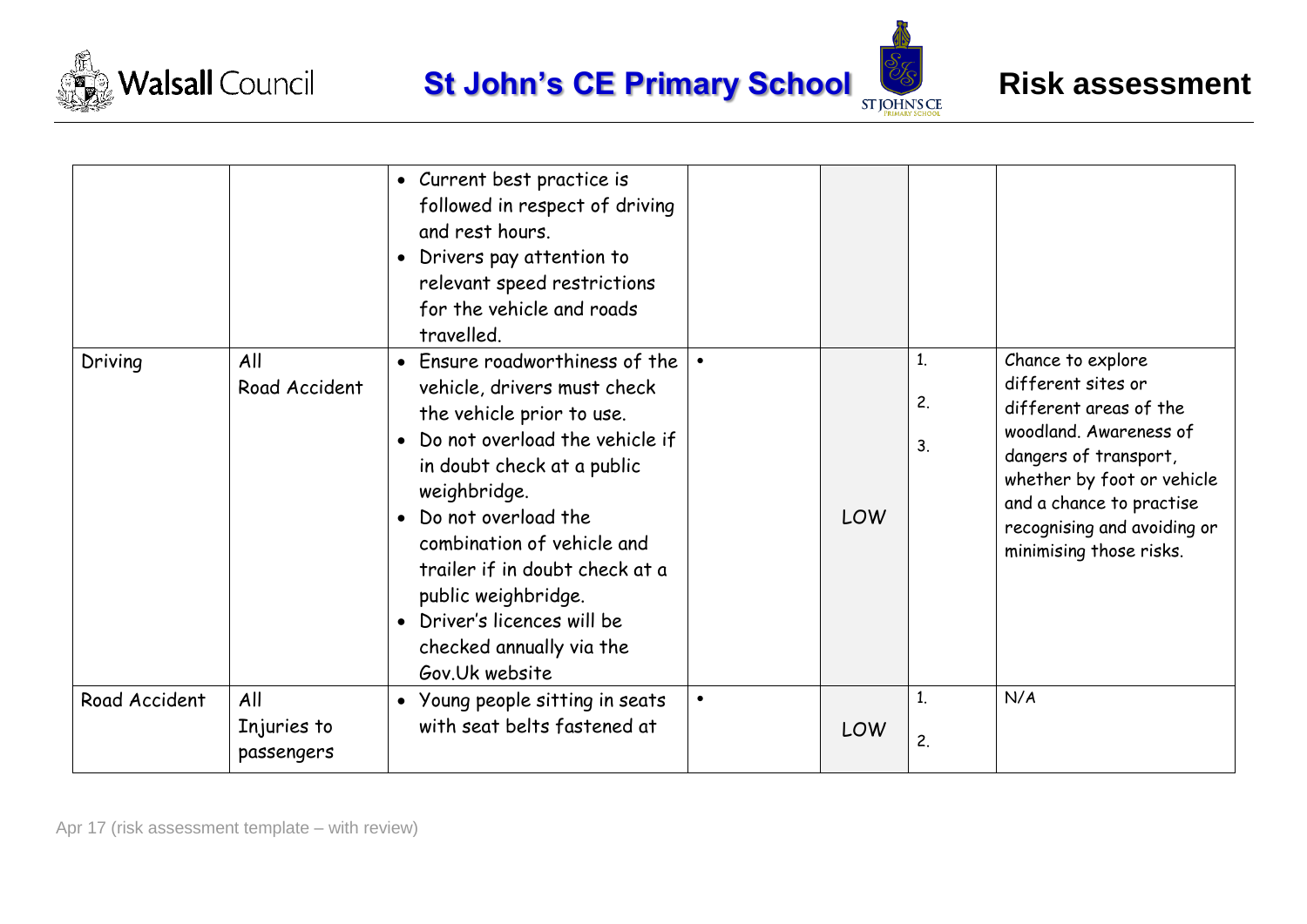





|               |                                  | all times when the vehicle is<br>in motion.<br>• Exits must not be blocked<br>with luggage or equipment.<br>• Young people must not be<br>allowed to move around the<br>vehicle when it is in motion.<br>• Young people must not<br>distract the driver when the<br>vehicle is in motion.<br>• Appropriate insurance is<br>arranged for young people<br>during the journey<br>• Staff supervision to ensure<br>that this is complied with<br>throughout the journey. |     | 3.             |     |
|---------------|----------------------------------|----------------------------------------------------------------------------------------------------------------------------------------------------------------------------------------------------------------------------------------------------------------------------------------------------------------------------------------------------------------------------------------------------------------------------------------------------------------------|-----|----------------|-----|
| Road Accident | All<br>Injuries to<br>passengers | If the accident is not serious.<br>On normal road keep pupils<br>$\bullet$<br>safe by remaining on the<br>transport if it is safe to do<br>S0.                                                                                                                                                                                                                                                                                                                       | LOW | 1.<br>2.<br>3. | N/A |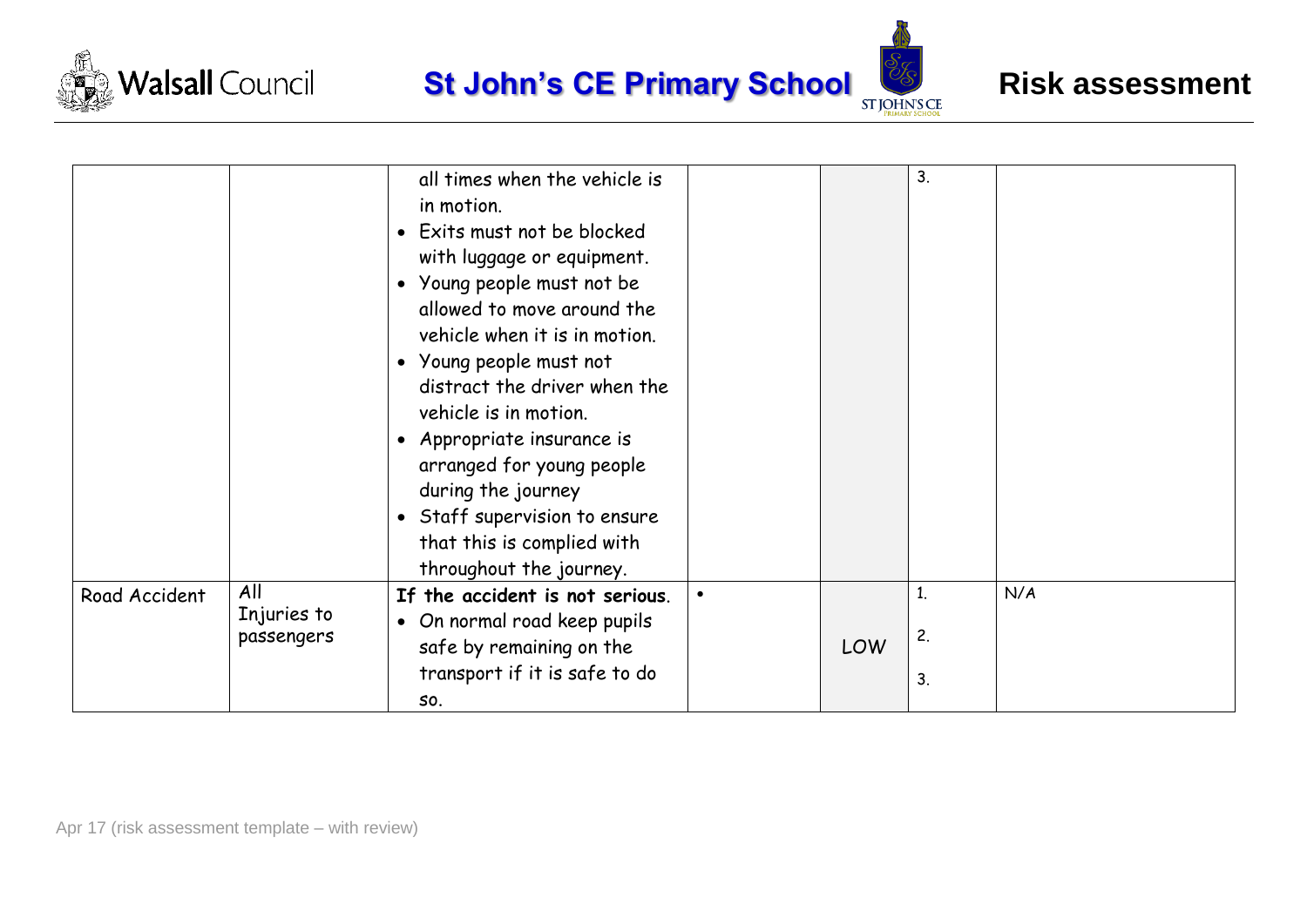





| • If not move the young people |
|--------------------------------|
| to a safe location protected   |
| from oncoming traffic.         |
| • When moving follow the       |
| Highway Code and use staff     |
| to supervise the young people  |
| to avoid danger.               |
| If the accident is serious     |
|                                |
| • Move those able to walk away |
| from the scene of the          |
| accident keeping them safe     |
| throughout. This will have to  |
| be assessed at the time.       |
| • Deal with casualties as best |
| as you can until emergency     |
| help arrives.                  |
| Control communications with    |
| parents.                       |
| • Contact school and           |
| Emergency Planning as soon     |
| as possible.                   |
| • Co-operate with the          |
| emergency services and at      |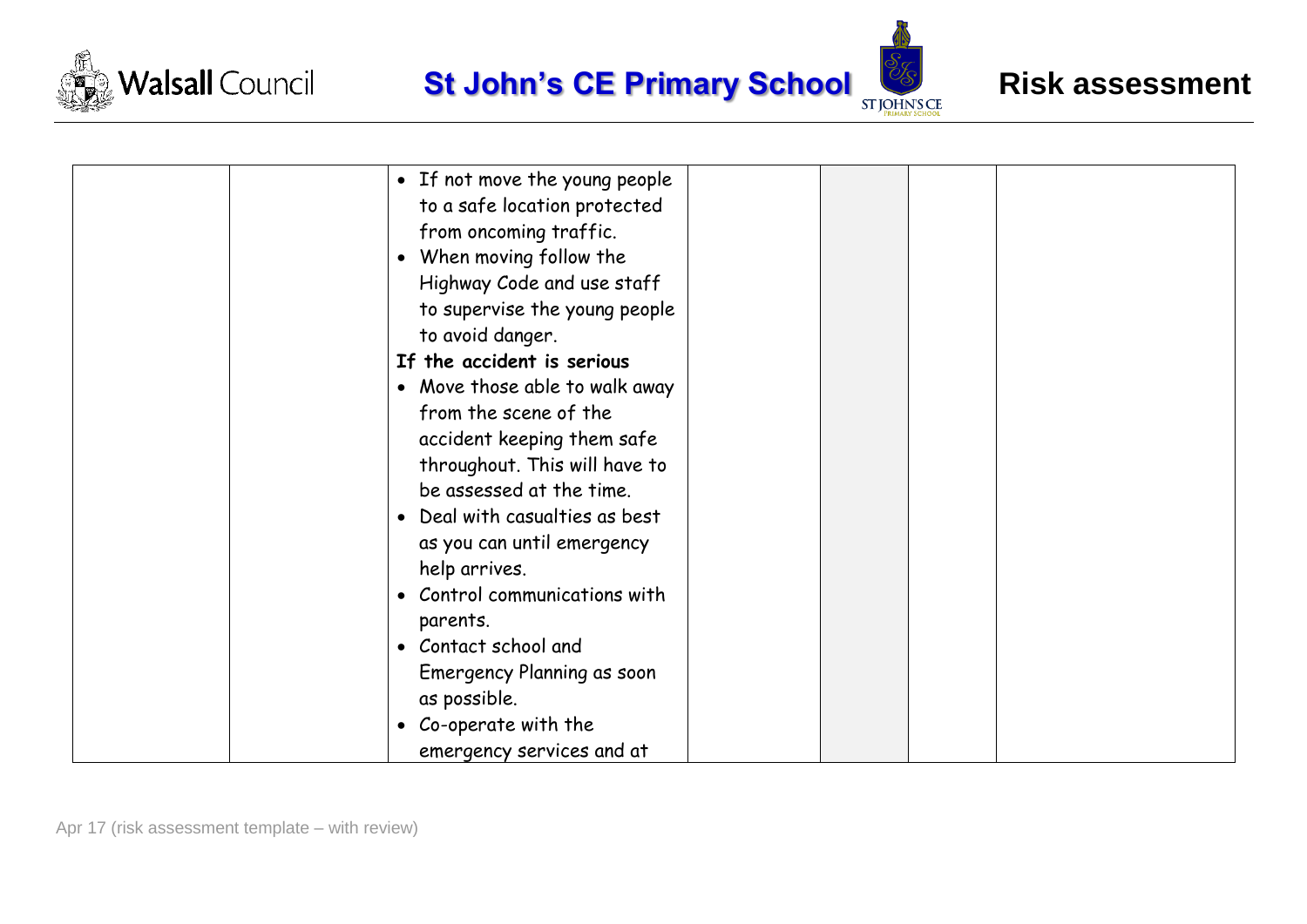





|                                           |                                                         | least one member of staff<br>accompanies an injured young<br>person to hospital. They<br>remain there until parents or<br>guardians arrive.                                                                                                                                                                              |           |            |                |     |
|-------------------------------------------|---------------------------------------------------------|--------------------------------------------------------------------------------------------------------------------------------------------------------------------------------------------------------------------------------------------------------------------------------------------------------------------------|-----------|------------|----------------|-----|
| Mechanical<br>breakdown<br>motorway       | All<br>Possible injury<br>to pupils, staff<br>or driver | • Get the party behind the side<br>crash barrier as soon as<br>possible.<br>Keep the young people in a<br>$\bullet$<br>safe position until either the<br>problem is fixed, or<br>replacement transport<br>arrives.<br>Check systems are in place to<br>$\bullet$<br>cover such circumstances i.e.<br>RAC, AA or similar. |           | <b>LOW</b> | 1.<br>2.<br>3. | N/A |
| Mechanical<br>breakdown -<br>normal roads | All<br>Possible injury<br>to pupils, staff<br>or driver | • On normal roads keep pupils<br>safe by remaining on the<br>transport if it is safe to do<br>SO.<br>If not, move the young people<br>$\bullet$<br>to a safe location protected<br>from oncoming traffic.                                                                                                                | $\bullet$ | LOW        | 1.<br>2.<br>3. | N/A |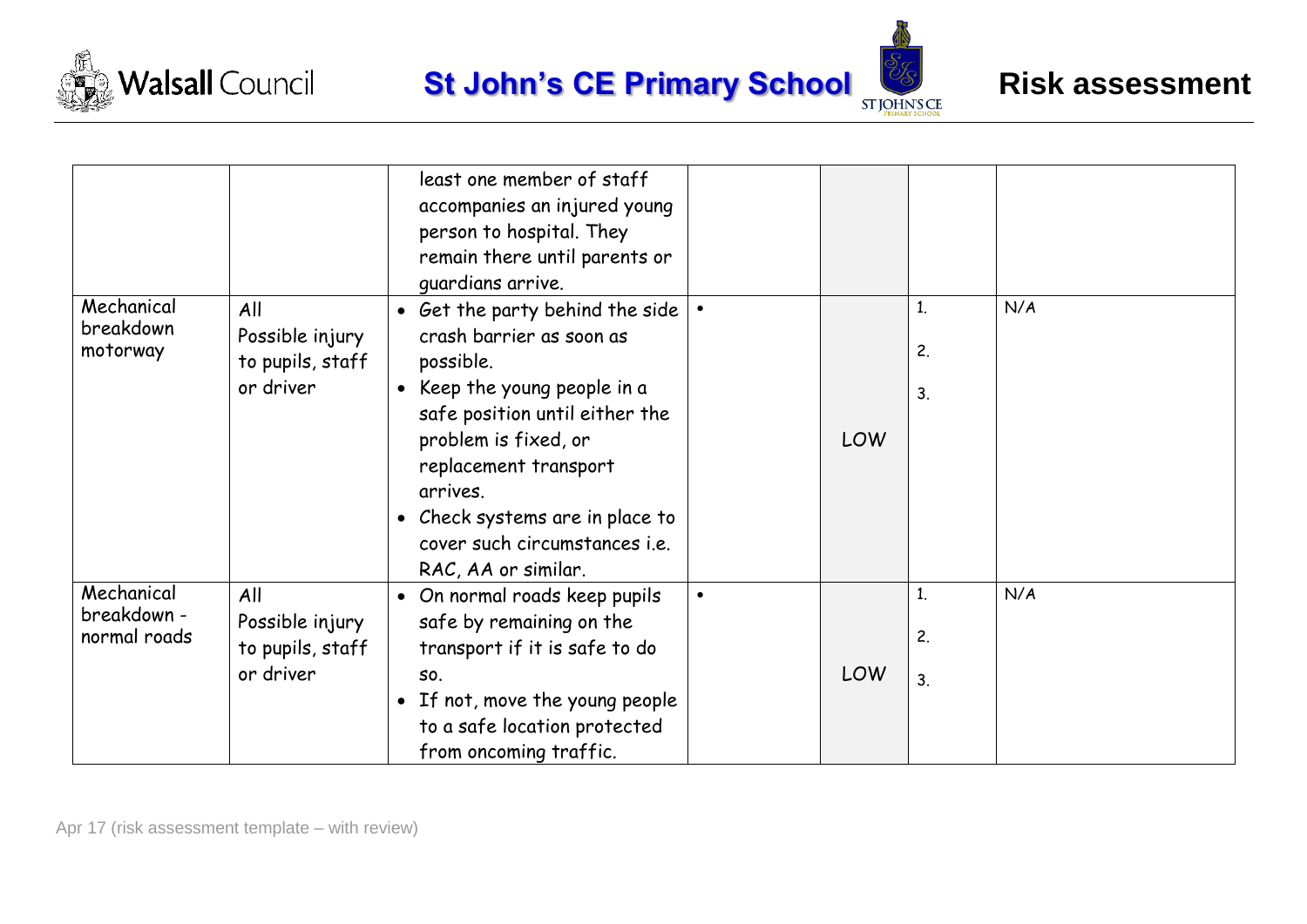





|                 |                                                        | When moving follow the<br>$\bullet$<br>Highway Code and use staff<br>to supervise the young people<br>to avoid danger.<br>Keep the young people in a<br>safe position until either the<br>problem is fixed, or<br>replacement transport<br>arrives.<br>• Check systems are in place to<br>cover such circumstances i.e.<br>RAC, AA or similar. |           |     |                |     |
|-----------------|--------------------------------------------------------|------------------------------------------------------------------------------------------------------------------------------------------------------------------------------------------------------------------------------------------------------------------------------------------------------------------------------------------------|-----------|-----|----------------|-----|
| Illness - Pupil | Pupils<br>Young person<br>becomes ill or is<br>injured | • Young people informed what<br>to do in the case of<br>emergency.<br>If appropriate drive to the<br>$\bullet$<br>nearest hospital with the<br>casualty if not call emergency<br>services.<br>Member of staff identified<br>$\bullet$<br>to accompany the injured or<br>ill young person to hospital if<br>necessary.                          | $\bullet$ | LOW | 1.<br>2.<br>3. | N/A |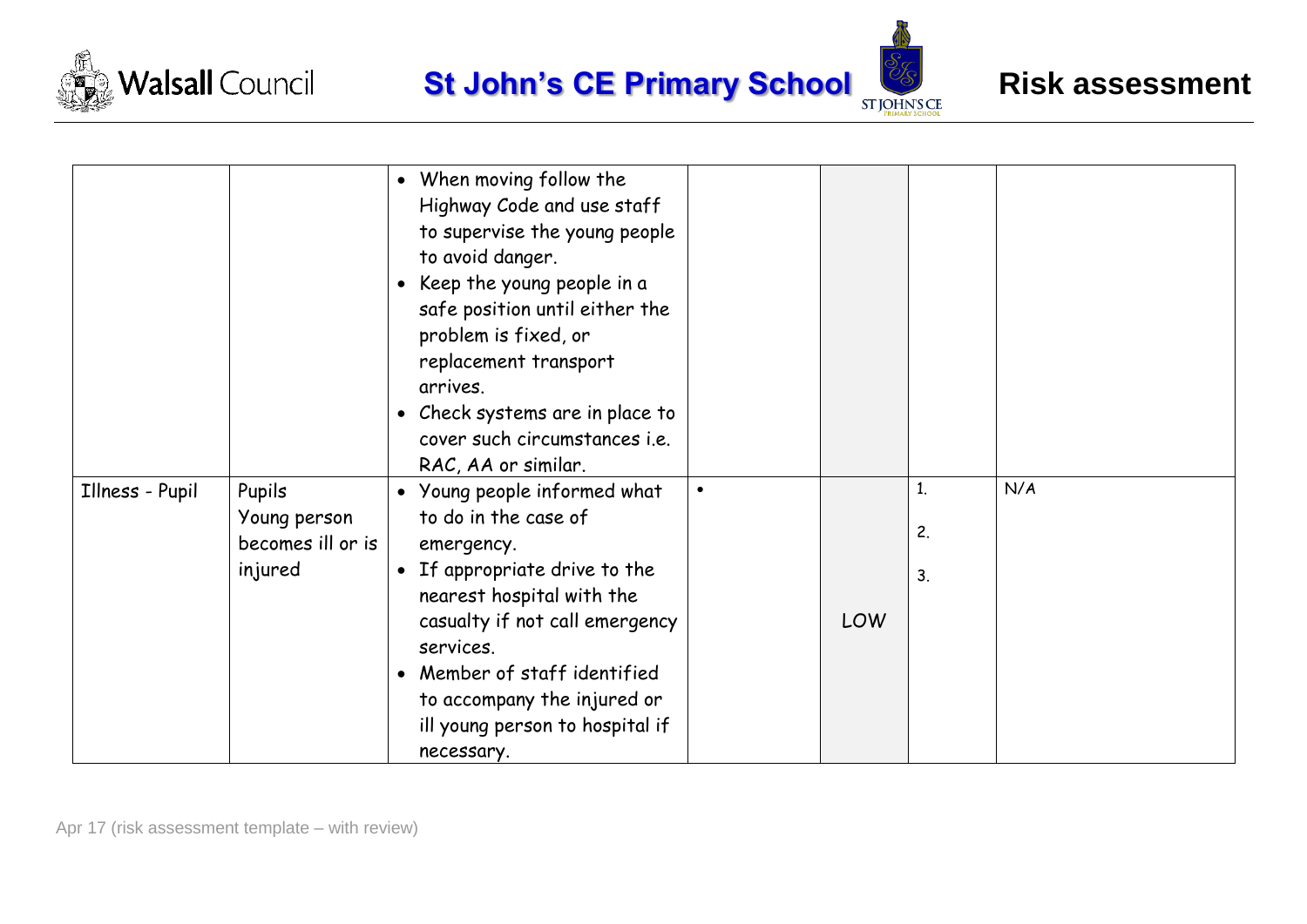



|               |                                                          | • Staff will remain there until<br>parents/guardians arrive or<br>the patient is released.                                                                                                                                                                                                                                                                                                                                                                                                                                                                     |           |     |                |     |
|---------------|----------------------------------------------------------|----------------------------------------------------------------------------------------------------------------------------------------------------------------------------------------------------------------------------------------------------------------------------------------------------------------------------------------------------------------------------------------------------------------------------------------------------------------------------------------------------------------------------------------------------------------|-----------|-----|----------------|-----|
| Illness-Staff | Staff<br>Member of<br>staff becomes<br>ill or is injured | • Supervision reorganised to<br>take into account the member<br>of staff now missing.<br>• Contact made with<br>establishment so that next of<br>kin can be informed as soon<br>as possible.<br>• Plan B brought into play if<br>supervision levels now prevent<br>the original activities from<br>taking place.<br>• Additional/replacement<br>member of staff to join the<br>venture to maintain<br>supervision levels.<br>Group return home early if<br>$\bullet$<br>supervision levels fall below<br>the required standard for<br>safety to be maintained. | $\bullet$ | LOW | 1.<br>2.<br>3. | N/A |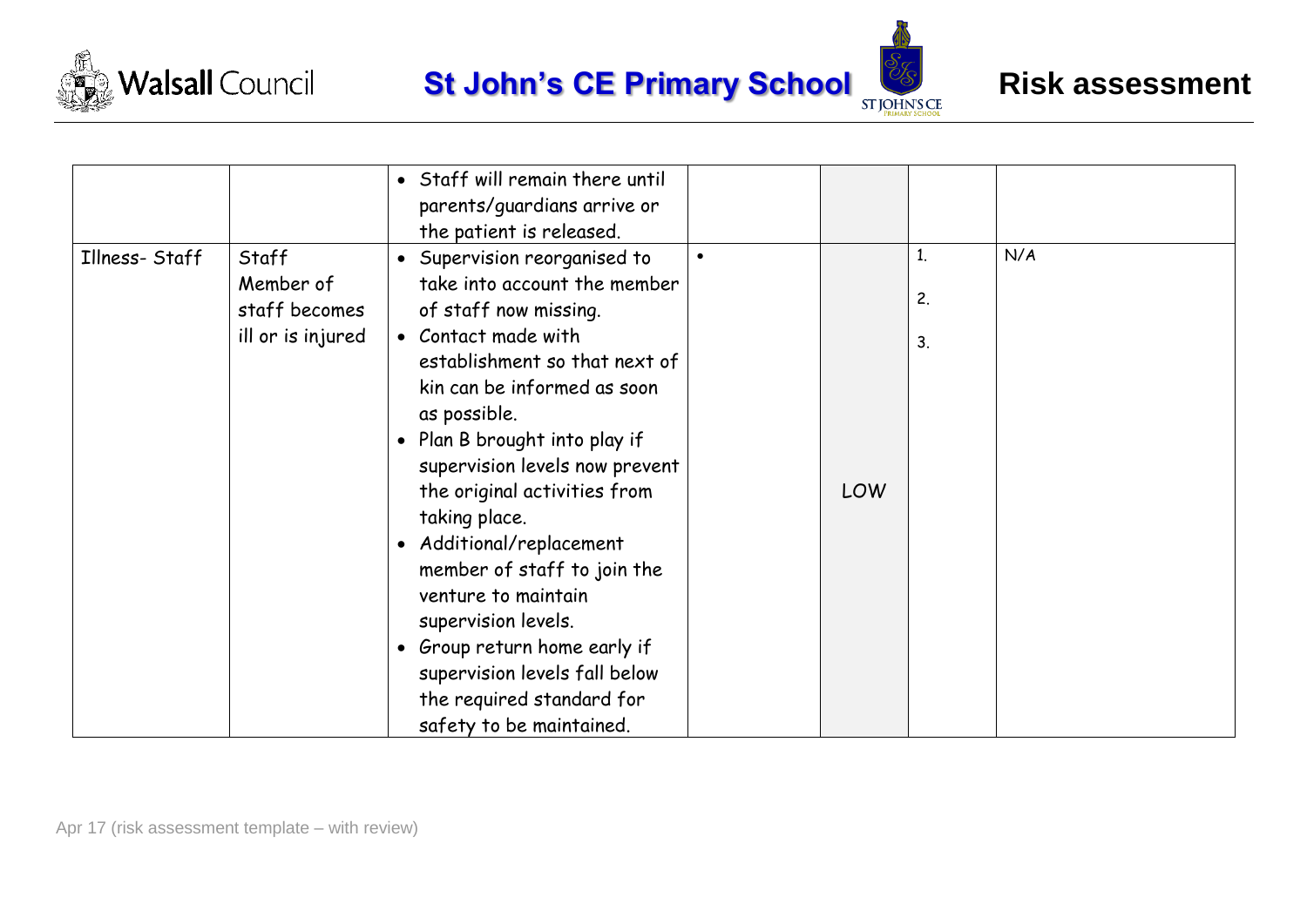





| Lost Pupil       | Pupils<br>Young Person<br>gets lost  | Head count taken on a regular<br>basis especially when young<br>people leave and re-board<br>transport.                                                             | <b>LOW</b> | 1.<br>2.<br>3.                       | If the child is aware they<br>are lost it is an experience<br>of dealing with a situation<br>likely outside of their<br>comfort zone. An exercise<br>in problem solving and<br>initiative. |
|------------------|--------------------------------------|---------------------------------------------------------------------------------------------------------------------------------------------------------------------|------------|--------------------------------------|--------------------------------------------------------------------------------------------------------------------------------------------------------------------------------------------|
| Child Protection | Pupils<br>Child protection<br>issues | Supervision of young people<br>at public toilets if used<br>during the visit. The age and<br>maturity of the young people<br>will have to be taken onto<br>account. | <b>LOW</b> | 1.<br>$\mathbf{2}$<br>3 <sub>1</sub> | N/A                                                                                                                                                                                        |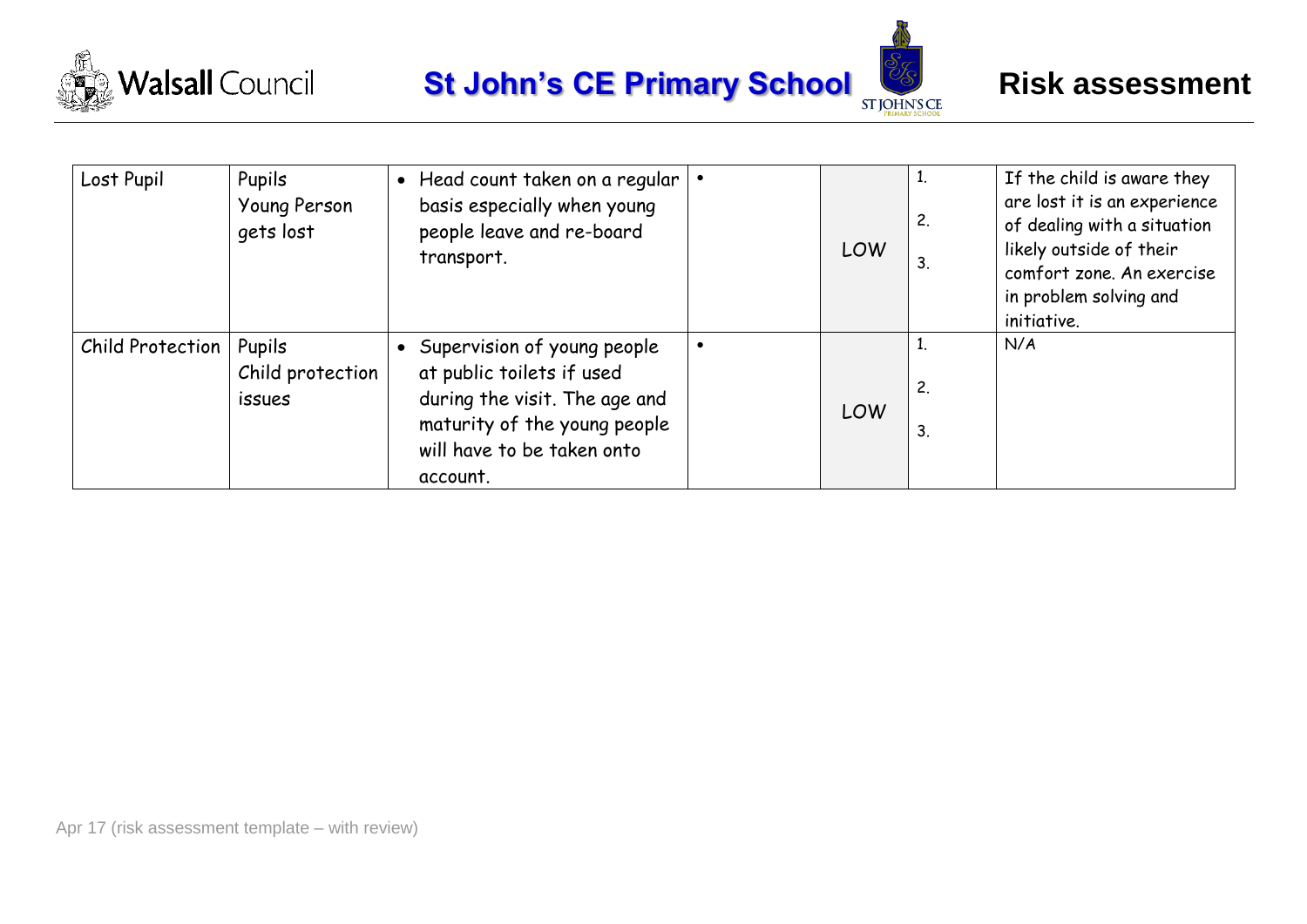





|                                      | <b>Group and Individual</b>        |                                                                                                                                                                                                       |                                                                                 |                                        |                                                   |                                                                                                                                                                                                            |
|--------------------------------------|------------------------------------|-------------------------------------------------------------------------------------------------------------------------------------------------------------------------------------------------------|---------------------------------------------------------------------------------|----------------------------------------|---------------------------------------------------|------------------------------------------------------------------------------------------------------------------------------------------------------------------------------------------------------------|
| What are the<br>significant hazards? | Who might be<br>harmed & how?      | <b>Existing controls</b><br>(What are you already doing?)                                                                                                                                             | <b>Additional controls</b><br>required<br>(Do you need to do<br>anything else?) | Residual<br>risk<br>$rating*$<br>L/M/H | 1. Action by<br>2. Target date<br>Done date<br>3. | <b>Risk Benefits</b>                                                                                                                                                                                       |
| Shy Children                         | Children - Injury<br>Staff-Injury  | Supervision of children<br>$\bullet$<br>at all times.<br>Make sure children are<br>aware of our Forest<br>School rules.<br>Children have<br>behaviour that may be<br>unsafe addressed<br>immediately. |                                                                                 | LOW                                    | 1.<br>2.<br>3.                                    | Opportunities for<br>others to display<br>empathy and further<br>develop social skills. A<br>chance for the young<br>person to put into<br>practise self-control and<br>to learn more about<br>themselves. |
| Boisterous Children                  | Children - Injury<br>Staff- Injury | Supervision of<br>children at all<br>times.<br>Make sure children<br>are aware of our<br>Forest School<br>rules.<br>Children have<br>behaviour that may                                               | $\bullet$                                                                       | LOW                                    | 1.<br>2.<br>3.                                    |                                                                                                                                                                                                            |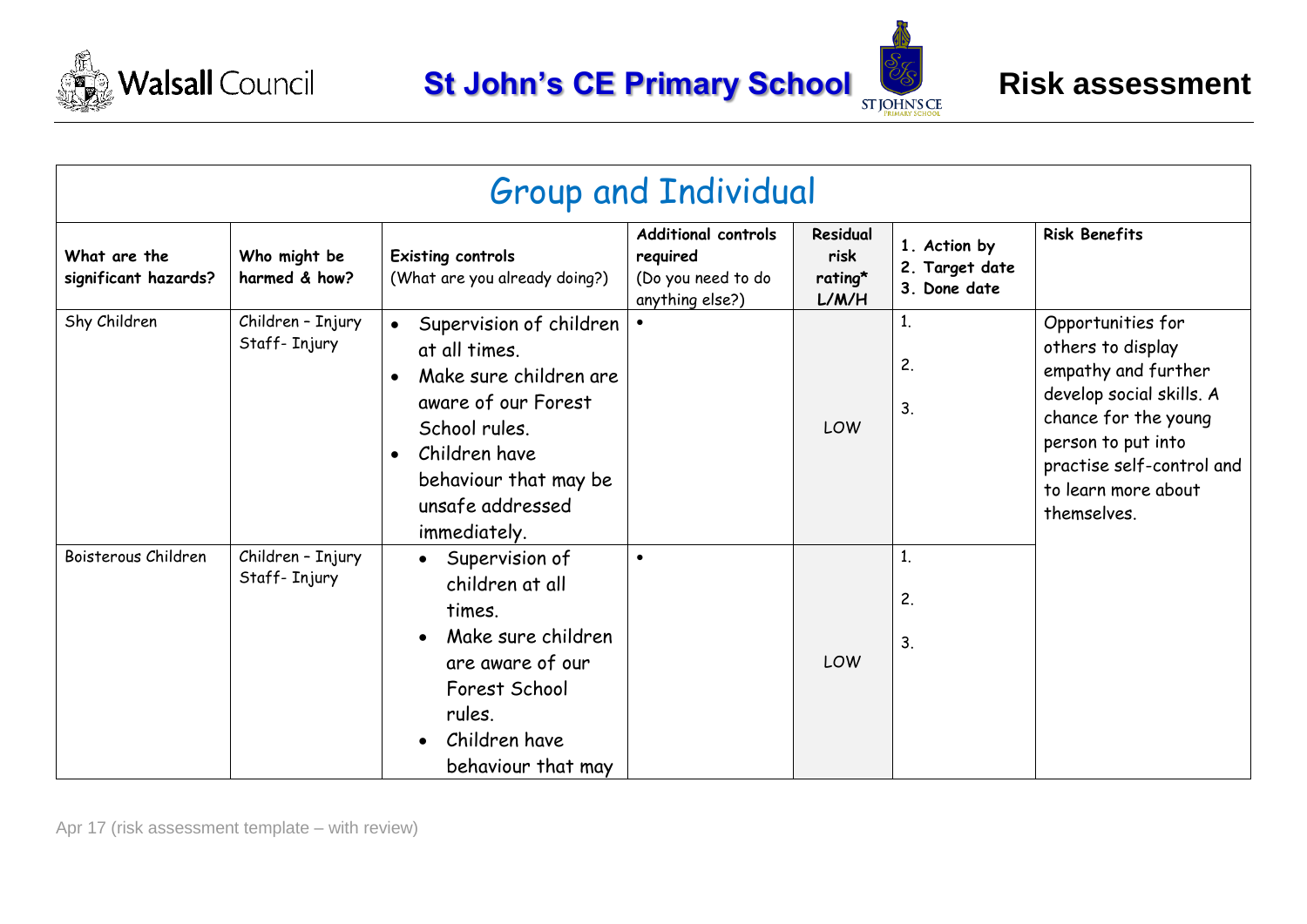





|                                      |                                    | be unsafe<br>addressed<br>immediately.                                                                                                                                                                                                |           |     |                |
|--------------------------------------|------------------------------------|---------------------------------------------------------------------------------------------------------------------------------------------------------------------------------------------------------------------------------------|-----------|-----|----------------|
| Children lacking in<br>confidence    | Children - Injury<br>Staff- Injury | Supervision of children $\vert \cdot \vert$<br>$\bullet$<br>at all times.<br>Encourage the children<br>to participate in<br>activities that fit<br>their needs.<br>Work 1:1 with these<br>$\bullet$<br>children to aid<br>confidence. |           | LOW | 1.<br>2.<br>3. |
| Children who are<br>overly confident | Children - Injury<br>Staff- Injury | Supervision of<br>$\bullet$<br>children at all<br>times.<br>Work 1:1 with<br>children.<br>Ensure that they<br>$\bullet$<br>are reminded of<br>our Forest School<br>Rules.                                                             | $\bullet$ | LOW | 1.<br>2.<br>3. |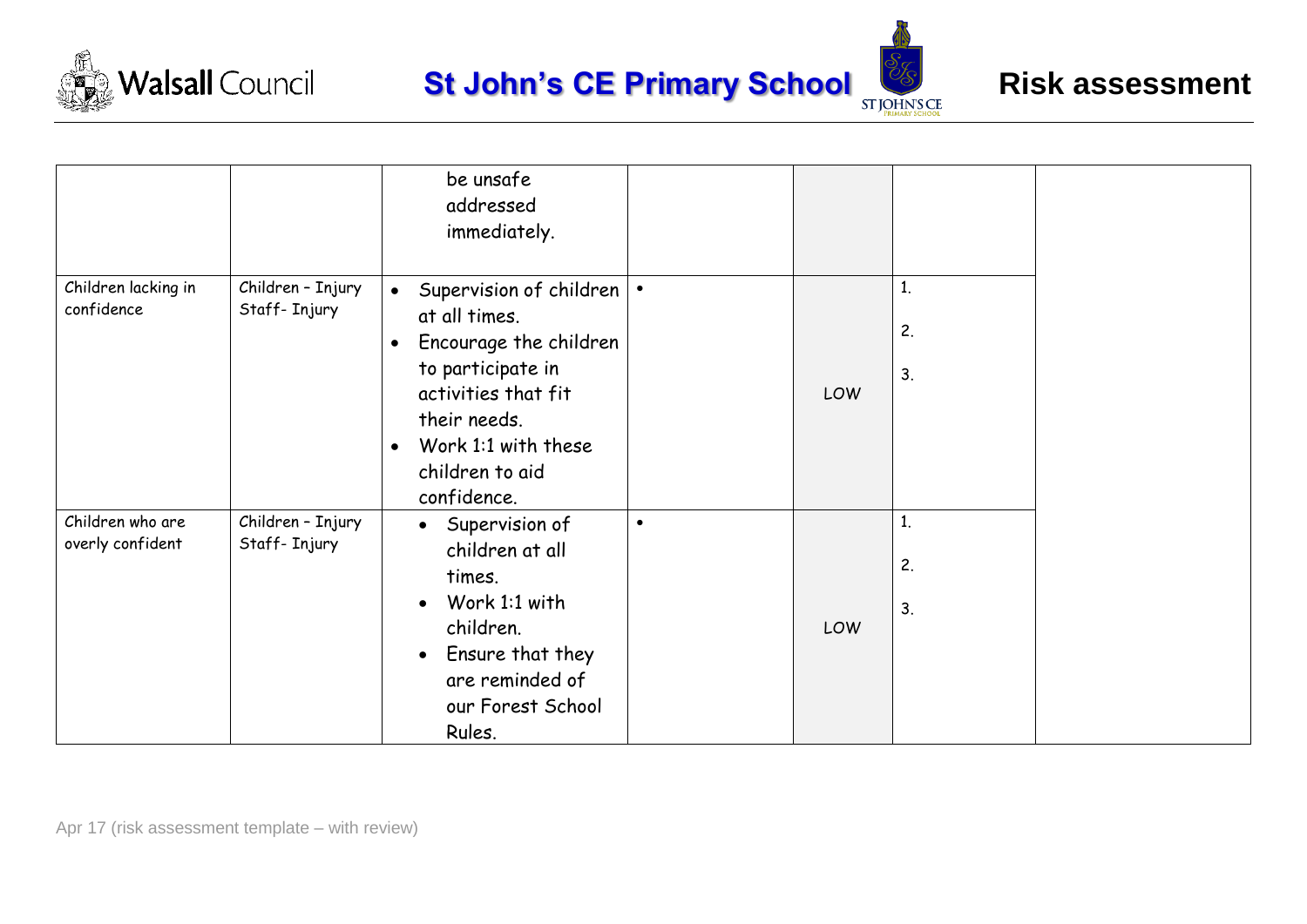





| SEND Children | Children - Injury<br>Staff- Injury | Supervision of children   •<br>$\bullet$ |     | ٠. |  |
|---------------|------------------------------------|------------------------------------------|-----|----|--|
|               |                                    | at all times.                            |     | 2. |  |
|               |                                    | 1:1 member of staff                      |     |    |  |
|               |                                    | with the child at all                    |     | ು. |  |
|               |                                    | times. Ensure that                       | LOW |    |  |
|               |                                    | needs and ability are                    |     |    |  |
|               |                                    | always considered                        |     |    |  |
|               |                                    | before participating in                  |     |    |  |
|               |                                    | a task.                                  |     |    |  |

| <b>General Welfare and Weather</b>      |                                           |                                                              |                                                                                 |                                   |                                                |                                                                         |
|-----------------------------------------|-------------------------------------------|--------------------------------------------------------------|---------------------------------------------------------------------------------|-----------------------------------|------------------------------------------------|-------------------------------------------------------------------------|
| What are the<br>significant<br>hazards? | Who might be<br>harmed & how?             | <b>Existing controls</b><br>(What are you already<br>doing?) | <b>Additional controls</b><br>required<br>(Do you need to do<br>anything else?) | Residual<br>risk rating*<br>L/M/H | 1. Action by<br>2. Target date<br>3. Done date | <b>Risk Benefits</b>                                                    |
| Weather                                 | Children<br>Unknown<br>weather<br>reports | • Leader to be aware<br>of daily weather<br>report.          |                                                                                 | LOW                               | 2.<br>3.                                       | Managing own risks and<br>understanding how to<br>keep themselves safe. |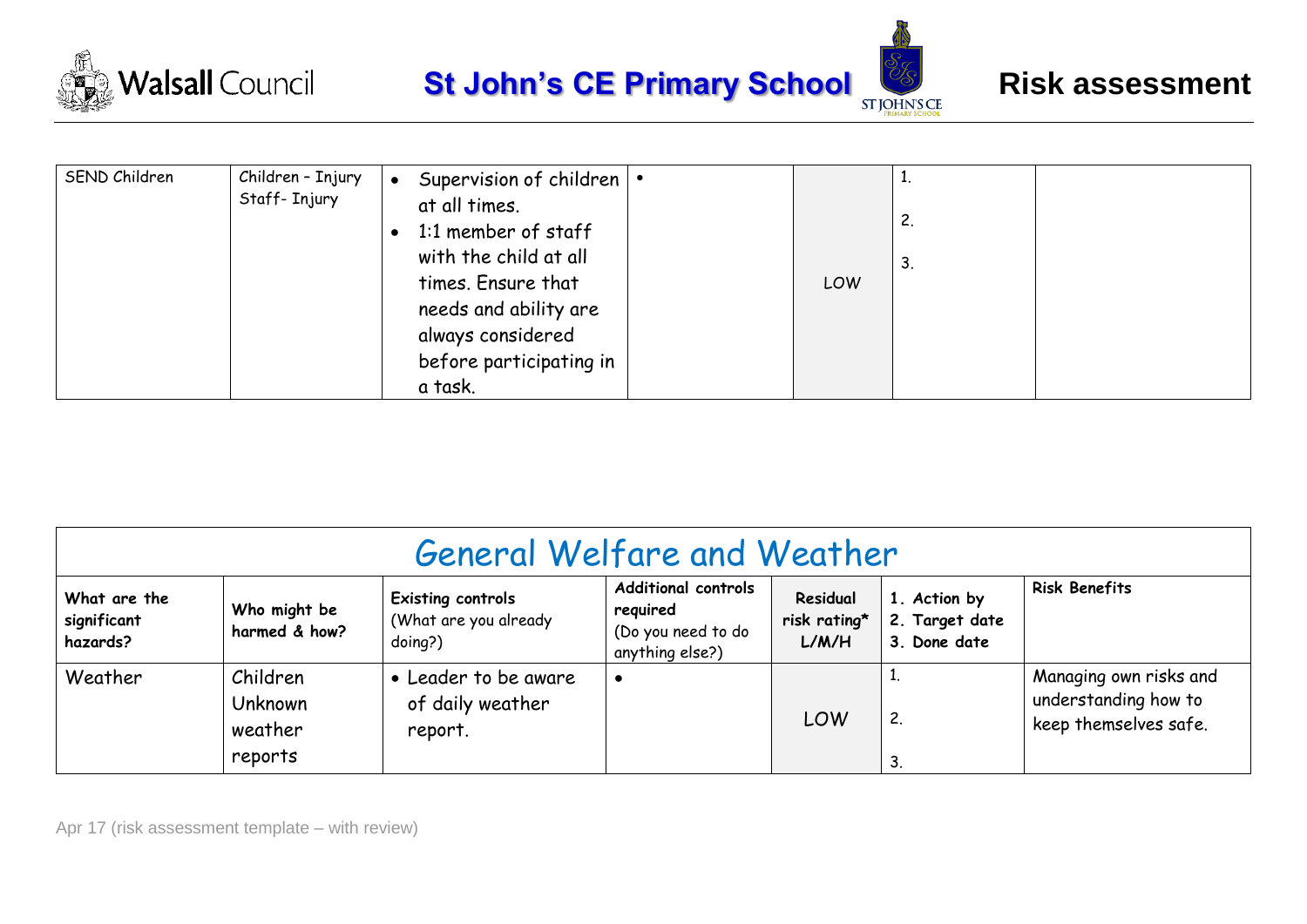





|                                           |                                    | • To liaise at 7.30am<br>with Headteacher to<br>decide if visit goes<br>ahead in woods or<br>takes place at<br>nursery                                                                                                                         |           |            |                |                                                                                                                              |
|-------------------------------------------|------------------------------------|------------------------------------------------------------------------------------------------------------------------------------------------------------------------------------------------------------------------------------------------|-----------|------------|----------------|------------------------------------------------------------------------------------------------------------------------------|
| High winds                                | Children<br>Unsafe<br>conditions   | • Activities will take<br>place under the KS1<br>canopy.                                                                                                                                                                                       | $\bullet$ | <b>LOW</b> | 1.<br>2.<br>3. |                                                                                                                              |
| Inappropriate<br>footwear and<br>clothing | Children<br>Cuts<br>Slips<br>Trips | • Parents and visiting<br>adults are given<br>information leaflet<br>detailing appropriate<br>clothing.<br>• This is reinforced<br>verbally.<br>• Children are provided<br>with waterproof<br>clothing<br>• Footwear checked<br>prior to visit | $\bullet$ | <b>LOW</b> | 1.<br>2.<br>3. | Development of motor<br>skills. Improved balance.<br>Encourages increased<br>awareness of environment<br>and self within it. |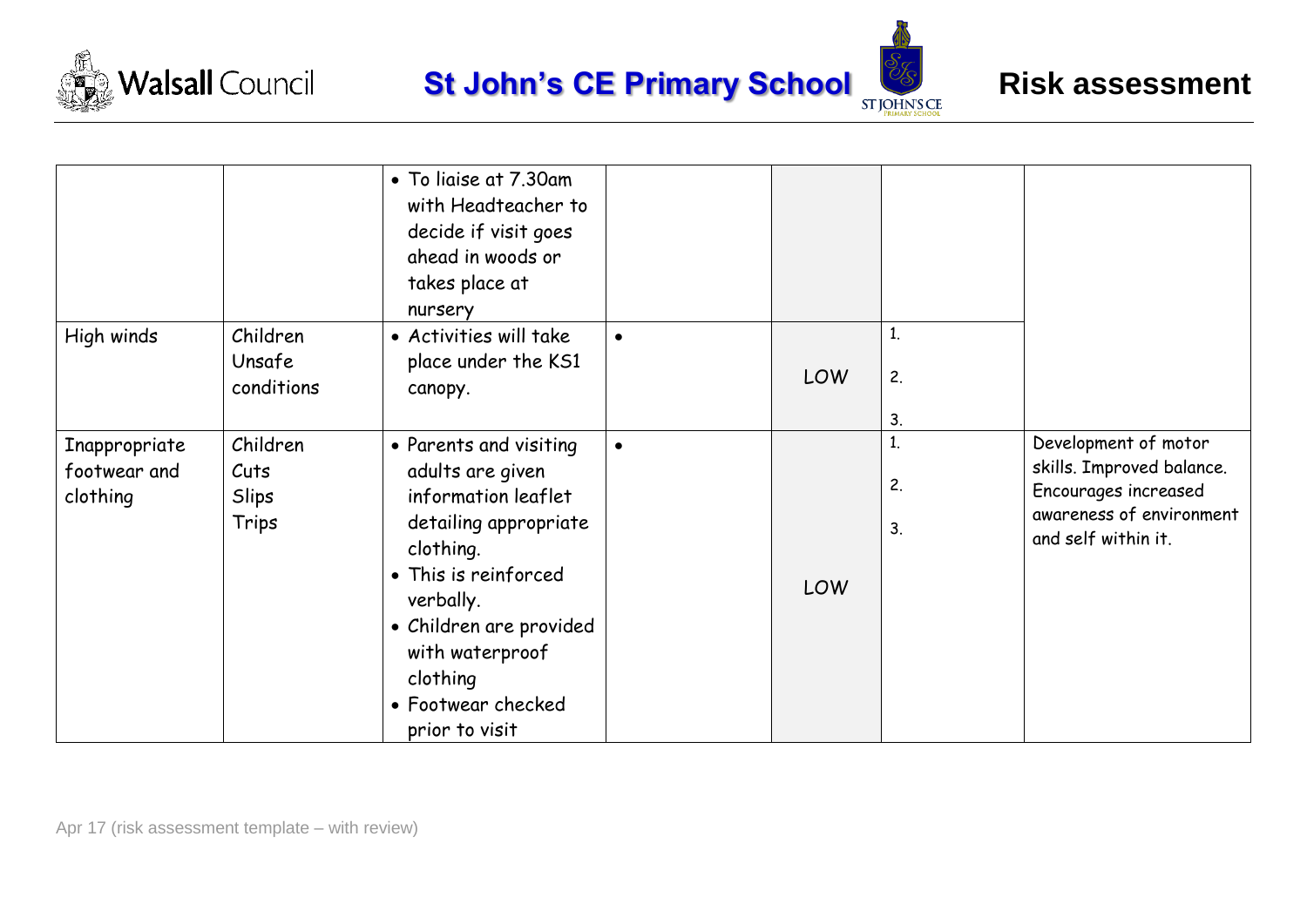





| General health | Children<br><b>Medical Issues</b>  | • Forest School Leader  <br>to ensure safety and<br>welfare of group.<br>• Provide hot/cool<br>drinks.<br>• Parents to provide<br>lunch box.<br>• Forest School Leader<br>to ensure all<br>medication took to<br>area and returned to<br>Nursery<br>• First aider and kit in<br>place | LOW | 1.<br>2.<br>3. | Significant benefits to<br>being in a woodland<br>environment. Children<br>learn to achieve despite<br>medical conditions or<br>illness. |
|----------------|------------------------------------|---------------------------------------------------------------------------------------------------------------------------------------------------------------------------------------------------------------------------------------------------------------------------------------|-----|----------------|------------------------------------------------------------------------------------------------------------------------------------------|
| The sun        | Children<br>Sunburn<br>Dehydration | • Parents and visiting<br>adults are provided<br>with leaflet detailing<br>appropriate clothing.<br>• Permission will be<br>requested for adults<br>to apply sun cream on<br>children.                                                                                                | LOW | 1.<br>2.<br>3. | Children learn how to look<br>after themselves in the<br>sun. E.g. sun cream,<br>sunglasses, shade                                       |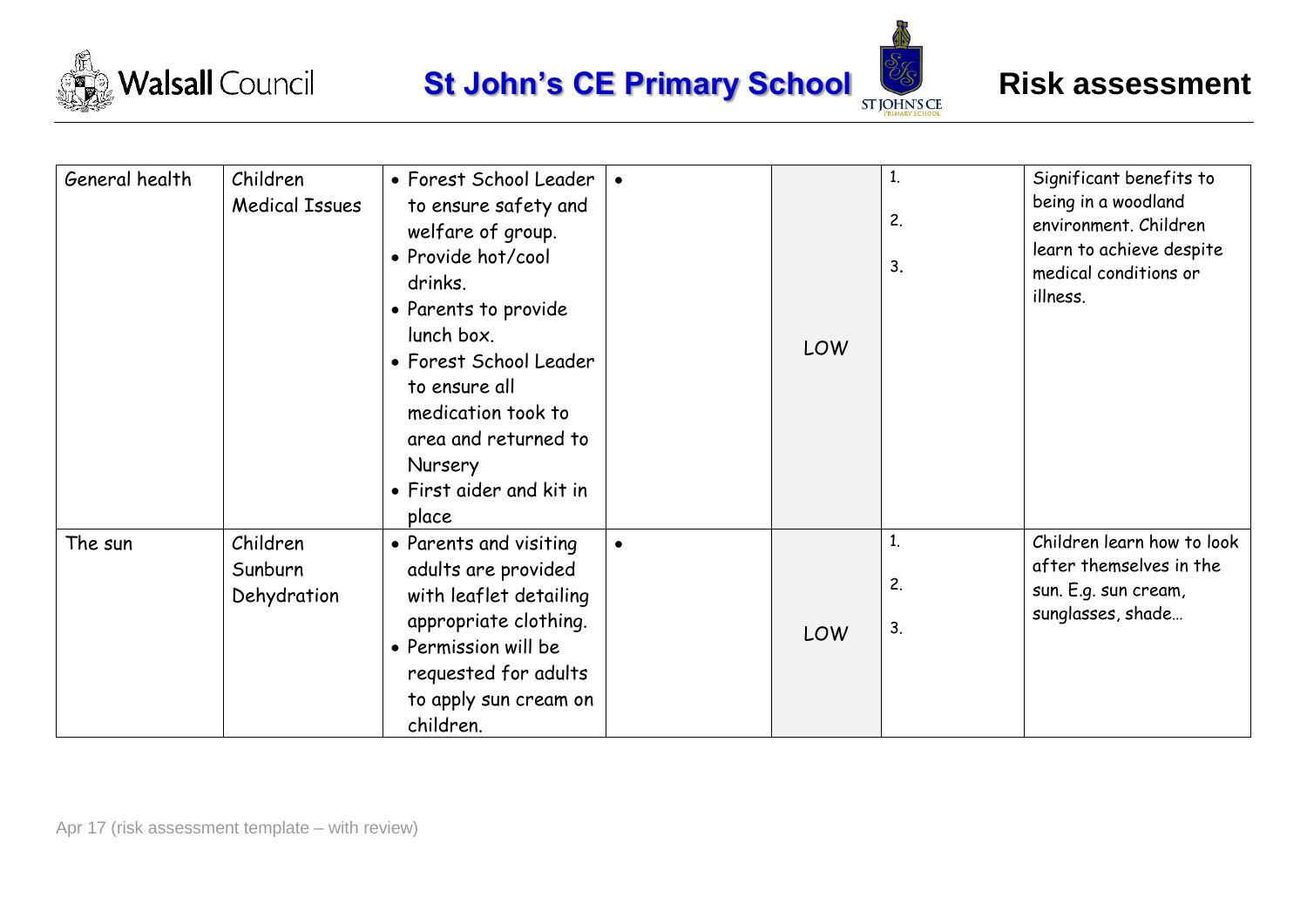





|                              |                                                      | • Hats with neck<br>protection will be<br>provided                                                                                                                                                                                                                                |           |     |               |                                                                                                                                          |
|------------------------------|------------------------------------------------------|-----------------------------------------------------------------------------------------------------------------------------------------------------------------------------------------------------------------------------------------------------------------------------------|-----------|-----|---------------|------------------------------------------------------------------------------------------------------------------------------------------|
| Medical                      | Children<br><b>Sickness</b><br>Allergies             | • Forest School Leader<br>ensures all consent<br>forms returned.<br>• If no consent the<br>child cannot take<br>part in the activity.<br>• List of all medical<br>conditions,<br>medication taken and<br>returned to setting<br>and consent gained to<br>administer<br>medication | $\bullet$ | LOW | 1.<br>2.<br>3 | Significant benefits to<br>being in a woodland<br>environment. Children<br>learn to achieve despite<br>medical conditions.               |
| Accident or<br>health issues | Children<br><b>Sickness</b><br>Allergies<br>Injuries | • Forest School Leader<br>to be Trained First<br>Aider (outdoor).<br>First aid kit to be<br>checked regularly.<br>• All staff to carry<br>mobiles, preferably                                                                                                                     | $\bullet$ | LOW | 1.<br>2.<br>3 | Significant benefits to<br>being in a woodland<br>environment. Children<br>learn to achieve despite<br>medical conditions or<br>illness. |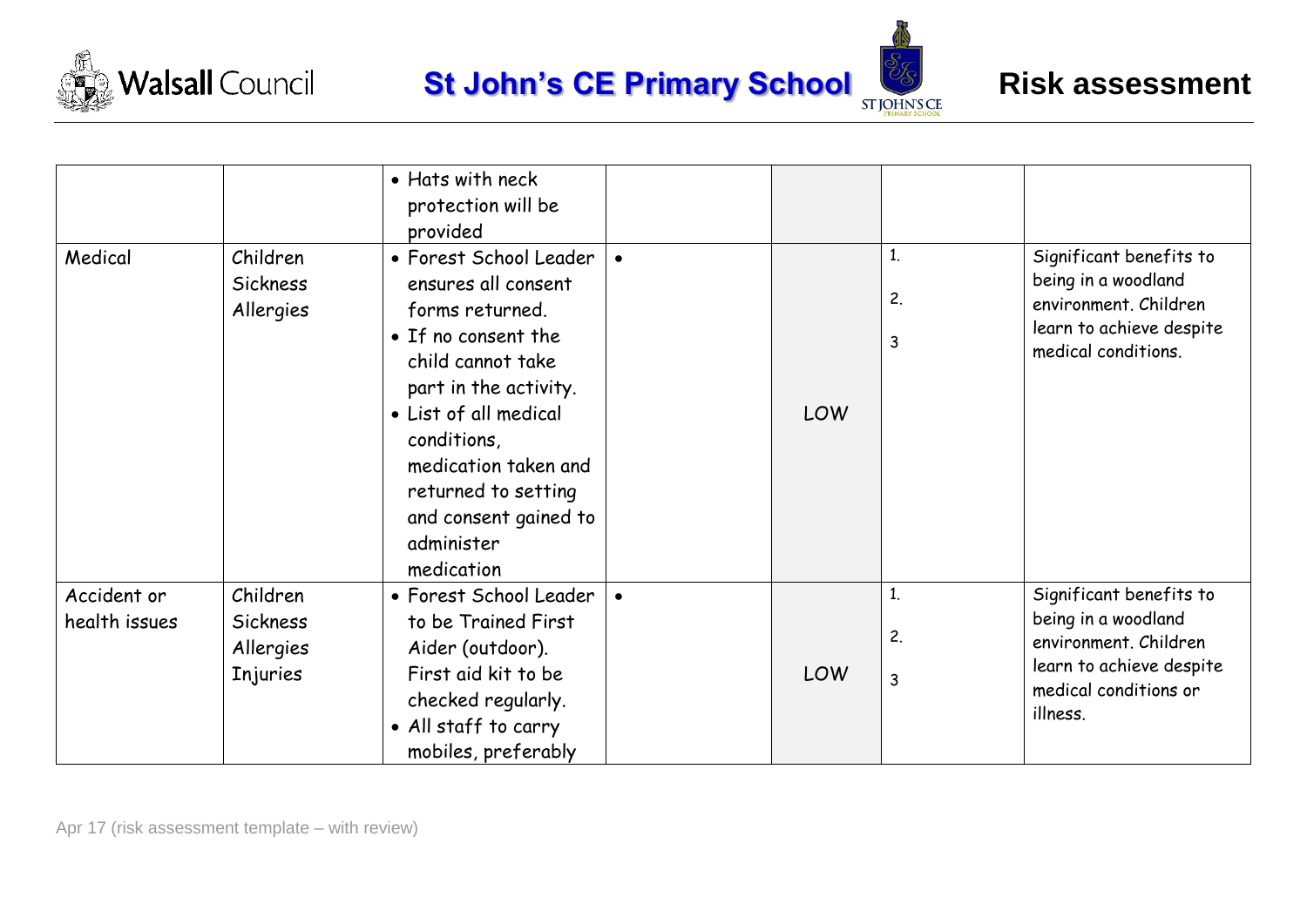



|  | on different<br>networks |  |  |
|--|--------------------------|--|--|
|  |                          |  |  |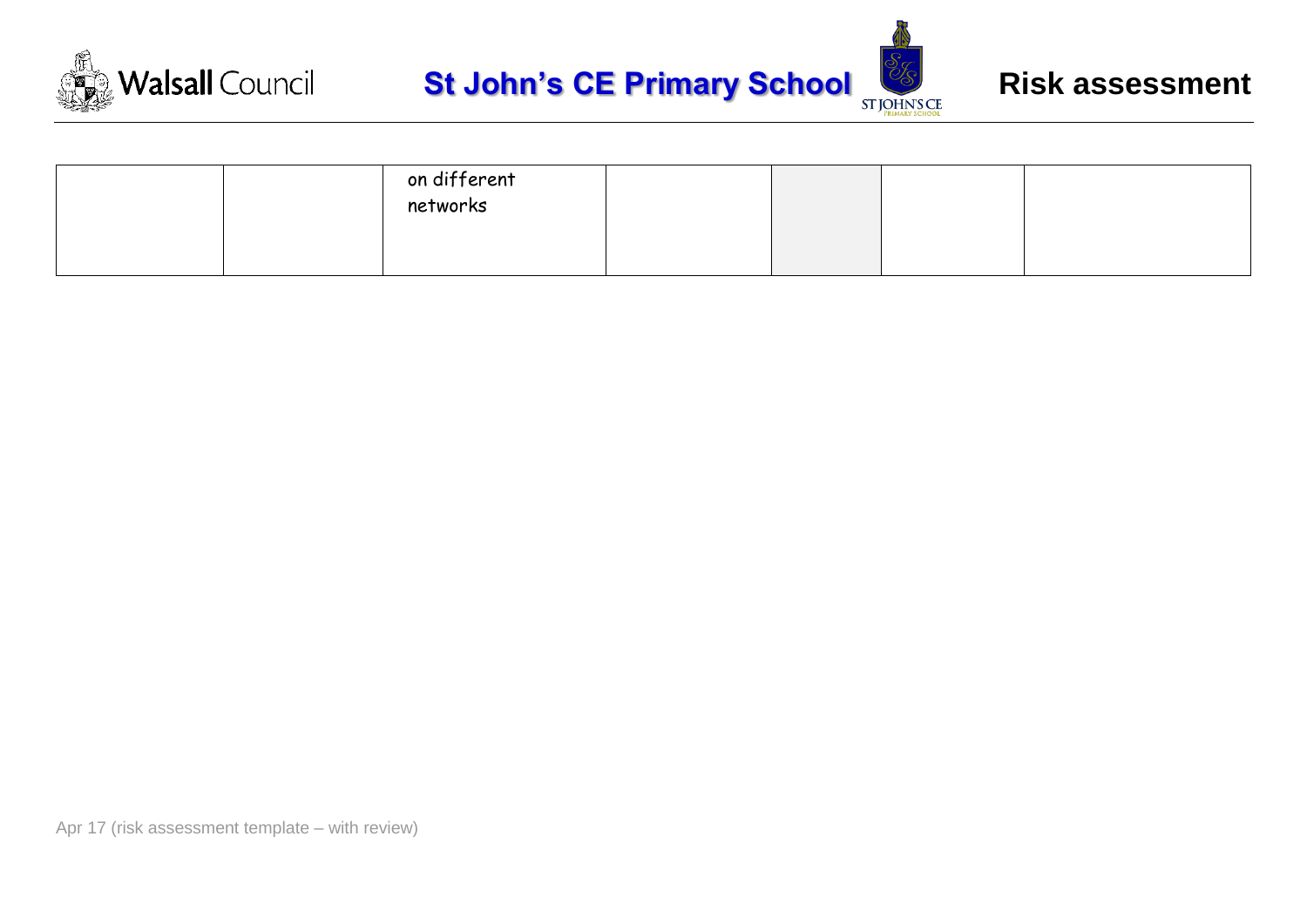





| Daily Site Check                                                                                                                                                                                                            |                               |         |                     |  |  |  |  |
|-----------------------------------------------------------------------------------------------------------------------------------------------------------------------------------------------------------------------------|-------------------------------|---------|---------------------|--|--|--|--|
| Check carried out<br>Time:<br>Date:<br>by:                                                                                                                                                                                  |                               |         | Weather:            |  |  |  |  |
| <b>Hazard Checklist</b>                                                                                                                                                                                                     |                               | Checked | <b>Action taken</b> |  |  |  |  |
| Canopy/shrub layer - deadwood in trees fallen/loose branches                                                                                                                                                                |                               |         |                     |  |  |  |  |
| Field layer - Eye level branches, poisonous plants, thorns, fungi                                                                                                                                                           |                               |         |                     |  |  |  |  |
| Ground layer - Hidden logs in grass, broken glass/rubbish,<br>holes/ditches, brambles, excessive stinging nettles                                                                                                           |                               |         |                     |  |  |  |  |
| Boundary - Boundary fence not broken or damaged                                                                                                                                                                             |                               |         |                     |  |  |  |  |
| <b>Slippery areas - excessive mud, icy patches</b>                                                                                                                                                                          |                               |         |                     |  |  |  |  |
| Vandalism - evidence of intruders                                                                                                                                                                                           |                               |         |                     |  |  |  |  |
| Fire zone/ shelters - Fire pit area cleared of any debris/and<br>area is safe for children to enter. Canopies and ropes to be<br>checked. Canopies to be checked for tears rips and branches to<br>be removed if necessary. |                               |         |                     |  |  |  |  |
| Equipment ready to use - Half fill 2 buckets for fire safety and                                                                                                                                                            |                               |         |                     |  |  |  |  |
| Other identified hazards                                                                                                                                                                                                    | have fire pit empty of debris |         |                     |  |  |  |  |